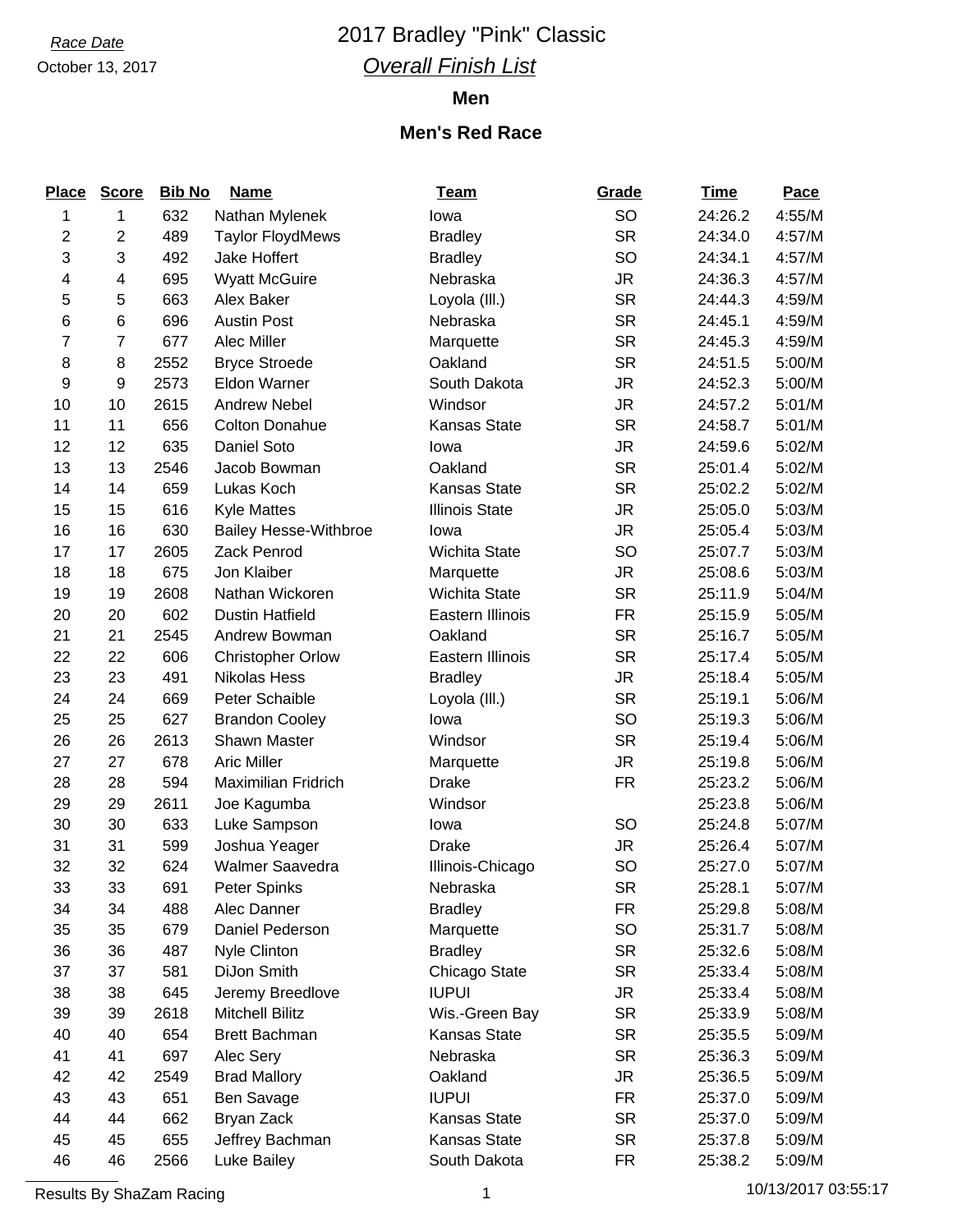### *Race Date* 2017 Bradley "Pink" Classic *Overall Finish List*

### **Men**

| <b>Place</b> | <b>Score</b> | <b>Bib No</b> | <b>Name</b>           | <b>Team</b>             | Grade     | <b>Time</b> | Pace   |
|--------------|--------------|---------------|-----------------------|-------------------------|-----------|-------------|--------|
| 47           | 47           | 693           | Eric Karl II          | Nebraska                | <b>JR</b> | 25:38.6     | 5:09/M |
| 48           | 48           | 2616          | Michael Pesce         | Windsor                 |           | 25:39.4     | 5:10/M |
| 49           | 49           | 2577          | <b>Titus Koech</b>    | Toledo                  | JR.       | 25:40.3     | 5:10/M |
| 50           | 50           | 2568          | <b>Brice Cowman</b>   | South Dakota            | <b>SR</b> | 25:41.2     | 5:10/M |
| 51           | 51           | 278           | <b>Skyler Arthur</b>  | <b>Illinois State</b>   | JR.       | 25:42.6     | 5:10/M |
| 52           | 52           | 673           | <b>Brad Eagan</b>     | Marquette               | <b>JR</b> | 25:42.8     | 5:10/M |
| 53           | 53           | 690           | Jordan De Spong       | Nebraska                | SO        | 25:43.3     | 5:10/M |
| 54           | 54           | 585           | Chris Korabik         | DePaul                  | <b>SR</b> | 25:43.3     | 5:10/M |
| 55           | 55           | 672           | Ryan Burd             | Marquette               | SO        | 25:43.8     | 5:10/M |
| 56           | 56           | 694           | Karson LeComte        | Nebraska                | SO        | 25:44.1     | 5:11/M |
| 57           | 57           | 634           | <b>Karson Sommer</b>  | lowa                    | SO        | 25:45.2     | 5:11/M |
| 58           | 58           | 683           | Sheldon Keence        | Missouri                | <b>SR</b> | 25:45.8     | 5:11/M |
| 59           | 59           | 2609          | Mitch Cauchi          | Windsor                 |           | 25:45.8     | 5:11/M |
| 60           | 60           | 631           | Daniel Murphy         | lowa                    | <b>JR</b> | 25:46.1     | 5:11/M |
| 61           | 61           | 493           | Jon May               | <b>Bradley</b>          | <b>FR</b> | 25:46.3     | 5:11/M |
| 62           | 62           | 2617          | Jacob Rothera         | Windsor                 | SO        | 25:47.7     | 5:11/M |
| 63           | (> 7)        | 698           | <b>Bailey Timmons</b> | Nebraska                | <b>FR</b> | 25:49.5     | 5:12/M |
| 64           | 63           | 608           | <b>Marcus Skinner</b> | Eastern Illinois        | SO        | 25:50.0     | 5:12/M |
| 65           | 64           | 592           | <b>Kyle Cass</b>      | <b>Drake</b>            | SO        | 25:51.6     | 5:12/M |
| 66           | 65           | 2630          | <b>Terry McMillan</b> | Wis.-Milwaukee          | <b>JR</b> | 25:51.9     | 5:12/M |
| 67           | 66           | 2538          | Luke Johnston         | Northern Iowa           | <b>SR</b> | 25:53.3     | 5:12/M |
| 68           | 67           | 611           | Cody Baele            | <b>Illinois State</b>   | <b>JR</b> | 25:55.5     | 5:13/M |
| 69           | 68           | 685           | Stephen Mugeche       | Missouri                | SO        | 25:56.7     | 5:13/M |
| 70           | 69           | 648           | Roman Jennings        | <b>IUPUI</b>            | <b>FR</b> | 25:59.9     | 5:14/M |
| 71           | 70           | 593           | Matt Cozine           | <b>Drake</b>            | SO        | 26:00.7     | 5:14/M |
| 72           | 71           | 623           | Nathan Mroz           | Illinois-Chicago        | <b>JR</b> | 26:01.0     | 5:14/M |
| 73           | 72           | 671           | Kevin White           | Loyola (III.)           | <b>JR</b> | 26:02.1     | 5:14/M |
| 74           | 73           | 588           | Jake Pecorin          | DePaul                  | <b>SR</b> | 26:02.4     | 5:14/M |
| 75           | 74           | 2610          | Nick D'Alessandro     | Windsor                 | <b>FR</b> | 26:02.4     | 5:14/M |
| 76           | 75           | 2559          | <b>Curtis Reed</b>    | <b>SE Missouri</b>      | SO        | 26:02.7     | 5:14/M |
| 77           | 76           | 676           | Henry Mierzwa         | Marquette               | JR.       | 26:04.2     | 5:15/M |
| 78           | 77           | 2604          | Reno Law              | <b>Wichita State</b>    | <b>JR</b> | 26:04.9     | 5:15/M |
| 79           | 78           | 2574          | Nathan Wendt          | South Dakota            | JR        | 26:05.8     | 5:15/M |
| 80           | 79           | 626           | Zach Szczesniak       | Illinois-Chicago        | <b>JR</b> | 26:07.4     | 5:15/M |
| 81           | 80           | 2602          | Ethan Kossover        | Wichita State           | <b>FR</b> | 26:08.7     | 5:15/M |
| 82           | (> 7)        | 680           | Kevin Ryan            | Marquette               | <b>SR</b> | 26:08.8     | 5:15/M |
| 83           | (> 7)        | 628           | Ian Eklin             | lowa                    | JR.       | 26:08.8     | 5:15/M |
| 84           | 81           | 2564          | <b>Landon Skelly</b>  | <b>SIU Edwardsville</b> | SO        | 26:09.4     | 5:16/M |
| 85           | 82           | 2627          | <b>Alex Cotter</b>    | Wis.-Milwaukee          | <b>FR</b> | 26:09.5     | 5:16/M |
| 86           | 83           | 591           | Kyle Brandt           | <b>Drake</b>            | SO        | 26:14.3     | 5:17/M |
| 87           | 84           | 2600          | <b>Ben Flowers</b>    | <b>Wichita State</b>    | <b>FR</b> | 26:15.0     | 5:17/M |
| 88           | 85           | 658           | Joe Gorthy            | Kansas State            | JR.       | 26:15.9     | 5:17/M |
| 89           | 86           | 2563          | <b>Tyler Owens</b>    | <b>SIU Edwardsville</b> | <b>SR</b> | 26:17.1     | 5:17/M |
| 90           | 87           | 667           | Maximilian O'Meara    | Loyola (III.)           | SO        | 26:17.5     | 5:17/M |
| 91           | 88           | 652           | Jacob Stamm           | <b>IUPUI</b>            | <b>SO</b> | 26:21.3     | 5:18/M |
| 92           | 89           | 618           | Tom Brennan           | Illinois-Chicago        | SO        | 26:23.0     | 5:19/M |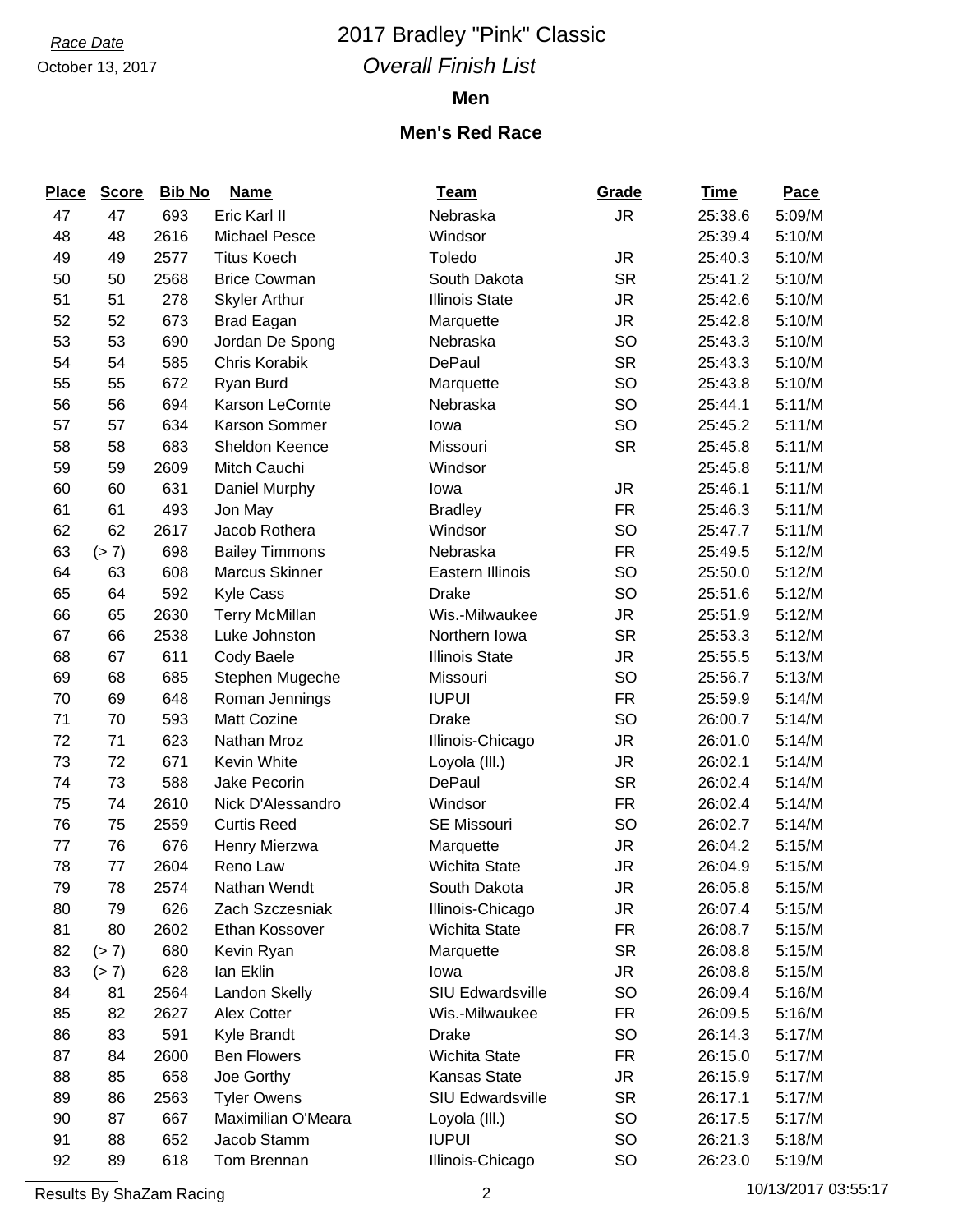### *Race Date* 2017 Bradley "Pink" Classic *Overall Finish List*

### **Men**

### **Men's Red Race**

| <b>Place</b> | <b>Score</b> | <b>Bib No</b> | <b>Name</b>               | <u>Team</u>             | Grade     | <b>Time</b> | Pace   |
|--------------|--------------|---------------|---------------------------|-------------------------|-----------|-------------|--------|
| 93           | 90           | 2576          | Daniel Kemboi             | Toledo                  | <b>FR</b> | 26:23.4     | 5:19/M |
| 94           | 91           | 2642          | Garrett Knapik            | Xavier (Ohio)           | <b>SR</b> | 26:24.9     | 5:19/M |
| 95           | 92           | 2548          | Keenan Jones              | Oakland                 | SO        | 26:25.9     | 5:19/M |
| 96           | 93           | 682           | Ben Goodman               | Missouri                | <b>SR</b> | 26:26.3     | 5:19/M |
| 97           | 94           | 590           | James Ryan                | DePaul                  | <b>SR</b> | 26:26.5     | 5:19/M |
| 98           | (> 7)        | 674           | <b>Alex Gill</b>          | Marquette               | <b>FR</b> | 26:27.3     | 5:19/M |
| 99           | 95           | 2541          | <b>Mitchell Pritts</b>    | Northern Iowa           | <b>SR</b> | 26:27.8     | 5:19/M |
| 100          | 96           | 609           | Scott Anderson            | <b>Illinois State</b>   | <b>FR</b> | 26:28.1     | 5:20/M |
| 101          | 97           | 2565          | Austin Woodard            | <b>SIU Edwardsville</b> | SO        | 26:29.0     | 5:20/M |
| 102          | 98           | 2631          | Nick Michalowski          | Wis.-Milwaukee          | <b>JR</b> | 26:29.5     | 5:20/M |
| 103          | 99           | 637           | Logan Kitchen             | <b>IPFW</b>             | <b>JR</b> | 26:29.6     | 5:20/M |
| 104          | 100          | 636           | Alex Barton               | <b>IPFW</b>             | SO        | 26:29.8     | 5:20/M |
| 105          | 101          | 2607          | <b>Austin Sturdy</b>      | <b>Wichita State</b>    | <b>SR</b> | 26:31.7     | 5:20/M |
| 106          | 102          | 605           | <b>Michael Mest</b>       | <b>Eastern Illinois</b> | <b>SR</b> | 26:32.4     | 5:20/M |
| 107          | 103          | 670           | Kenny Wallace             | Loyola (III.)           | <b>FR</b> | 26:32.6     | 5:20/M |
| 108          | 104          | 617           | <b>Thomas Thornton</b>    | <b>Illinois State</b>   | SO        | 26:33.1     | 5:21/M |
| 109          | (> 7)        | 2612          | Joshua Martin             | Windsor                 | <b>FR</b> | 26:33.7     | 5:21/M |
| 110          | (> 7)        | 692           | Alex Tollinger            | Nebraska                | <b>FR</b> | 26:34.0     | 5:21/M |
| 111          | 105          | 613           | Kimathi Johnson           | <b>Illinois State</b>   | SO        | 26:34.7     | 5:21/M |
| 112          | 106          | 700           | Alex Jackson              | Northern Iowa           | <b>JR</b> | 26:36.0     | 5:21/M |
| 113          | 107          | 2579          | Josh Oeters               | Toledo                  | <b>JR</b> | 26:37.3     | 5:21/M |
| 114          | 108          | 653           | Joel Thompson             | <b>IUPUI</b>            | <b>SR</b> | 26:38.4     | 5:22/M |
| 115          | 109          | 2606          | Stan Skwarlo              | Wichita State           | <b>SR</b> | 26:38.6     | 5:22/M |
| 116          | 110          | 603           | <b>Tyler Lay</b>          | Eastern Illinois        | <b>FR</b> | 26:38.8     | 5:22/M |
| 117          | 111          | 2640          | <b>Jack Hautz</b>         | Xavier (Ohio)           | SO        | 26:39.5     | 5:22/M |
| 118          | 112          | 615           | J.D. Lafayette            | <b>Illinois State</b>   | <b>JR</b> | 26:40.2     | 5:22/M |
| 119          | 113          | 2626          | <b>Matt Brooks</b>        | Wis.-Milwaukee          | <b>JR</b> | 26:41.4     | 5:22/M |
| 120          | 114          | 2567          | <b>Isaac Benz</b>         | South Dakota            | <b>FR</b> | 26:42.8     | 5:22/M |
| 121          | 115          | 619           | Carlos Cabrera            | Illinois-Chicago        | <b>FR</b> | 26:43.3     | 5:23/M |
| 122          | 116          | 494           | David Rodriguez           | <b>Bradley</b>          | SO        | 26:43.8     | 5:23/M |
| 123          | 117          | 587           | Charlie MacIntyre         | <b>DePaul</b>           | <b>FR</b> | 26:45.3     | 5:23/M |
| 124          | 118          | 2580          | <b>Brian Stubelt</b>      | Toledo                  | <b>JR</b> | 26:45.9     | 5:23/M |
| 125          | 119          | 2586          | Victor Fortin             | Valparaiso              | <b>SO</b> | 26:46.7     | 5:23/M |
| 126          | 120          | 2634          | Corey Thornton            | Wis.-Milwaukee          | <b>FR</b> | 26:47.4     | 5:23/M |
| 127          | 121          | 650           | Jarit Perkins             | <b>IUPUI</b>            | <b>FR</b> | 26:47.7     | 5:23/M |
| 128          | (> 7)        | 490           | Alec Hartman              | <b>Bradley</b>          | <b>FR</b> | 26:48.4     | 5:24/M |
| 129          | 122          | 649           | Abiel Mogos               | <b>IUPUI</b>            | <b>SR</b> | 26:49.0     | 5:24/M |
| 130          | 123          | 625           | Martin Skucas             | Illinois-Chicago        | <b>FR</b> | 26:49.2     | 5:24/M |
| 131          | 124          | 2590          | <b>Sidney Noble</b>       | Valparaiso              | <b>SR</b> | 26:52.5     | 5:24/M |
| 132          | 125          | 665           | <b>Riley DeMeulenaere</b> | Loyola (III.)           | <b>SO</b> | 26:52.6     | 5:24/M |
| 133          | 126          | 2554          | <b>Griffin Bailey</b>     | <b>SE Missouri</b>      | <b>SO</b> | 26:54.4     | 5:25/M |
| 134          | 127          | 582           | Noah Deck                 | DePaul                  | JR.       | 26:54.6     | 5:25/M |
| 135          | 128          | 2622          | Erik Johnson              | Wis.-Green Bay          | <b>SR</b> | 26:55.2     | 5:25/M |
| 136          | 129          | 500           | Desmond Meyer             | Chicago State           | <b>SR</b> | 26:57.3     | 5:25/M |
| 137          | 130          | 2572          | Cole Streich              | South Dakota            | <b>FR</b> | 26:57.8     | 5:25/M |
| 138          | 131          | 661           | Nicholas Skinner          | Kansas State            | SO        | 27:02.4     | 5:26/M |

Results By ShaZam Racing 2001 2003 3 2004 3 10/13/2017 03:55:18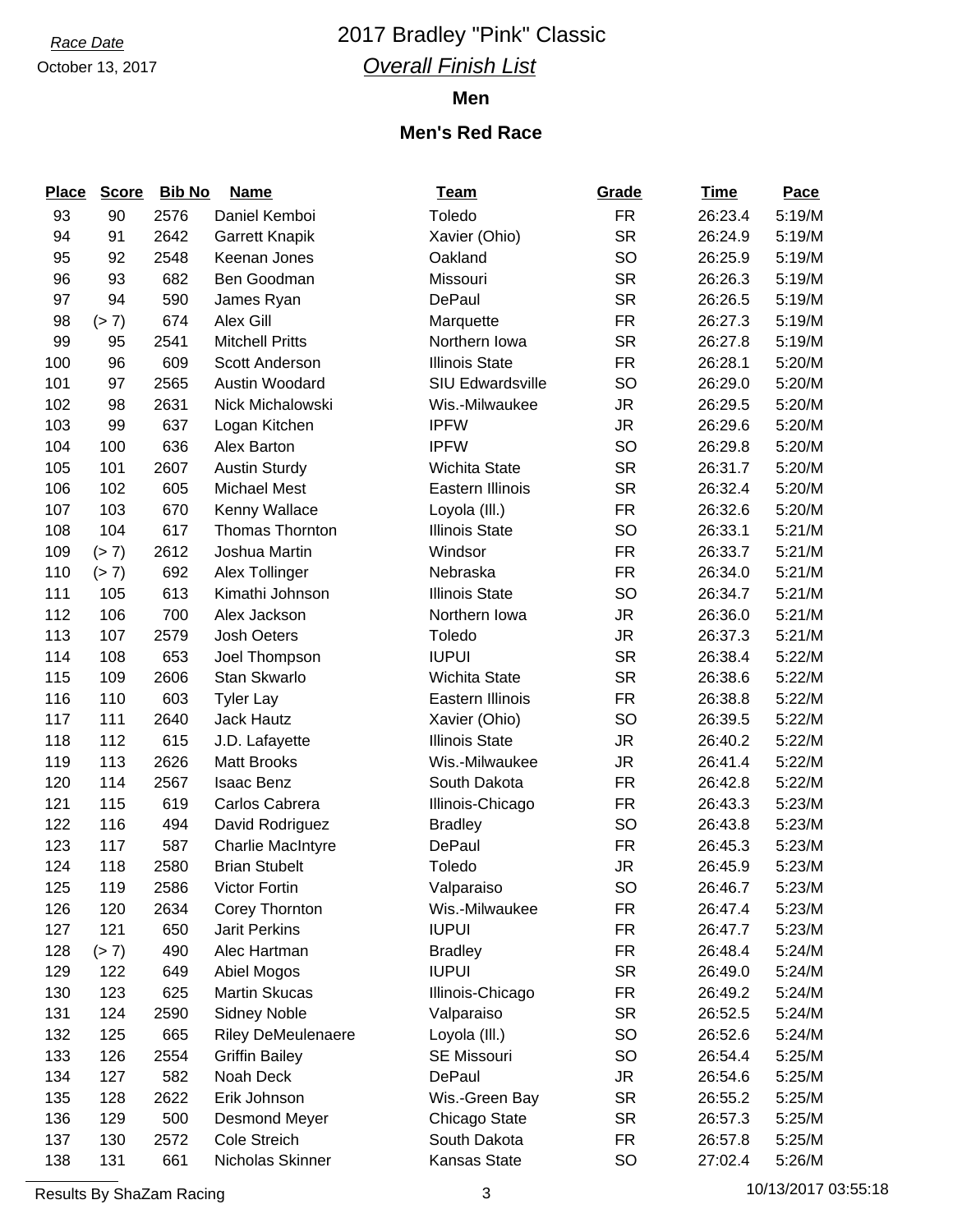### *Race Date* 2017 Bradley "Pink" Classic *Overall Finish List*

### **Men**

#### **Men's Red Race**

| <b>Place</b> | <b>Score</b> | <b>Bib No</b> | <b>Name</b>               | <u>Team</u>             | <b>Grade</b> | <b>Time</b> | Pace   |
|--------------|--------------|---------------|---------------------------|-------------------------|--------------|-------------|--------|
| 139          | (> 7)        | 612           | <b>Connor Ehnle</b>       | <b>Illinois State</b>   | <b>JR</b>    | 27:04.0     | 5:27/M |
| 140          | 132          | 589           | Daniel Peterson           | DePaul                  | <b>JR</b>    | 27:04.9     | 5:27/M |
| 141          | 133          | 681           | <b>Christopher Conrad</b> | Missouri                | <b>FR</b>    | 27:05.9     | 5:27/M |
| 142          | 134          | 642           | <b>Bret Unger</b>         | <b>IPFW</b>             | <b>SR</b>    | 27:06.6     | 5:27/M |
| 143          | 135          | 2582          | <b>Ben Williams</b>       | Toledo                  | <b>FR</b>    | 27:06.7     | 5:27/M |
| 144          | 136          | 2639          | <b>Brady Harless</b>      | Xavier (Ohio)           | <b>FR</b>    | 27:09.2     | 5:28/M |
| 145          | 137          | 644           | Sam Williamson            | <b>IPFW</b>             | SO           | 27:09.8     | 5:28/M |
| 146          | (> 7)        | 647           | Eric Hoffman              | <b>IUPUI</b>            | <b>FR</b>    | 27:10.1     | 5:28/M |
| 147          | 138          | 666           | Mateo Nunez               | Loyola (III.)           | <b>FR</b>    | 27:10.5     | 5:28/M |
| 148          | 139          | 2594          | <b>Grant Kaiser</b>       | <b>Western Illinois</b> | <b>SR</b>    | 27:10.6     | 5:28/M |
| 149          | (> 7)        | 646           | David Ehlers              | <b>IUPUI</b>            | <b>FR</b>    | 27:12.6     | 5:28/M |
| 150          | 140          | 640           | <b>Robert Peck</b>        | <b>IPFW</b>             | SO           | 27:12.9     | 5:28/M |
| 151          | (> 7)        | 2603          | Kyle Larkin               | <b>Wichita State</b>    | <b>SR</b>    | 27:13.5     | 5:29/M |
| 152          | 141          | 2592          | Ben Zabricky              | Valparaiso              | <b>JR</b>    | 27:15.7     | 5:29/M |
| 153          | 142          | 2561          | Liam O'Connell            | <b>SIU Edwardsville</b> | <b>FR</b>    | 27:16.2     | 5:29/M |
| 154          | (> 7)        | 660           | Sam Oxandale              | Kansas State            | <b>SR</b>    | 27:16.4     | 5:29/M |
| 155          | 143          | 686           | <b>Dylan Quisenberry</b>  | Missouri                | SO           | 27:16.7     | 5:29/M |
| 156          | 144          | 2628          | <b>Drew Dueck</b>         | Wis.-Milwaukee          | <b>JR</b>    | 27:17.0     | 5:29/M |
| 157          | 145          | 2550          | Zachary Pettinga          | Oakland                 | <b>FR</b>    | 27:17.0     | 5:29/M |
| 158          | 146          | 2551          | Kyle Schwieman            | Oakland                 | <b>FR</b>    | 27:18.9     | 5:30/M |
| 159          | 147          | 2581          | Jax Talbot                | Toledo                  | <b>SR</b>    | 27:21.4     | 5:30/M |
| 160          | 148          | 2589          | Nathan Izewski            | Valparaiso              | <b>FR</b>    | 27:21.6     | 5:30/M |
| 161          | (> 7)        | 2601          | Gage Garcia               | <b>Wichita State</b>    | <b>SR</b>    | 27:22.6     | 5:30/M |
| 162          | 149          | 2643          | Kevin Menyes              | Xavier (Ohio)           | SO           | 27:23.3     | 5:31/M |
| 163          | 150          | 601           | Joe Carter                | Eastern Illinois        | <b>SO</b>    | 27:25.7     | 5:31/M |
| 164          | 151          | 2591          | Dominic Paoletti          | Valparaiso              | <b>FR</b>    | 27:27.6     | 5:31/M |
| 165          | 152          | 2562          | Matthew O'Connor          | <b>SIU Edwardsville</b> | <b>JR</b>    | 27:30.7     | 5:32/M |
| 166          | 153          | 699           | <b>Ben Ahlrichs</b>       | Northern Iowa           | <b>JR</b>    | 27:32.0     | 5:32/M |
| 167          | 154          | 2595          | Lucas Lingle              | <b>Western Illinois</b> | <b>JR</b>    | 27:32.2     | 5:32/M |
| 168          | 155          | 2557          | <b>Chris Durr</b>         | <b>SE Missouri</b>      | <b>FR</b>    | 27:33.7     | 5:33/M |
| 169          | 156          | 2575          | Aiden Gallagher           | Toledo                  | <b>SO</b>    | 27:34.3     | 5:33/M |
| 170          | 157          | 2641          | Grayson Jenkins           | Xavier (Ohio)           | <b>JR</b>    | 27:36.0     | 5:33/M |
| 171          | 158          | 2598          | Ross Smetzer              | Western Illinois        | <b>SO</b>    | 27:36.5     | 5:33/M |
| 172          | 159          | 595           | Chris Kaminski            | <b>Drake</b>            | <b>SR</b>    | 27:38.1     | 5:34/M |
| 173          | (> 7)        | 2553          | Connor Wuori              | Oakland                 | <b>JR</b>    | 27:38.5     | 5:34/M |
| 174          | 160          | 638           | Samuel Moran              | <b>IPFW</b>             | <b>FR</b>    | 27:40.2     | 5:34/M |
| 175          | 161          | 2633          | <b>Michael Sippy</b>      | Wis.-Milwaukee          | <b>FR</b>    | 27:40.7     | 5:34/M |
| 176          | 162          | 584           | Henry Harper              | DePaul                  | <b>SO</b>    | 27:43.3     | 5:35/M |
| 177          | 163          | 2637          | Evan Britton              | Xavier (Ohio)           | <b>FR</b>    | 27:43.8     | 5:35/M |
| 178          | (> 7)        | 2547          | <b>Austin Dawn</b>        | Oakland                 | <b>JR</b>    | 27:44.5     | 5:35/M |
| 179          | (> 7)        | 664           | <b>Emmanuel Champagne</b> | Loyola (III.)           | <b>FR</b>    | 27:46.1     | 5:35/M |
| 180          | 164          | 2571          | Jacob Simmons             | South Dakota            | <b>JR</b>    | 27:47.6     | 5:35/M |
| 181          | (> 7)        | 657           | Keegan Donahue            | Kansas State            | <b>SO</b>    | 27:48.4     | 5:36/M |
| 182          | 165          | 2635          | William Becker            | Xavier (Ohio)           | <b>SR</b>    | 27:48.5     | 5:36/M |
| 183          | 166          | 600           | Jose Aguilera             | Eastern Illinois        | <b>JR</b>    | 27:51.0     | 5:36/M |
| 184          | (> 7)        | 2638          | <b>Tullus Dean</b>        | Xavier (Ohio)           | <b>FR</b>    | 27:52.2     | 5:36/M |

Results By ShaZam Racing 2001 10/13/2017 03:55:19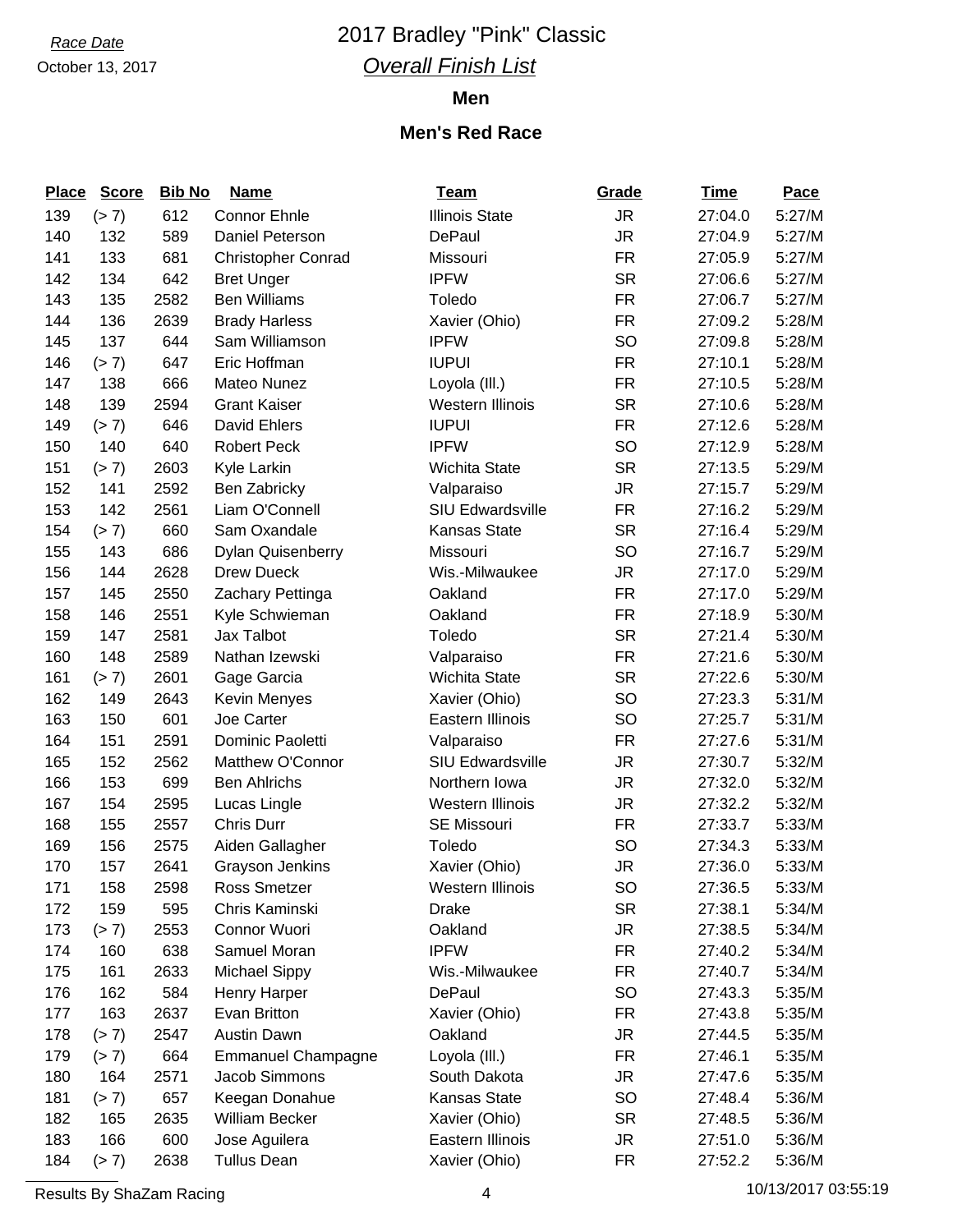### *Race Date* 2017 Bradley "Pink" Classic *Overall Finish List*

### **Men**

| <b>Place</b> | <b>Score</b> | <b>Bib No</b> | <b>Name</b>            | <b>Team</b>             | Grade     | <b>Time</b> | Pace   |
|--------------|--------------|---------------|------------------------|-------------------------|-----------|-------------|--------|
| 185          | 167          | 688           | <b>Eric Scott</b>      | Missouri                | <b>FR</b> | 27:58.4     | 5:38/M |
| 186          | 168          | 643           | <b>Kurt Unger</b>      | <b>IPFW</b>             | <b>JR</b> | 27:59.0     | 5:38/M |
| 187          | 169          | 2555          | Tyler Beaman           | <b>SE Missouri</b>      | <b>JR</b> | 27:59.2     | 5:38/M |
| 188          | 170          | 598           | Joe Romain             | <b>Drake</b>            | <b>FR</b> | 28:04.3     | 5:39/M |
| 189          | (> 7)        | 2569          | Seth Iverson           | South Dakota            | <b>FR</b> | 28:09.6     | 5:40/M |
| 190          | 171          | 621           | Sirlaurence King       | Illinois-Chicago        | SO        | 28:12.2     | 5:40/M |
| 191          | (> 7)        | 2583          | Jacob Wistinghausen    | Toledo                  | <b>JR</b> | 28:14.5     | 5:41/M |
| 192          | (> 7)        | 639           | Gabe O'Keefe           | <b>IPFW</b>             | <b>SR</b> | 28:25.7     | 5:43/M |
| 193          | 172          | 2556          | Nathan Cook            | <b>SE Missouri</b>      | SO        | 28:31.5     | 5:44/M |
| 194          | (> 7)        | 2578          | <b>Clinton Caddell</b> | Toledo                  | <b>SR</b> | 28:32.7     | 5:44/M |
| 195          | 173          | 2544          | Peyton Twedt           | Northern Iowa           | SO        | 28:33.6     | 5:45/M |
| 196          | (> 7)        | 586           | Jack Korte             | DePaul                  | <b>FR</b> | 28:34.0     | 5:45/M |
| 197          | (> 7)        | 641           | <b>Connor Shaffer</b>  | <b>IPFW</b>             | <b>JR</b> | 28:35.5     | 5:45/M |
| 198          | (> 7)        | 620           | Chris Joseph           | Illinois-Chicago        | <b>FR</b> | 28:36.7     | 5:45/M |
| 199          | (> 7)        | 2629          | <b>Gus Kaiser</b>      | Wis.-Milwaukee          | <b>FR</b> | 28:39.4     | 5:46/M |
| 200          | (> 7)        | 583           | Conor Fagan            | <b>DePaul</b>           | <b>FR</b> | 28:40.5     | 5:46/M |
| 201          | 174          | 2558          | James Kosbar           | <b>SE Missouri</b>      | <b>JR</b> | 28:41.9     | 5:46/M |
| 202          | 175          | 2596          | Corey Moody            | <b>Western Illinois</b> | <b>FR</b> | 28:43.2     | 5:47/M |
| 203          | 176          | 498           | <b>William Llanos</b>  | Chicago State           | <b>JR</b> | 28:43.4     | 5:47/M |
| 204          | 177          | 2585          | Joey Black             | Valparaiso              | <b>FR</b> | 29:01.8     | 5:50/M |
| 205          | (> 7)        | 597           | <b>Justin Philips</b>  | <b>Drake</b>            | <b>FR</b> | 29:05.2     | 5:51/M |
| 206          | (> 7)        | 2570          | Pierce Libbey          | South Dakota            | <b>JR</b> | 29:08.7     | 5:52/M |
| 207          | 178          | 2587          | <b>Tyler Grimes</b>    | Valparaiso              | <b>JR</b> | 29:11.8     | 5:52/M |
| 208          | 179          | 2560          | Nick Yaeger            | <b>SE Missouri</b>      | SO        | 29:12.6     | 5:53/M |
| 209          | 180          | 496           | <b>Andrew Huff</b>     | Chicago State           | <b>SR</b> | 29:19.4     | 5:54/M |
| 210          | 181          | 2620          | Samuel Engel           | Wis.-Green Bay          | <b>JR</b> | 29:38.0     | 5:58/M |
| 211          | 182          | 2597          | Harry Osborne          | <b>Western Illinois</b> | <b>FR</b> | 29:41.2     | 5:58/M |
| 212          | 183          | 2623          | Joshua Langteau        | Wis.-Green Bay          | <b>FR</b> | 30:37.9     | 6:10/M |
| 213          | 184          | 2621          | Jacob Fierst           | Wis.-Green Bay          | <b>JR</b> | 30:45.1     | 6:11/M |
| 214          | 185          | 2625          | Adam Plough            | Wis.-Green Bay          | <b>FR</b> | 30:51.2     | 6:12/M |
| 215          | 186          | 2599          | Quintin Thurman        | <b>Western Illinois</b> | <b>FR</b> | 31:07.6     | 6:16/M |
| 216          | 187          | 499           | Cory Lumpkin           | Chicago State           | <b>FR</b> | 34:11.5     | 6:53/M |
| 217          | 188          | 497           | Justin Johnson         | Chicago State           | <b>FR</b> | 36:37.0     | 7:22/M |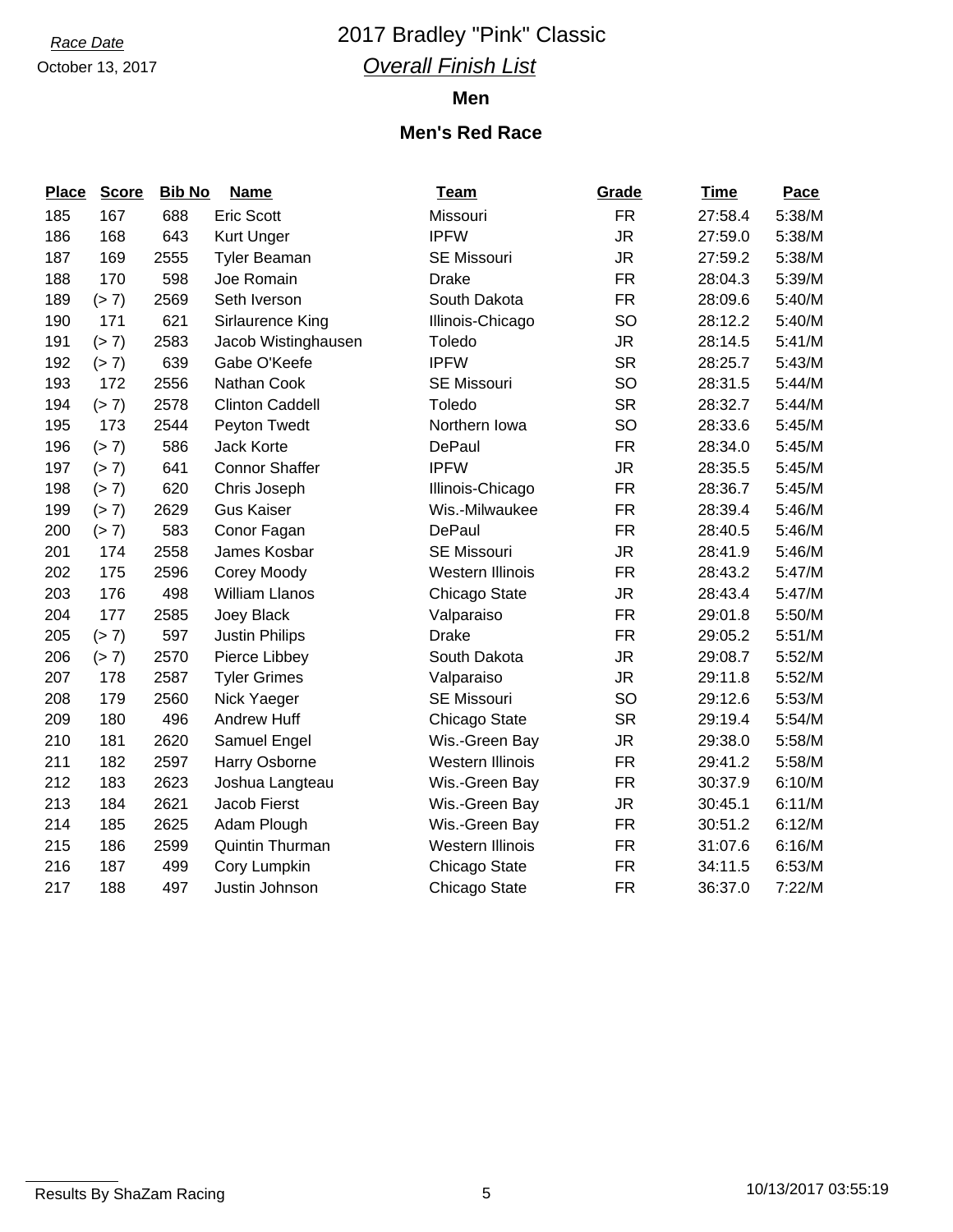### October 13, 2017 *Final Team Results*

#### **Men**

### **Men's Red Race**

|                | <b>Bib No</b> | <b>Name</b>                  | Grade     | <b>Overall</b><br><b>Place</b> | <b>Cumulative</b><br><b>Place</b> | <b>Time</b>      | <b>Cumulative</b><br><b>Time</b> | <b>Time</b><br><b>Back</b> |
|----------------|---------------|------------------------------|-----------|--------------------------------|-----------------------------------|------------------|----------------------------------|----------------------------|
|                | Team - Iowa   |                              |           |                                | <b>Finish Position -</b>          | 1                |                                  |                            |
|                |               | Team Score (places):84       |           |                                |                                   |                  | Average Time: 25:03.1            |                            |
| 1              | 632           | Nathan Mylenek               | <b>SO</b> | 1                              | 1                                 | 24:26.2          | 24:26.2                          | 0:00.0                     |
| 2              | 635           | Daniel Soto                  | <b>JR</b> | 12                             | 13                                | 24:59.6          | 49:25.9                          | 0:33.3                     |
| 3              | 630           | <b>Bailey Hesse-Withbroe</b> | <b>JR</b> | 16                             | 29                                | 25:05.4          | 1:14:31.3                        | 0:39.1                     |
| 4              | 627           | <b>Brandon Cooley</b>        | <b>SO</b> | 25                             | 54                                | 25:19.3          | 1:39:50.7                        | 0:53.0                     |
| 5              | 633           | Luke Sampson                 | <b>SO</b> | 30                             | 84                                | 25:24.8          | 2:05:15.5                        | 0:58.5                     |
| 6              | 634           | <b>Karson Sommer</b>         | <b>SO</b> | (57)                           | (141)                             | 25:45.2          | 2:31:00.7                        | 1:18.9                     |
| $\overline{7}$ | 631           | Daniel Murphy                | <b>JR</b> | (60)                           | (201)                             | 25:46.1          | 2:56:46.8                        | 1:19.8                     |
| 8              | 628           | Ian Eklin                    | <b>JR</b> | More Than 7                    |                                   | 26:08.8          | 3:22:55.7                        | 1:42.5                     |
|                |               | <b>Team - Bradley</b>        |           |                                | <b>Finish Position -</b>          | $\boldsymbol{2}$ |                                  |                            |
|                |               | Team Score (places):98       |           |                                |                                   |                  | Average Time: 25:05.8            |                            |
| 1              | 489           | <b>Taylor FloydMews</b>      | <b>SR</b> | $\overline{\mathbf{c}}$        | 2                                 | 24:34.0          | 24:34.0                          | 0:00.0                     |
| 2              | 492           | Jake Hoffert                 | <b>SO</b> | 3                              | 5                                 | 24:34.1          | 49:08.2                          | 0:00.0                     |
| 3              | 491           | <b>Nikolas Hess</b>          | <b>JR</b> | 23                             | 28                                | 25:18.4          | 1:14:26.6                        | 0:44.3                     |
| 4              | 488           | Alec Danner                  | <b>FR</b> | 34                             | 62                                | 25:29.8          | 1:39:56.5                        | 0:55.8                     |
| 5              | 487           | Nyle Clinton                 | <b>SR</b> | 36                             | 98                                | 25:32.6          | 2:05:29.1                        | 0:58.5                     |
| 6              | 493           | Jon May                      | <b>FR</b> | (61)                           | (159)                             | 25:46.3          | 2:31:15.4                        | 1:12.2                     |
| $\overline{7}$ | 494           | David Rodriguez              | <b>SO</b> | (116)                          | (275)                             | 26:43.8          | 2:57:59.2                        | 2:09.7                     |
| 8              | 490           | Alec Hartman                 | <b>FR</b> | More Than 7                    |                                   | 26:48.4          | 3:24:47.7                        | 2:14.3                     |
|                |               | <b>Team - Nebraska</b>       |           |                                | <b>Finish Position -</b>          | 3                |                                  |                            |
|                |               | Team Score (places):131      |           |                                |                                   |                  | Average Time: 25:12.9            |                            |
| 1              | 695           | <b>Wyatt McGuire</b>         | JR.       | 4                              | 4                                 | 24:36.3          | 24:36.3                          | 0:00.0                     |
| $\overline{2}$ | 696           | <b>Austin Post</b>           | <b>SR</b> | 6                              | 10                                | 24:45.1          | 49:21.4                          | 0:08.8                     |
| 3              | 691           | Peter Spinks                 | <b>SR</b> | 33                             | 43                                | 25:28.1          | 1:14:49.6                        | 0:51.8                     |
| 4              | 697           | Alec Sery                    | <b>SR</b> | 41                             | 84                                | 25:36.3          | 1:40:25.9                        | 1:00.0                     |
| 5              | 693           | Eric Karl II                 | JR        | 47                             | 131                               | 25:38.6          | 2:06:04.5                        | 1:02.3                     |
| 6              | 690           | Jordan De Spong              | <b>SO</b> | (53)                           | (184)                             | 25:43.3          | 2:31:47.8                        | 1:07.0                     |
| 7              | 694           | Karson LeComte               | <b>SO</b> | (56)                           | (240)                             | 25:44.1          | 2:57:32.0                        | 1:07.8                     |
| 8              | 698           | <b>Bailey Timmons</b>        | <b>FR</b> | More Than 7                    |                                   | 25:49.5          | 3:23:21.6                        | 1:13.2                     |
| 9              | 692           | Alex Tollinger               | <b>FR</b> | More Than 7                    |                                   | 26:34.0          | 3:49:55.6                        | 1:57.7                     |
|                |               | <b>Team - Marquette</b>      |           |                                | <b>Finish Position -</b>          | 4                |                                  |                            |
|                |               | Team Score (places):139      |           |                                |                                   |                  | Average Time: 25:17.6            |                            |
| 1              | 677           | Alec Miller                  | <b>SR</b> | 7                              | 7                                 | 24:45.3          | 24:45.3                          | 0:00.0                     |
| $\overline{2}$ | 675           | Jon Klaiber                  | JR        | 18                             | 25                                | 25:08.6          | 49:53.9                          | 0:23.3                     |

3 678 Aric Miller JR 27 52 25:19.8 1:15:13.8 0:34.5 4 679 Daniel Pederson SO 35 87 25:31.7 1:40:45.5 0:46.4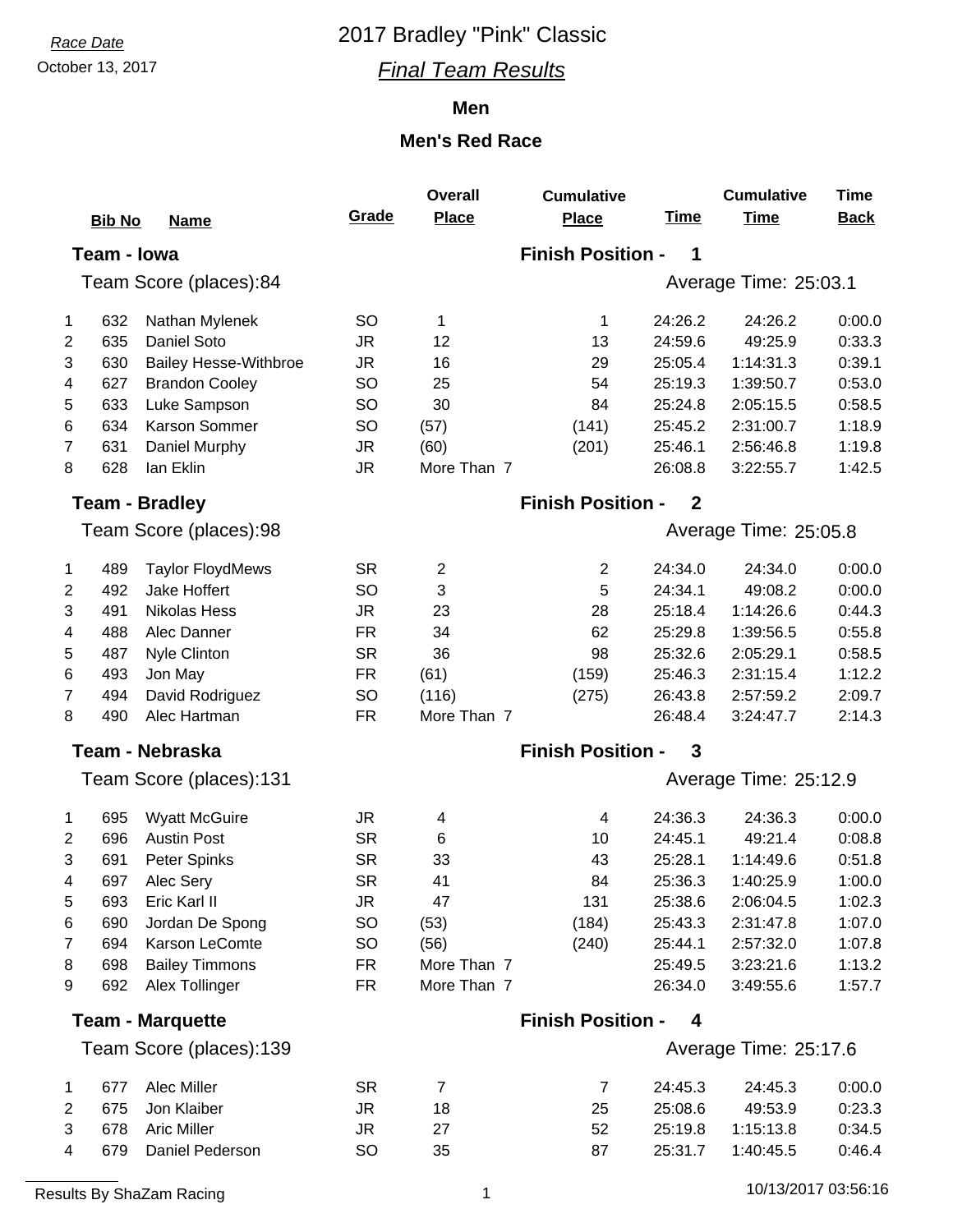### October 13, 2017 *Final Team Results*

### **Men**

|                | <b>Bib No</b> | <b>Name</b>                | Grade     | <b>Overall</b><br><b>Place</b> | <b>Cumulative</b><br><b>Place</b> | <b>Time</b> | <b>Cumulative</b><br><b>Time</b> | <b>Time</b><br><b>Back</b> |
|----------------|---------------|----------------------------|-----------|--------------------------------|-----------------------------------|-------------|----------------------------------|----------------------------|
|                |               | <b>Team - Marquette</b>    |           |                                | <b>Finish Position -</b>          | 4           |                                  |                            |
|                |               | Team Score (places):139    |           |                                |                                   |             | Average Time: 25:17.6            |                            |
| 5              | 673           | <b>Brad Eagan</b>          | <b>JR</b> | 52                             | 139                               | 25:42.8     | 2:06:28.3                        | 0:57.4                     |
| 6              | 672           | Ryan Burd                  | <b>SO</b> | (55)                           | (194)                             | 25:43.8     | 2:32:12.2                        | 0:58.5                     |
| 7              | 676           | Henry Mierzwa              | <b>JR</b> | (76)                           | (270)                             | 26:04.2     | 2:58:16.4                        | 1:18.8                     |
| 8              | 680           | Kevin Ryan                 | <b>SR</b> | More Than 7                    |                                   | 26:08.8     | 3:24:25.2                        | 1:23.4                     |
| 9              | 674           | Alex Gill                  | <b>FR</b> | More Than 7                    |                                   | 26:27.3     | 3:50:52.5                        | 1:41.9                     |
|                |               | <b>Team - Kansas State</b> |           |                                | <b>Finish Position -</b>          | 5           |                                  |                            |
|                |               | Team Score (places):154    |           |                                |                                   |             | Average Time: 25:22.3            |                            |
| $\mathbf{1}$   | 656           | <b>Colton Donahue</b>      | <b>SR</b> | 11                             | 11                                | 24:58.7     | 24:58.7                          | 0:00.0                     |
| $\overline{2}$ | 659           | Lukas Koch                 | <b>SR</b> | 14                             | 25                                | 25:02.2     | 50:00.9                          | 0:03.4                     |
| 3              | 654           | <b>Brett Bachman</b>       | <b>SR</b> | 40                             | 65                                | 25:35.5     | 1:15:36.5                        | 0:36.8                     |
| 4              | 662           | Bryan Zack                 | <b>SR</b> | 44                             | 109                               | 25:37.0     | 1:41:13.6                        | 0:38.3                     |
| 5              | 655           | Jeffrey Bachman            | <b>SR</b> | 45                             | 154                               | 25:37.8     | 2:06:51.4                        | 0:39.0                     |
| 6              | 658           | Joe Gorthy                 | <b>JR</b> | (85)                           | (239)                             | 26:15.9     | 2:33:07.3                        | 1:17.1                     |
| 7              | 661           | Nicholas Skinner           | <b>SO</b> | (131)                          | (370)                             | 27:02.4     | 3:00:09.8                        | 2:03.6                     |
| 8              | 660           | Sam Oxandale               | <b>SR</b> | More Than 7                    |                                   | 27:16.4     | 3:27:26.2                        | 2:17.6                     |
| 9              | 657           | Keegan Donahue             | <b>SO</b> | More Than 7                    |                                   | 27:48.4     | 3:55:14.6                        | 2:49.6                     |
|                |               | <b>Team - Windsor</b>      |           |                                | <b>Finish Position -</b>          | 6           |                                  |                            |
|                |               | Team Score (places):172    |           |                                |                                   |             | Average Time: 25:25.1            |                            |
| 1              | 2615          | <b>Andrew Nebel</b>        | <b>JR</b> | 10                             | 10                                | 24:57.2     | 24:57.2                          | 0:00.0                     |
| $\overline{2}$ | 2613          | Shawn Master               | <b>SR</b> | 26                             | 36                                | 25:19.4     | 50:16.6                          | 0:22.2                     |
| 3              | 2611          | Joe Kagumba                |           | 29                             | 65                                | 25:23.8     | 1:15:40.5                        | 0:26.6                     |
| 4              | 2616          | <b>Michael Pesce</b>       |           | 48                             | 113                               | 25:39.4     | 1:41:20.0                        | 0:42.2                     |
| 5              | 2609          | Mitch Cauchi               |           | 59                             | 172                               | 25:45.8     | 2:07:05.8                        | 0:48.6                     |
| 6              | 2617          | Jacob Rothera              | SO        | (62)                           | (234)                             | 25:47.7     | 2:32:53.5                        | 0:50.5                     |
| 7              | 2610          | Nick D'Alessandro          | <b>FR</b> | (74)                           | (308)                             | 26:02.4     | 2:58:55.9                        | 1:05.2                     |
| 8              | 2612          | Joshua Martin              | <b>FR</b> | More Than 7                    |                                   | 26:33.7     | 3:25:29.7                        | 1:36.5                     |
|                |               | <b>Team - Oakland</b>      |           |                                | <b>Finish Position -</b>          | 7           |                                  |                            |
|                |               | Team Score (places):176    |           |                                |                                   |             | Average Time: 25:26.4            |                            |
| $\mathbf 1$    | 2552          | <b>Bryce Stroede</b>       | <b>SR</b> | 8                              | 8                                 | 24:51.5     | 24:51.5                          | 0:00.0                     |
| $\overline{2}$ | 2546          | Jacob Bowman               | <b>SR</b> | 13                             | 21                                | 25:01.4     | 49:52.9                          | 0:09.9                     |
| 3              | 2545          | Andrew Bowman              | <b>SR</b> | 21                             | 42                                | 25:16.7     | 1:15:09.7                        | 0:25.2                     |
| 4              | 2549          | <b>Brad Mallory</b>        | JR        | 42                             | 84                                | 25:36.5     | 1:40:46.3                        | 0:45.0                     |
| 5              | 2548          | Keenan Jones               | <b>SO</b> | 92                             | 176                               | 26:25.9     | 2:07:12.3                        | 1:34.4                     |
| 6              | 2550          | Zachary Pettinga           | <b>FR</b> | (145)                          | (321)                             | 27:17.0     | 2:34:29.4                        | 2:25.5                     |
| 7              | 2551          | Kyle Schwieman             | <b>FR</b> | (146)                          | (467)                             | 27:18.9     | 3:01:48.3                        | 2:27.4                     |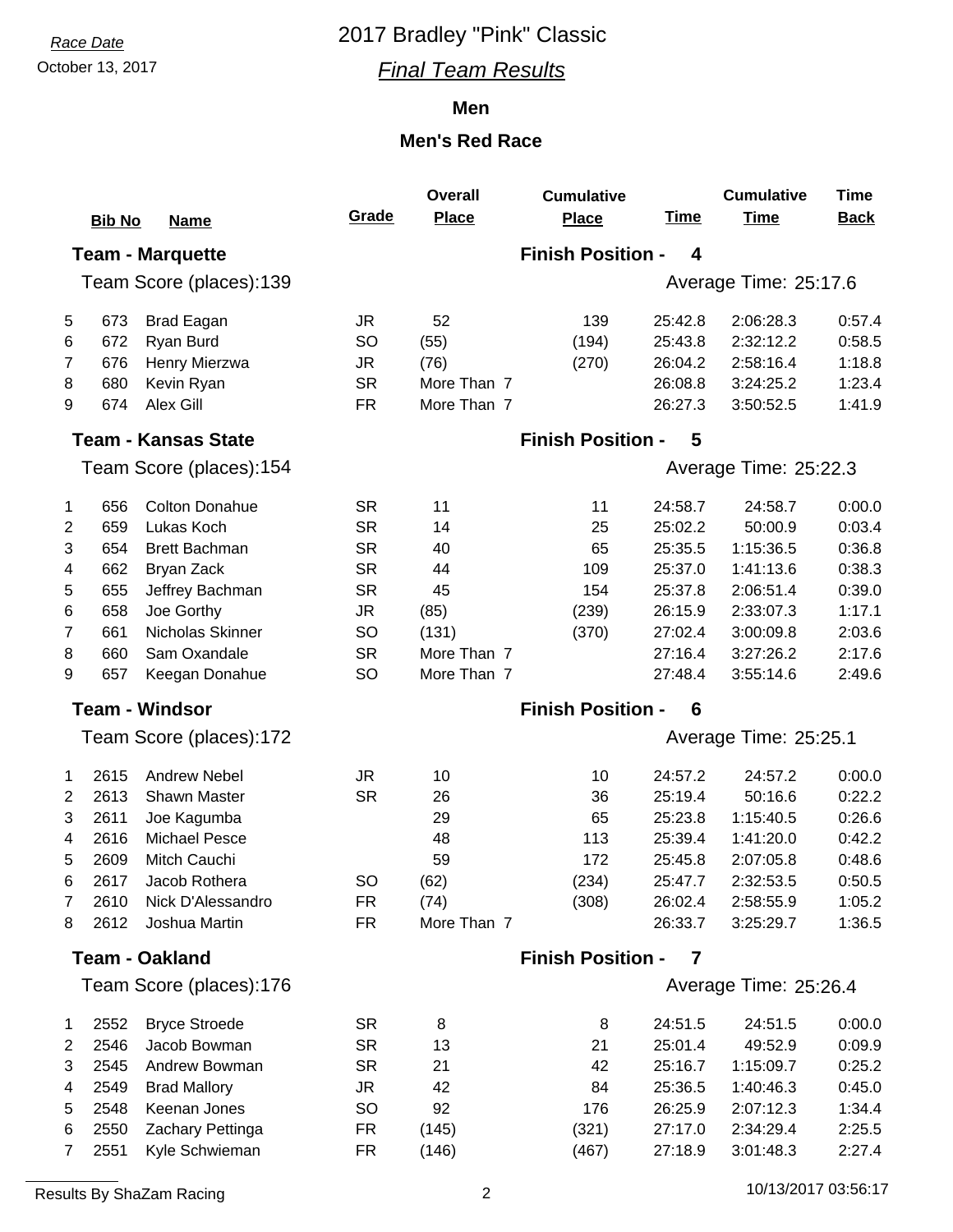### October 13, 2017 *Final Team Results*

### **Men**

### **Men's Red Race**

|                | <b>Bib No</b>       | <b>Name</b>                 | Grade     | <b>Overall</b><br><b>Place</b> | <b>Cumulative</b><br><b>Place</b> | <u>Time</u> | <b>Cumulative</b><br><b>Time</b> | <b>Time</b><br><b>Back</b> |
|----------------|---------------------|-----------------------------|-----------|--------------------------------|-----------------------------------|-------------|----------------------------------|----------------------------|
|                |                     | <b>Team - Oakland</b>       |           |                                | <b>Finish Position -</b>          | 7           |                                  |                            |
|                |                     | Team Score (places):176     |           |                                |                                   |             | Average Time: 25:26.4            |                            |
| 8              | 2553                | Connor Wuori                | <b>JR</b> | More Than 7                    |                                   | 27:38.5     | 3:29:26.8                        | 2:47.0                     |
| 9              | 2547                | <b>Austin Dawn</b>          | <b>JR</b> | More Than 7                    |                                   | 27:44.5     | 3:57:11.4                        | 2:53.0                     |
|                | <b>Team - Drake</b> |                             |           |                                | <b>Finish Position -</b>          | 8           |                                  |                            |
|                |                     | Team Score (places):276     |           |                                |                                   |             | Average Time: 25:47.3            |                            |
| 1              | 594                 | <b>Maximilian Fridrich</b>  | <b>FR</b> | 28                             | 28                                | 25:23.2     | 25:23.2                          | 0:00.0                     |
| 2              | 599                 | Joshua Yeager               | <b>JR</b> | 31                             | 59                                | 25:26.4     | 50:49.7                          | 0:03.2                     |
| 3              | 592                 | <b>Kyle Cass</b>            | <b>SO</b> | 64                             | 123                               | 25:51.6     | 1:16:41.4                        | 0:28.4                     |
| 4              | 593                 | <b>Matt Cozine</b>          | <b>SO</b> | 70                             | 193                               | 26:00.7     | 1:42:42.2                        | 0:37.5                     |
| 5              | 591                 | Kyle Brandt                 | SO        | 83                             | 276                               | 26:14.3     | 2:08:56.5                        | 0:51.0                     |
| 6              | 595                 | Chris Kaminski              | <b>SR</b> | (159)                          | (435)                             | 27:38.1     | 2:36:34.7                        | 2:14.8                     |
| 7              | 598                 | Joe Romain                  | <b>FR</b> | (170)                          | (605)                             | 28:04.3     | 3:04:39.0                        | 2:41.0                     |
| 8              | 597                 | <b>Justin Philips</b>       | <b>FR</b> | More Than 7                    |                                   | 29:05.2     | 3:33:44.2                        | 3:41.9                     |
|                |                     | <b>Team - Wichita State</b> |           |                                | <b>Finish Position -</b>          | 9           |                                  |                            |
|                |                     | Team Score (places):277     |           |                                |                                   |             | Average Time: 25:45.6            |                            |
| 1              | 2605                | Zack Penrod                 | <b>SO</b> | 17                             | 17                                | 25:07.7     | 25:07.7                          | 0:00.0                     |
| 2              | 2608                | Nathan Wickoren             | <b>SR</b> | 19                             | 36                                | 25:11.9     | 50:19.6                          | 0:04.2                     |
| $\sqrt{3}$     | 2604                | Reno Law                    | <b>JR</b> | 77                             | 113                               | 26:04.9     | 1:16:24.5                        | 0:57.2                     |
| 4              | 2602                | Ethan Kossover              | <b>FR</b> | 80                             | 193                               | 26:08.7     | 1:42:33.3                        | 1:01.0                     |
| 5              | 2600                | <b>Ben Flowers</b>          | <b>FR</b> | 84                             | 277                               | 26:15.0     | 2:08:48.3                        | 1:07.3                     |
| 6              | 2607                | <b>Austin Sturdy</b>        | <b>SR</b> | (101)                          | (378)                             | 26:31.7     | 2:35:20.0                        | 1:24.0                     |
| 7              | 2606                | Stan Skwarlo                | <b>SR</b> | (109)                          | (487)                             | 26:38.6     | 3:01:58.7                        | 1:30.9                     |
| 8              | 2603                | Kyle Larkin                 | <b>SR</b> | More Than 7                    |                                   | 27:13.5     | 3:29:12.2                        | 2:05.8                     |
| 9              | 2601                | Gage Garcia                 | <b>SR</b> | More Than 7                    |                                   | 27:22.6     | 3:56:34.8                        | 2:14.9                     |
|                |                     | Team - Loyola (III.)        |           |                                | <b>Finish Position -</b>          | 10          |                                  |                            |
|                |                     | Team Score (places):291     |           |                                |                                   |             | Average Time: 25:47.1            |                            |
| 1              | 663                 | Alex Baker                  | <b>SR</b> | 5                              | 5                                 | 24:44.3     | 24:44.3                          | 0:00.0                     |
| $\overline{c}$ | 669                 | Peter Schaible              | <b>SR</b> | 24                             | 29                                | 25:19.1     | 50:03.4                          | 0:34.7                     |
| 3              | 671                 | Kevin White                 | JR.       | 72                             | 101                               | 26:02.1     | 1:16:05.6                        | 1:17.8                     |
| 4              | 667                 | Maximilian O'Meara          | <b>SO</b> | 87                             | 188                               | 26:17.5     | 1:42:23.1                        | 1:33.1                     |
| 5              | 670                 | Kenny Wallace               | <b>FR</b> | 103                            | 291                               | 26:32.6     | 2:08:55.7                        | 1:48.3                     |
| 6              | 665                 | <b>Riley DeMeulenaere</b>   | <b>SO</b> | (125)                          | (416)                             | 26:52.6     | 2:35:48.3                        | 2:08.2                     |
| 7              | 666                 | Mateo Nunez                 | <b>FR</b> | (138)                          | (554)                             | 27:10.5     | 3:02:58.9                        | 2:26.2                     |
| 8              | 664                 | <b>Emmanuel Champagne</b>   | <b>FR</b> | More Than 7                    |                                   | 27:46.1     | 3:30:45.0                        | 3:01.8                     |

Results By ShaZam Racing 2001 2003 3 2004 3 10/13/2017 03:56:18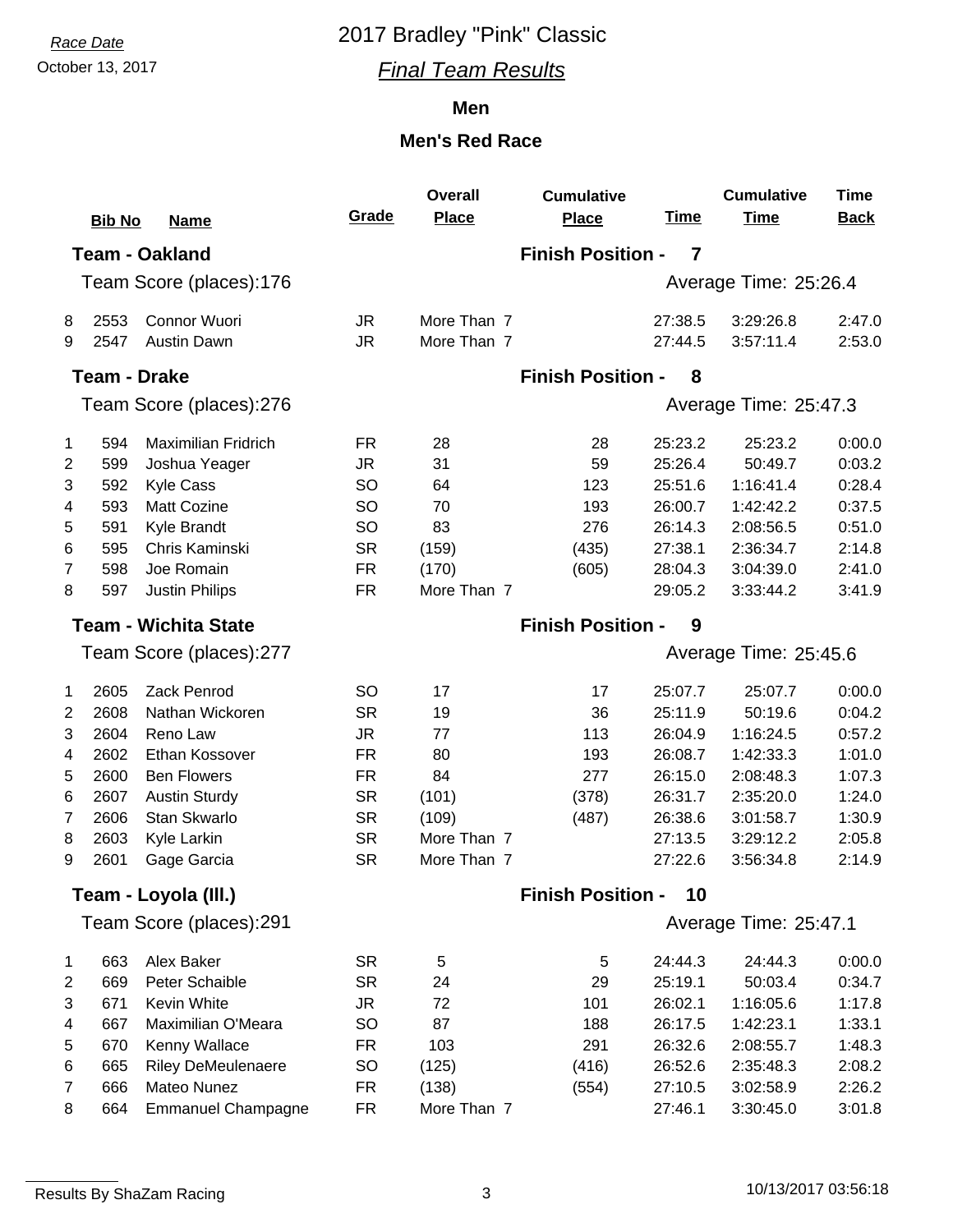### October 13, 2017 *Final Team Results*

### **Men**

|                | <b>Bib No</b>           | <b>Name</b>                    | Grade     | <b>Overall</b><br><b>Place</b> | <b>Cumulative</b><br><b>Place</b> | <b>Time</b> | <b>Cumulative</b><br><b>Time</b> | <b>Time</b><br><b>Back</b> |
|----------------|-------------------------|--------------------------------|-----------|--------------------------------|-----------------------------------|-------------|----------------------------------|----------------------------|
|                |                         | <b>Team - South Dakota</b>     |           |                                | <b>Finish Position -</b>          | 11          |                                  |                            |
|                |                         | Team Score (places):297        |           |                                |                                   |             | Average Time: 25:48.0            |                            |
| $\mathbf 1$    | 2573                    | <b>Eldon Warner</b>            | JR.       | 9                              | 9                                 | 24:52.3     | 24:52.3                          | 0:00.0                     |
| $\overline{2}$ | 2566                    | Luke Bailey                    | <b>FR</b> | 46                             | 55                                | 25:38.2     | 50:30.5                          | 0:45.9                     |
| 3              | 2568                    | <b>Brice Cowman</b>            | <b>SR</b> | 50                             | 105                               | 25:41.2     | 1:16:11.7                        | 0:48.9                     |
| 4              | 2574                    | Nathan Wendt                   | <b>JR</b> | 78                             | 183                               | 26:05.8     | 1:42:17.6                        | 1:13.5                     |
| 5              | 2567                    | <b>Isaac Benz</b>              | <b>FR</b> | 114                            | 297                               | 26:42.8     | 2:09:00.4                        | 1:50.5                     |
| 6              | 2572                    | Cole Streich                   | <b>FR</b> | (130)                          | (427)                             | 26:57.8     | 2:35:58.3                        | 2:05.5                     |
| 7              | 2571                    | Jacob Simmons                  | <b>JR</b> | (164)                          | (591)                             | 27:47.6     | 3:03:45.9                        | 2:55.3                     |
| 8              | 2569                    | Seth Iverson                   | <b>FR</b> | More Than 7                    |                                   | 28:09.6     | 3:31:55.5                        | 3:17.3                     |
| 9              | 2570                    | Pierce Libbey                  | JR.       | More Than 7                    |                                   | 29:08.7     | 4:01:04.2                        | 4:16.4                     |
|                |                         | <b>Team - Eastern Illinois</b> |           |                                | <b>Finish Position -</b>          | 12          |                                  |                            |
|                |                         | Team Score (places):317        |           |                                |                                   |             | Average Time: 25:54.9            |                            |
| 1              | 602                     | <b>Dustin Hatfield</b>         | FR        | 20                             | 20                                | 25:15.9     | 25:15.9                          | 0:00.0                     |
| $\overline{2}$ | 606                     | <b>Christopher Orlow</b>       | <b>SR</b> | 22                             | 42                                | 25:17.4     | 50:33.3                          | 0:01.4                     |
| 3              | 608                     | <b>Marcus Skinner</b>          | SO        | 63                             | 105                               | 25:50.0     | 1:16:23.3                        | 0:34.0                     |
| 4              | 605                     | <b>Michael Mest</b>            | <b>SR</b> | 102                            | 207                               | 26:32.4     | 1:42:55.8                        | 1:16.5                     |
| 5              | 603                     | <b>Tyler Lay</b>               | <b>FR</b> | 110                            | 317                               | 26:38.8     | 2:09:34.6                        | 1:22.9                     |
| 6              | 601                     | Joe Carter                     | <b>SO</b> | (150)                          | (467)                             | 27:25.7     | 2:37:00.3                        | 2:09.7                     |
| 7              | 600                     | Jose Aguilera                  | JR        | (166)                          | (633)                             | 27:51.0     | 3:04:51.3                        | 2:35.1                     |
|                |                         | <b>Team - Illinois State</b>   |           |                                | <b>Finish Position -</b>          | 13          |                                  |                            |
|                |                         | Team Score (places):333        |           |                                |                                   |             | Average Time: 25:56.9            |                            |
| $\mathbf 1$    | 616                     | <b>Kyle Mattes</b>             | <b>JR</b> | 15                             | 15                                | 25:05.0     | 25:05.0                          | 0:00.0                     |
| 2              | 278                     | <b>Skyler Arthur</b>           | JR        | 51                             | 66                                | 25:42.6     | 50:47.7                          | 0:37.6                     |
| 3              | 611                     | Cody Baele                     | <b>JR</b> | 67                             | 133                               | 25:55.5     | 1:16:43.3                        | 0:50.4                     |
| 4              | 609                     | Scott Anderson                 | <b>FR</b> | 96                             | 229                               | 26:28.1     | 1:43:11.4                        | 1:23.0                     |
| 5              | 617                     | Thomas Thornton                | SO        | 104                            | 333                               | 26:33.1     | 2:09:44.6                        | 1:28.0                     |
| 6              | 613                     | Kimathi Johnson                | SO        | (105)                          | (438)                             | 26:34.7     | 2:36:19.3                        | 1:29.6                     |
| 7              | 615                     | J.D. Lafayette                 | <b>JR</b> | (112)                          | (550)                             | 26:40.2     | 3:02:59.6                        | 1:35.2                     |
| 8              | 612                     | <b>Connor Ehnle</b>            | <b>JR</b> | More Than 7                    |                                   | 27:04.0     | 3:30:03.7                        | 1:58.9                     |
|                | <b>Team - IUPUI</b>     |                                |           |                                | <b>Finish Position -</b>          | 14          |                                  |                            |
|                | Team Score (places):346 |                                |           |                                |                                   |             | Average Time: 26:02.0            |                            |

|                |     | 645 Jeremy Breedlove | JR | 38  | 38  | 25:33.4 | 25:33.4   | 0:00.0 |
|----------------|-----|----------------------|----|-----|-----|---------|-----------|--------|
|                |     | 651 Ben Savage       | FR | 43  | 81  | 25:37.0 | 51:10.4   | 0:03.5 |
| 3              |     | 648 Roman Jennings   | FR | 69  | 150 | 25:59.9 | 1:17:10.4 | 0:26.5 |
| $\overline{4}$ | 652 | Jacob Stamm          | SO | 88  | 238 | 26:21.3 | 1:43:31.7 | 0.47.9 |
| -5             | 653 | Joel Thompson        | SR | 108 | 346 | 26:38.4 | 2:10:10.2 | 1:05.0 |
|                |     |                      |    |     |     |         |           |        |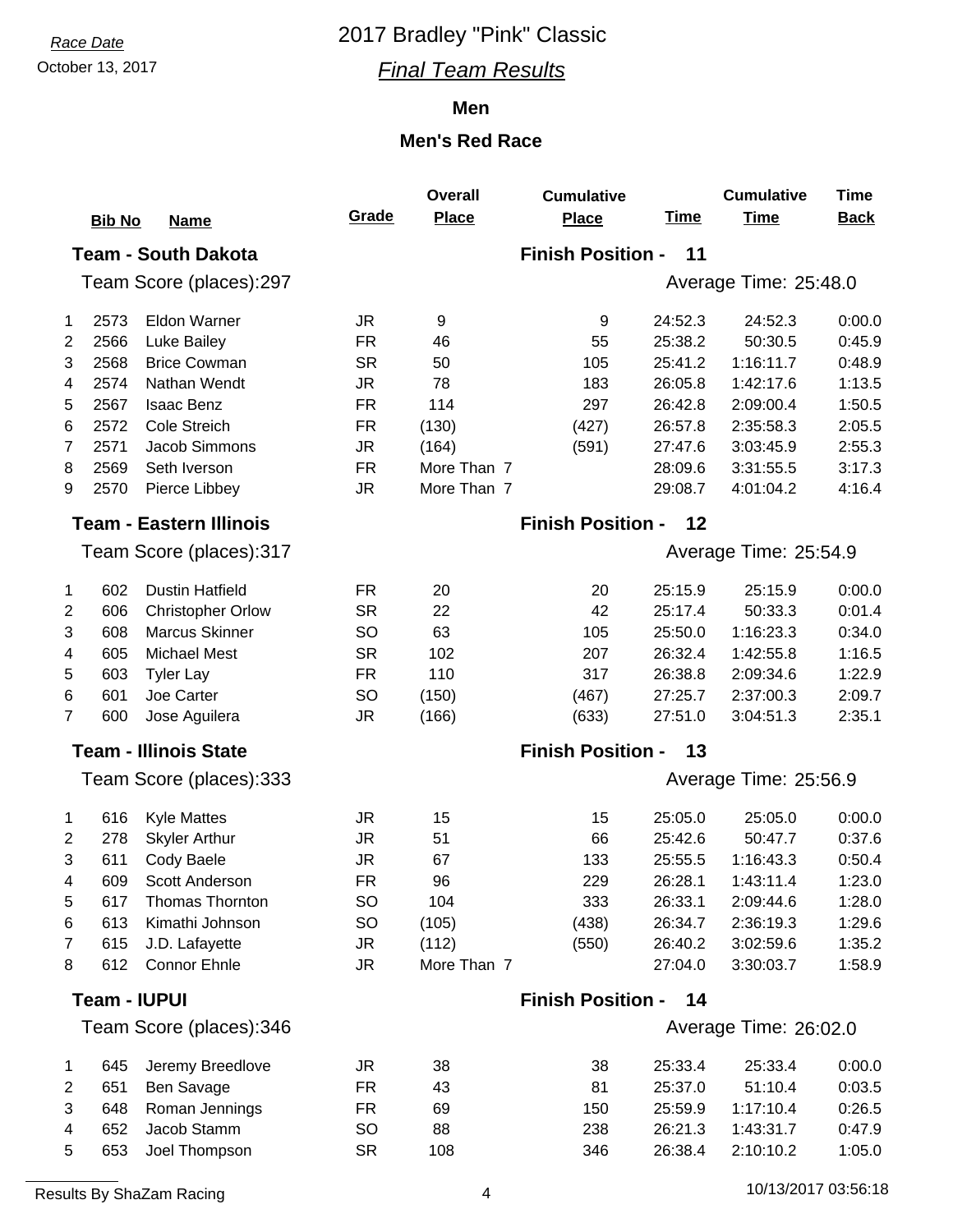### October 13, 2017 *Final Team Results*

### **Men**

|                | <b>Bib No</b>       | <b>Name</b>                    | Grade     | <b>Overall</b><br><b>Place</b> | <b>Cumulative</b><br><b>Place</b> | <u>Time</u> | <b>Cumulative</b><br><b>Time</b> | <b>Time</b><br><b>Back</b> |
|----------------|---------------------|--------------------------------|-----------|--------------------------------|-----------------------------------|-------------|----------------------------------|----------------------------|
|                | <b>Team - IUPUI</b> |                                |           |                                | <b>Finish Position -</b>          | 14          |                                  |                            |
|                |                     | Team Score (places):346        |           |                                |                                   |             | Average Time: 26:02.0            |                            |
|                |                     |                                |           |                                |                                   |             |                                  |                            |
| 6              | 650                 | <b>Jarit Perkins</b>           | <b>FR</b> | (121)                          | (467)                             | 26:47.7     | 2:36:57.9                        | 1:14.3                     |
| 7              | 649                 | Abiel Mogos                    | <b>SR</b> | (122)                          | (589)                             | 26:49.0     | 3:03:46.9                        | 1:15.5                     |
| 8              | 647                 | Eric Hoffman                   | <b>FR</b> | More Than 7                    |                                   | 27:10.1     | 3:30:57.0                        | 1:36.6                     |
| 9              | 646                 | David Ehlers                   | <b>FR</b> | More Than 7                    |                                   | 27:12.6     | 3:58:09.7                        | 1:39.2                     |
|                |                     | <b>Team - Illinois-Chicago</b> |           |                                | <b>Finish Position -</b>          | 15          |                                  |                            |
|                |                     | Team Score (places):386        |           |                                |                                   |             | Average Time: 26:08.3            |                            |
| 1              | 624                 | <b>Walmer Saavedra</b>         | <b>SO</b> | 32                             | 32                                | 25:27.0     | 25:27.0                          | 0:00.0                     |
| $\overline{2}$ | 623                 | Nathan Mroz                    | <b>JR</b> | 71                             | 103                               | 26:01.0     | 51:28.1                          | 0:33.9                     |
| 3              | 626                 | Zach Szczesniak                | <b>JR</b> | 79                             | 182                               | 26:07.4     | 1:17:35.5                        | 0:40.3                     |
| 4              | 618                 | Tom Brennan                    | <b>SO</b> | 89                             | 271                               | 26:23.0     | 1:43:58.5                        | 0:55.9                     |
| 5              | 619                 | Carlos Cabrera                 | <b>FR</b> | 115                            | 386                               | 26:43.3     | 2:10:41.8                        | 1:16.2                     |
| 6              | 625                 | <b>Martin Skucas</b>           | <b>FR</b> | (123)                          | (509)                             | 26:49.2     | 2:37:31.1                        | 1:22.2                     |
| 7              | 621                 | Sirlaurence King               | <b>SO</b> | (171)                          | (680)                             | 28:12.2     | 3:05:43.4                        | 2:45.2                     |
| 8              | 620                 | Chris Joseph                   | <b>FR</b> | More Than 7                    |                                   | 28:36.7     | 3:34:20.1                        | 3:09.6                     |
|                |                     | <b>Team - DePaul</b>           |           |                                | <b>Finish Position -</b>          | 16          |                                  |                            |
|                |                     | Team Score (places):465        |           |                                |                                   |             | Average Time: 26:22.4            |                            |
| $\mathbf{1}$   | 585                 | Chris Korabik                  | <b>SR</b> | 54                             | 54                                | 25:43.3     | 25:43.3                          | 0:00.0                     |
| 2              | 588                 | Jake Pecorin                   | <b>SR</b> | 73                             | 127                               | 26:02.4     | 51:45.7                          | 0:19.0                     |
| 3              | 590                 | James Ryan                     | <b>SR</b> | 94                             | 221                               | 26:26.5     | 1:18:12.2                        | 0:43.1                     |
| 4              | 587                 | Charlie MacIntyre              | <b>FR</b> | 117                            | 338                               | 26:45.3     | 1:44:57.5                        | 1:01.9                     |
| 5              | 582                 | Noah Deck                      | <b>JR</b> | 127                            | 465                               | 26:54.6     | 2:11:52.1                        | 1:11.2                     |
| 6              | 589                 | Daniel Peterson                | <b>JR</b> | (132)                          | (597)                             | 27:04.9     | 2:38:57.1                        | 1:21.5                     |
| $\overline{7}$ | 584                 | Henry Harper                   | SO        | (162)                          | (759)                             | 27:43.3     | 3:06:40.4                        | 2:00.0                     |
| 8              | 586                 | Jack Korte                     | <b>FR</b> | More Than 7                    |                                   | 28:34.0     | 3:35:14.5                        | 2:50.7                     |
| 9              | 583                 | Conor Fagan                    | <b>FR</b> | More Than 7                    |                                   | 28:40.5     | 4:03:55.0                        | 2:57.2                     |
|                |                     | <b>Team - Wis.-Milwaukee</b>   |           |                                | <b>Finish Position -</b>          | 17          |                                  |                            |
|                |                     | Team Score (places):478        |           |                                |                                   |             | Average Time: 26:23.9            |                            |
| $\mathbf{1}$   | 2630                | <b>Terry McMillan</b>          | <b>JR</b> | 65                             | 65                                | 25:51.9     | 25:51.9                          | 0:00.0                     |
| 2              | 2627                | Alex Cotter                    | <b>FR</b> | 82                             | 147                               | 26:09.5     | 52:01.5                          | 0:17.5                     |
| 3              | 2631                | Nick Michalowski               | JR.       | 98                             | 245                               | 26:29.5     | 1:18:31.0                        | 0:37.5                     |
| 4              | 2626                | <b>Matt Brooks</b>             | JR.       | 113                            | 358                               | 26:41.4     | 1:45:12.5                        | 0:49.4                     |
| 5              | 2634                | Corey Thornton                 | <b>FR</b> | 120                            | 478                               | 26:47.4     | 2:11:59.9                        | 0:55.4                     |
| 6              | 2628                | <b>Drew Dueck</b>              | JR        | (144)                          | (622)                             | 27:17.0     | 2:39:17.0                        | 1:25.0                     |
| 7              | 2633                | Michael Sippy                  | <b>FR</b> | (161)                          | (783)                             | 27:40.7     | 3:06:57.7                        | 1:48.7                     |
| 8              | 2629                | <b>Gus Kaiser</b>              | <b>FR</b> | More Than 7                    |                                   | 28:39.4     | 3:35:37.2                        | 2:47.4                     |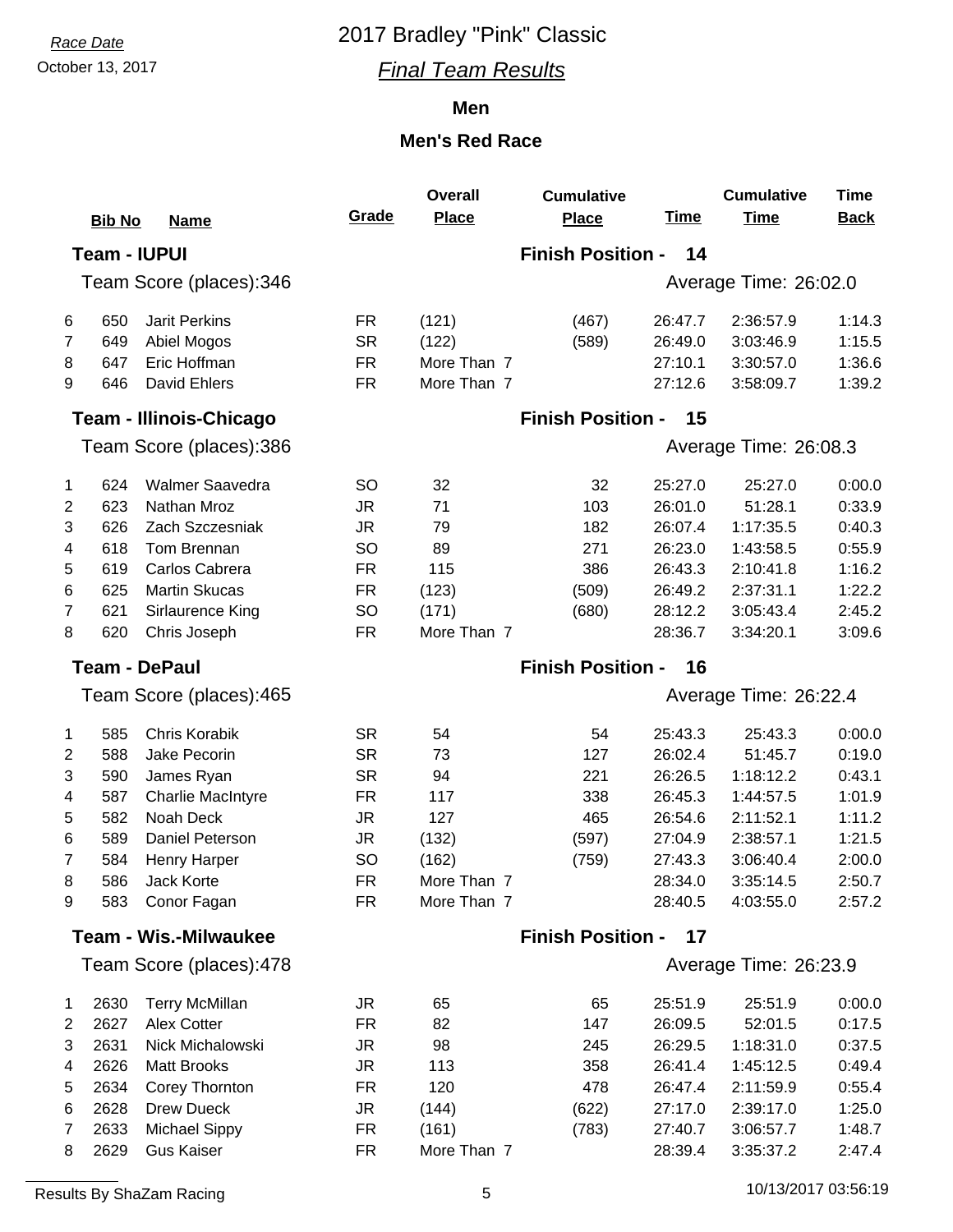### October 13, 2017 *Final Team Results*

#### **Men**

|                | <b>Bib No</b>      | <b>Name</b>                    | Grade     | <b>Overall</b><br><b>Place</b> | <b>Cumulative</b><br><b>Place</b> | <b>Time</b> | <b>Cumulative</b><br><b>Time</b> | <b>Time</b><br><b>Back</b> |
|----------------|--------------------|--------------------------------|-----------|--------------------------------|-----------------------------------|-------------|----------------------------------|----------------------------|
|                |                    | <b>Team - Missouri</b>         |           |                                | <b>Finish Position -</b>          | 18          |                                  |                            |
|                |                    | Team Score (places):495        |           |                                |                                   |             | Average Time: 26:30.3            |                            |
| 1              | 683                | Sheldon Keence                 | <b>SR</b> | 58                             | 58                                | 25:45.8     | 25:45.8                          | 0:00.0                     |
| 2              | 685                | Stephen Mugeche                | <b>SO</b> | 68                             | 126                               | 25:56.7     | 51:42.5                          | 0:10.9                     |
| 3              | 682                | Ben Goodman                    | <b>SR</b> | 93                             | 219                               | 26:26.3     | 1:18:08.8                        | 0:40.5                     |
| 4              | 681                | <b>Christopher Conrad</b>      | <b>FR</b> | 133                            | 352                               | 27:05.9     | 1:45:14.8                        | 1:20.1                     |
| 5              | 686                | <b>Dylan Quisenberry</b>       | SO        | 143                            | 495                               | 27:16.7     | 2:12:31.5                        | 1:30.9                     |
| 6              | 688                | <b>Eric Scott</b>              | <b>FR</b> | (167)                          | (662)                             | 27:58.4     | 2:40:29.9                        | 2:12.6                     |
|                |                    | <b>Team - Toledo</b>           |           |                                | <b>Finish Position -</b>          | 19          |                                  |                            |
|                |                    | Team Score (places):499        |           |                                |                                   |             | Average Time: 26:30.7            |                            |
| 1              | 2577               | <b>Titus Koech</b>             | <b>JR</b> | 49                             | 49                                | 25:40.3     | 25:40.3                          | 0:00.0                     |
| 2              | 2576               | Daniel Kemboi                  | <b>FR</b> | 90                             | 139                               | 26:23.4     | 52:03.7                          | 0:43.1                     |
| 3              | 2579               | <b>Josh Oeters</b>             | <b>JR</b> | 107                            | 246                               | 26:37.3     | 1:18:41.0                        | 0:56.9                     |
| 4              | 2580               | <b>Brian Stubelt</b>           | <b>JR</b> | 118                            | 364                               | 26:45.9     | 1:45:26.9                        | 1:05.5                     |
| 5              | 2582               | <b>Ben Williams</b>            | <b>FR</b> | 135                            | 499                               | 27:06.7     | 2:12:33.7                        | 1:26.4                     |
| 6              | 2581               | Jax Talbot                     | <b>SR</b> | (147)                          | (646)                             | 27:21.4     | 2:39:55.2                        | 1:41.1                     |
| 7              | 2575               | Aiden Gallagher                | <b>SO</b> | (156)                          | (802)                             | 27:34.3     | 3:07:29.6                        | 1:54.0                     |
| 8              | 2583               | Jacob Wistinghausen            | <b>JR</b> | More Than 7                    |                                   | 28:14.5     | 3:35:44.2                        | 2:34.2                     |
| 9              | 2578               | <b>Clinton Caddell</b>         | <b>SR</b> | More Than 7                    |                                   | 28:32.7     | 4:04:16.9                        | 2:52.4                     |
|                |                    | <b>Team - SIU Edwardsville</b> |           |                                | <b>Finish Position -</b>          | 20          |                                  |                            |
|                |                    | Team Score (places):558        |           |                                |                                   |             | Average Time: 26:44.5            |                            |
| 1              | 2564               | <b>Landon Skelly</b>           | <b>SO</b> | 81                             | 81                                | 26:09.4     | 26:09.4                          | 0:00.0                     |
| $\overline{2}$ | 2563               | <b>Tyler Owens</b>             | <b>SR</b> | 86                             | 167                               | 26:17.1     | 52:26.5                          | 0:07.6                     |
| 3              | 2565               | Austin Woodard                 | <b>SO</b> | 97                             | 264                               | 26:29.0     | 1:18:55.5                        | 0:19.5                     |
| 4              | 2561               | Liam O'Connell                 | <b>FR</b> | 142                            | 406                               | 27:16.2     | 1:46:11.7                        | 1:06.7                     |
| 5              |                    | 2562 Matthew O'Connor          | <b>JR</b> | 152                            | 558                               | 27:30.7     | 2:13:42.4                        | 1:21.2                     |
|                |                    | <b>Team - Northern lowa</b>    |           |                                | <b>Finish Position - 21</b>       |             |                                  |                            |
|                |                    | Team Score (places):593        |           |                                |                                   |             | Average Time: 27:00.5            |                            |
| 1              | 2538               | Luke Johnston                  | <b>SR</b> | 66                             | 66                                | 25:53.3     | 25:53.3                          | 0:00.0                     |
| 2              | 2541               | <b>Mitchell Pritts</b>         | <b>SR</b> | 95                             | 161                               | 26:27.8     | 52:21.2                          | 0:34.5                     |
| 3              | 700                | Alex Jackson                   | <b>JR</b> | 106                            | 267                               | 26:36.0     | 1:18:57.2                        | 0:42.6                     |
| 4              | 699                | <b>Ben Ahlrichs</b>            | JR.       | 153                            | 420                               | 27:32.0     | 1:46:29.3                        | 1:38.7                     |
| 5              | 2544               | Peyton Twedt                   | <b>SO</b> | 173                            | 593                               | 28:33.6     | 2:15:02.9                        | 2:40.2                     |
|                | <b>Team - IPFW</b> |                                |           |                                | <b>Finish Position - 22</b>       |             |                                  |                            |
|                |                    | Team Score (places):610        |           |                                |                                   |             | Average Time: 26:53.7            |                            |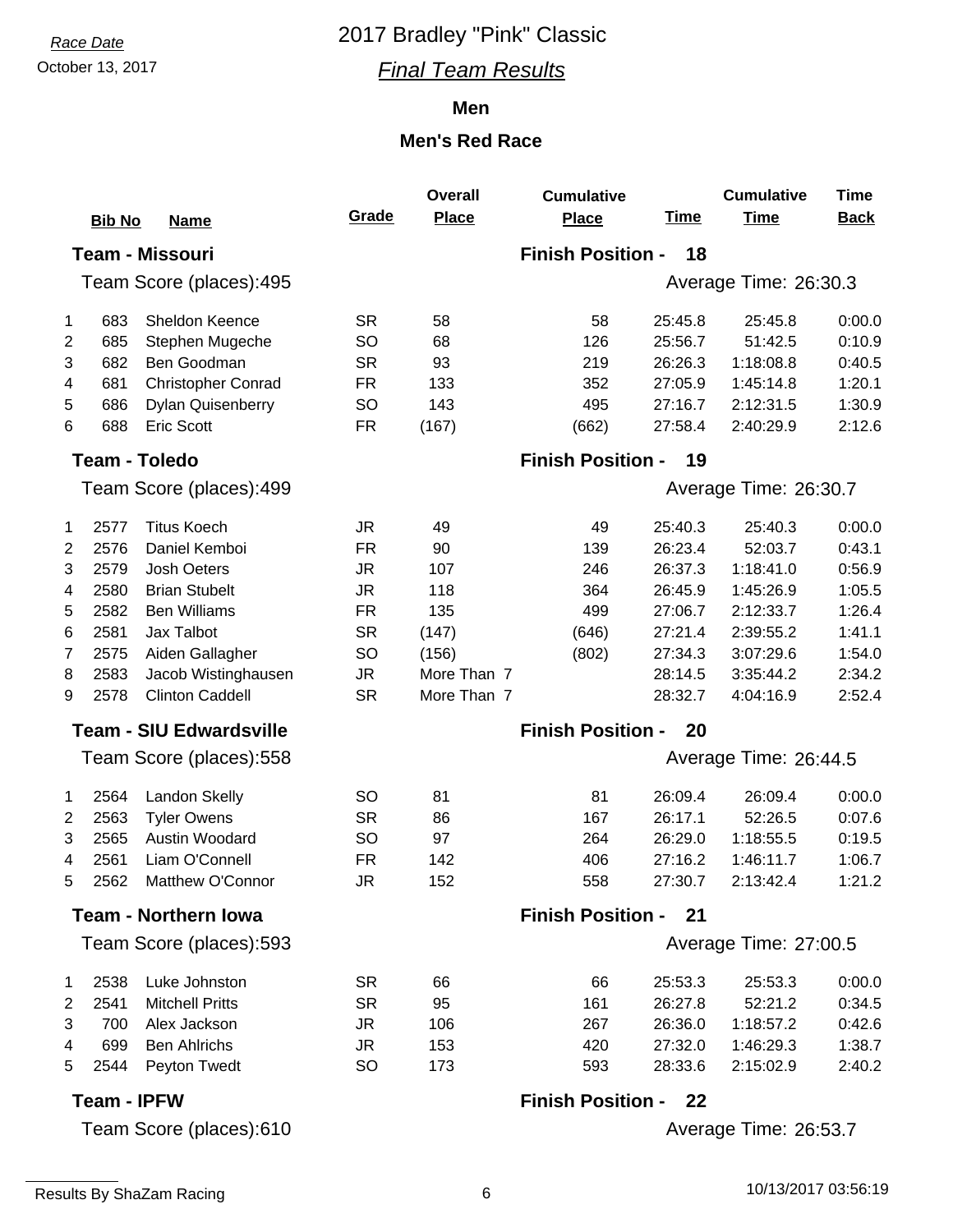### October 13, 2017 *Final Team Results*

### **Men**

|                | <b>Bib No</b>      | <b>Name</b>               | Grade     | <b>Overall</b><br><b>Place</b> | <b>Cumulative</b><br><b>Place</b> | <b>Time</b> | <b>Cumulative</b><br><b>Time</b> | <b>Time</b><br><b>Back</b> |
|----------------|--------------------|---------------------------|-----------|--------------------------------|-----------------------------------|-------------|----------------------------------|----------------------------|
|                | <b>Team - IPFW</b> |                           |           |                                | <b>Finish Position -</b>          | 22          |                                  |                            |
|                |                    | Team Score (places):610   |           |                                |                                   |             | Average Time: 26:53.7            |                            |
| 1              | 637                | Logan Kitchen             | JR.       | 99                             | 99                                | 26:29.6     | 26:29.6                          | 0:00.0                     |
| $\overline{2}$ | 636                | Alex Barton               | <b>SO</b> | 100                            | 199                               | 26:29.8     | 52:59.4                          | 0:00.2                     |
| 3              | 642                | <b>Bret Unger</b>         | <b>SR</b> | 134                            | 333                               | 27:06.6     | 1:20:06.0                        | 0:36.9                     |
| 4              | 644                | Sam Williamson            | <b>SO</b> | 137                            | 470                               | 27:09.8     | 1:47:15.9                        | 0:40.2                     |
| 5              | 640                | <b>Robert Peck</b>        | <b>SO</b> | 140                            | 610                               | 27:12.9     | 2:14:28.8                        | 0:43.2                     |
| 6              | 638                | Samuel Moran              | <b>FR</b> | (160)                          | (770)                             | 27:40.2     | 2:42:09.0                        | 1:10.6                     |
| 7              | 643                | Kurt Unger                | <b>JR</b> | (168)                          | (938)                             | 27:59.0     | 3:10:08.0                        | 1:29.3                     |
| 8              | 639                | Gabe O'Keefe              | <b>SR</b> | More Than 7                    |                                   | 28:25.7     | 3:38:33.7                        | 1:56.0                     |
| 9              | 641                | <b>Connor Shaffer</b>     | <b>JR</b> | More Than 7                    |                                   | 28:35.5     | 4:07:09.3                        | 2:05.8                     |
|                |                    | Team - Xavier (Ohio)      |           |                                | <b>Finish Position -</b>          | 23          |                                  |                            |
|                |                    | Team Score (places):644   |           |                                |                                   |             | Average Time: 27:02.6            |                            |
| 1              | 2642               | Garrett Knapik            | <b>SR</b> | 91                             | 91                                | 26:24.9     | 26:24.9                          | 0:00.0                     |
| $\overline{2}$ | 2640               | <b>Jack Hautz</b>         | SO        | 111                            | 202                               | 26:39.5     | 53:04.5                          | 0:14.6                     |
| 3              | 2639               | <b>Brady Harless</b>      | <b>FR</b> | 136                            | 338                               | 27:09.2     | 1:20:13.8                        | 0:44.3                     |
| 4              | 2643               | Kevin Menyes              | SO        | 149                            | 487                               | 27:23.3     | 1:47:37.1                        | 0:58.3                     |
| 5              | 2641               | Grayson Jenkins           | JR        | 157                            | 644                               | 27:36.0     | 2:15:13.1                        | 1:11.0                     |
| 6              | 2637               | Evan Britton              | <b>FR</b> | (163)                          | (807)                             | 27:43.8     | 2:42:56.9                        | 1:18.9                     |
| 7              | 2635               | William Becker            | <b>SR</b> | (165)                          | (972)                             | 27:48.5     | 3:10:45.4                        | 1:23.5                     |
| 8              | 2638               | <b>Tullus Dean</b>        | <b>FR</b> | More Than 7                    |                                   | 27:52.2     | 3:38:37.6                        | 1:27.2                     |
|                |                    | <b>Team - Valparaiso</b>  |           |                                | <b>Finish Position -</b><br>24    |             |                                  |                            |
|                |                    | Team Score (places):683   |           |                                |                                   |             | Average Time: 27:08.8            |                            |
| 1              | 2586               | Victor Fortin             | SO        | 119                            | 119                               | 26:46.7     | 26:46.7                          | 0:00.0                     |
| $\overline{c}$ | 2590               | <b>Sidney Noble</b>       | <b>SR</b> | 124                            | 243                               | 26:52.5     | 53:39.3                          | 0:05.8                     |
| 3              | 2592               | <b>Ben Zabricky</b>       | JR        | 141                            | 384                               | 27:15.7     | 1:20:55.0                        | 0:28.9                     |
| 4              | 2589               | Nathan Izewski            | <b>FR</b> | 148                            | 532                               | 27:21.6     | 1:48:16.7                        | 0:34.9                     |
| 5              | 2591               | Dominic Paoletti          | <b>FR</b> | 151                            | 683                               | 27:27.6     | 2:15:44.3                        | 0:40.9                     |
| 6              | 2585               | Joey Black                | <b>FR</b> | (177)                          | (860)                             | 29:01.8     | 2:44:46.2                        | 2:15.0                     |
| 7              | 2587               | <b>Tyler Grimes</b>       | JR        | (178)                          | (1038)                            | 29:11.8     | 3:13:58.0                        | 2:25.0                     |
|                |                    | <b>Team - SE Missouri</b> |           |                                | <b>Finish Position -</b>          | 25          |                                  |                            |
|                |                    | Team Score (places):697   |           |                                |                                   |             | Average Time: 27:24.3            |                            |
| 1              | 2559               | <b>Curtis Reed</b>        | SO        | 75                             | 75                                | 26:02.7     | 26:02.7                          | 0:00.0                     |
| $\overline{2}$ | 2554               | <b>Griffin Bailey</b>     | SO        | 126                            | 201                               | 26:54.4     | 52:57.1                          | 0:51.6                     |
| 3              | 2557               | <b>Chris Durr</b>         | <b>FR</b> | 155                            | 356                               | 27:33.7     | 1:20:30.8                        | 1:30.9                     |
| 4              | 2555               | <b>Tyler Beaman</b>       | JR        | 169                            | 525                               | 27:59.2     | 1:48:30.1                        | 1:56.5                     |
| 5              | 2556               | Nathan Cook               | SO        | 172                            | 697                               | 28:31.5     | 2:17:01.7                        | 2:28.8                     |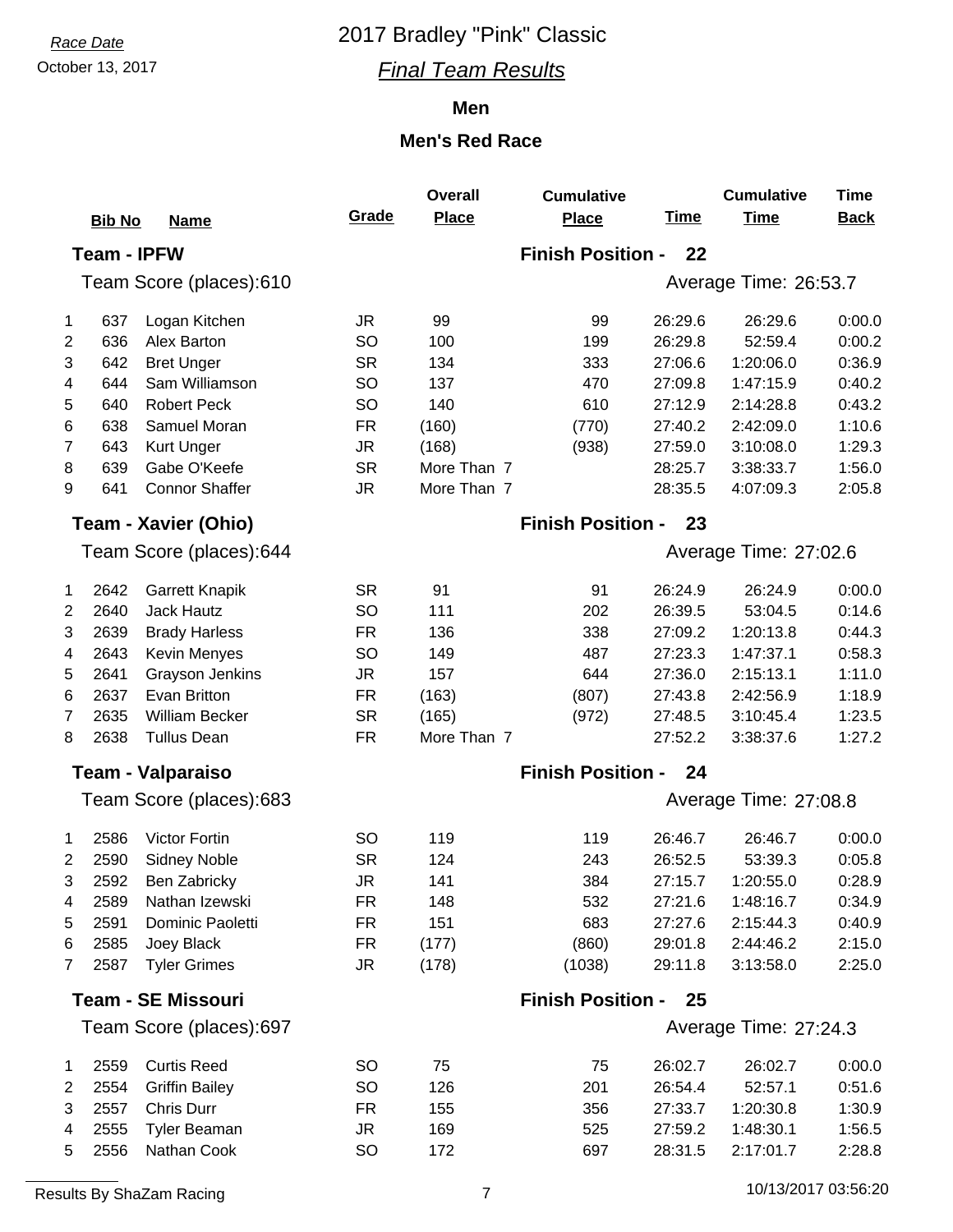### October 13, 2017 *Final Team Results*

### **Men**

|                | <b>Bib No</b> | <b>Name</b>                    | Grade           | <b>Overall</b><br><b>Place</b> | <b>Cumulative</b><br><b>Place</b> | <b>Time</b>        | <b>Cumulative</b><br><b>Time</b> | <b>Time</b><br><b>Back</b> |
|----------------|---------------|--------------------------------|-----------------|--------------------------------|-----------------------------------|--------------------|----------------------------------|----------------------------|
|                |               | <b>Team - SE Missouri</b>      |                 |                                | <b>Finish Position -</b>          | 25                 |                                  |                            |
|                |               | Team Score (places):697        |                 |                                |                                   |                    | Average Time: 27:24.3            |                            |
| 6<br>7         | 2558<br>2560  | James Kosbar<br>Nick Yaeger    | <b>JR</b><br>SO | (174)<br>(179)                 | (871)<br>(1050)                   | 28:41.9<br>29:12.6 | 2:45:43.6<br>3:14:56.3           | 2:39.1<br>3:09.8           |
|                |               | <b>Team - Chicago State</b>    |                 |                                | <b>Finish Position -</b>          | 26                 |                                  |                            |
|                |               | Team Score (places):709        |                 |                                |                                   |                    | Average Time: 28:57.0            |                            |
| 1              | 581           | DiJon Smith                    | <b>SR</b>       | 37                             | 37                                | 25:33.4            | 25:33.4                          | 0:00.0                     |
| $\overline{2}$ | 500           | Desmond Meyer                  | <b>SR</b>       | 129                            | 166                               | 26:57.3            | 52:30.7                          | 1:23.9                     |
| 3              | 498           | <b>William Llanos</b>          | <b>JR</b>       | 176                            | 342                               | 28:43.4            | 1:21:14.2                        | 3:10.0                     |
| 4              | 496           | <b>Andrew Huff</b>             | <b>SR</b>       | 180                            | 522                               | 29:19.4            | 1:50:33.6                        | 3:46.0                     |
| 5              | 499           | Cory Lumpkin                   | <b>FR</b>       | 187                            | 709                               | 34:11.5            | 2:24:45.1                        | 8:38.1                     |
| 6              | 497           | Justin Johnson                 | <b>FR</b>       | (188)                          | (897)                             | 36:37.0            | 3:01:22.2                        | 11:03.6                    |
|                |               | <b>Team - Wis.-Green Bay</b>   |                 |                                | <b>Finish Position -</b>          | 27                 |                                  |                            |
|                |               | Team Score (places):715        |                 |                                |                                   |                    | Average Time: 28:42.0            |                            |
| 1              | 2618          | <b>Mitchell Bilitz</b>         | <b>SR</b>       | 39                             | 39                                | 25:33.9            | 25:33.9                          | 0:00.0                     |
| $\overline{c}$ | 2622          | Erik Johnson                   | <b>SR</b>       | 128                            | 167                               | 26:55.2            | 52:29.1                          | 1:21.2                     |
| 3              | 2620          | Samuel Engel                   | <b>JR</b>       | 181                            | 348                               | 29:38.0            | 1:22:07.2                        | 4:04.0                     |
| 4              | 2623          | Joshua Langteau                | <b>FR</b>       | 183                            | 531                               | 30:37.9            | 1:52:45.1                        | 5:03.9                     |
| 5              | 2621          | Jacob Fierst                   | <b>JR</b>       | 184                            | 715                               | 30:45.1            | 2:23:30.2                        | 5:11.1                     |
| 6              | 2625          | Adam Plough                    | <b>FR</b>       | (185)                          | (900)                             | 30:51.2            | 2:54:21.5                        | 5:17.2                     |
|                |               | <b>Team - Western Illinois</b> |                 |                                | <b>Finish Position -</b>          | 28                 |                                  |                            |
|                |               | Team Score (places):808        |                 |                                |                                   |                    | Average Time: 28:08.7            |                            |
| 1              | 2594          | <b>Grant Kaiser</b>            | <b>SR</b>       | 139                            | 139                               | 27:10.6            | 27:10.6                          | 0:00.0                     |
| $\overline{2}$ | 2595          | Lucas Lingle                   | <b>JR</b>       | 154                            | 293                               | 27:32.2            | 54:42.8                          | 0:21.6                     |
| 3              | 2598          | Ross Smetzer                   | SO              | 158                            | 451                               | 27:36.5            | 1:22:19.4                        | 0:25.9                     |
| 4              | 2596          | Corey Moody                    | <b>FR</b>       | 175                            | 626                               | 28:43.2            | 1:51:02.6                        | 1:32.6                     |
| 5              | 2597          | Harry Osborne                  | <b>FR</b>       | 182                            | 808                               | 29:41.2            | 2:20:43.9                        | 2:30.6                     |
| 6              | 2599          | Quintin Thurman                | <b>FR</b>       | (186)                          | (994)                             | 31:07.6            | 2:51:51.5                        | 3:57.0                     |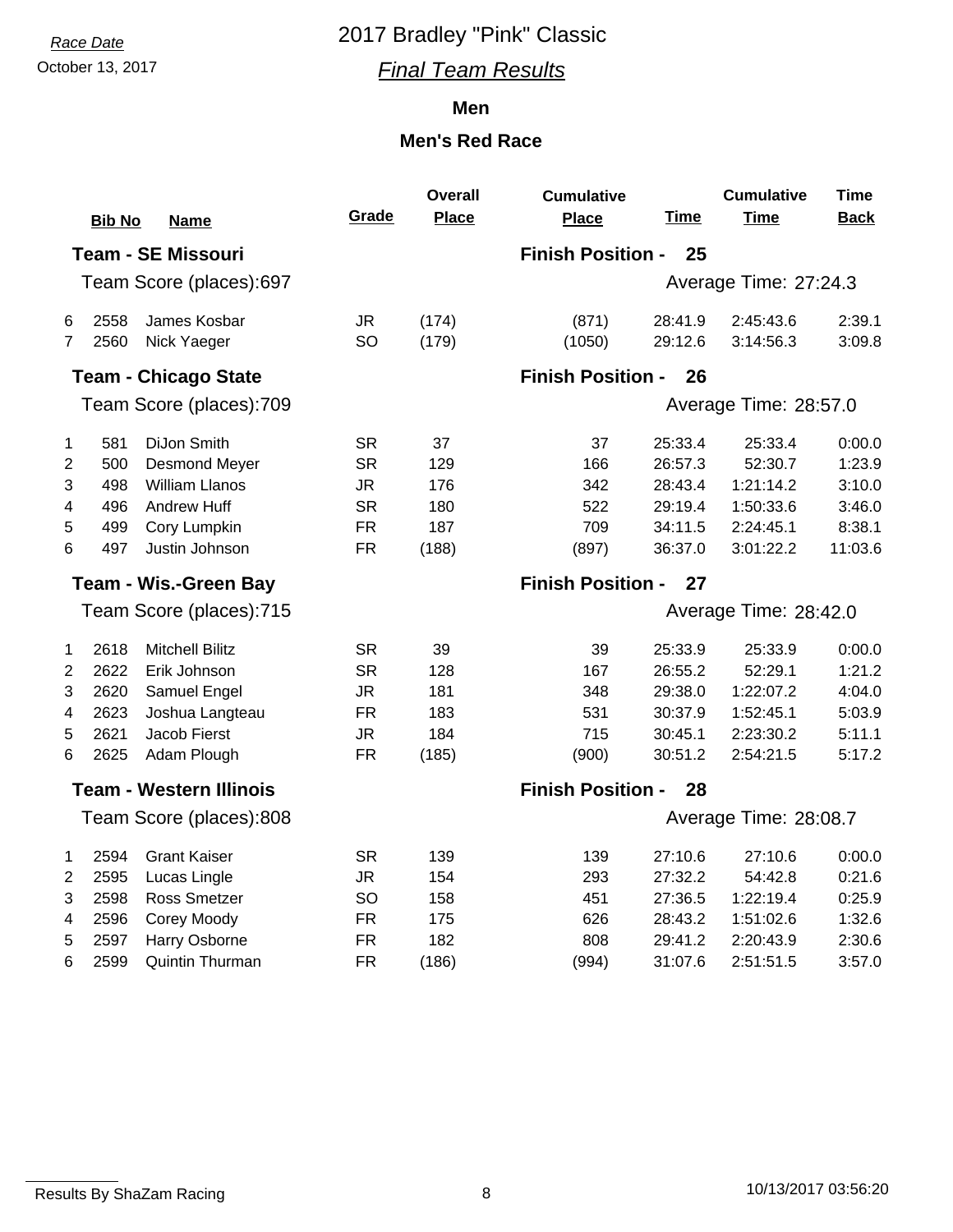# *Race Date* 2017 Bradley "Pink" Classic *Overall Finish List*

### **Women**

### **Women's Red Race**

| <b>Place</b>   | <b>Score</b>     | <b>Bib No</b> | <b>Name</b>             | <b>Team</b>           | Grade     | <u>Time</u> | Pace   |
|----------------|------------------|---------------|-------------------------|-----------------------|-----------|-------------|--------|
| 1              | 1                | 3096          | <b>Lindsey Brewis</b>   | Loyola (III.)         | <b>JR</b> | 20:36.3     | 5:31/M |
| $\overline{c}$ | 2                | 3078          | Andrea Shine            | lowa                  | <b>JR</b> | 20:47.3     | 5:34/M |
| 3              | 3                | 3171          | Maggie Schneider        | Oakland               | <b>FR</b> | 21:02.3     | 5:38/M |
| 4              | 4                | 3086          | Emma Rafuse             | <b>IPFW</b>           | <b>JR</b> | 21:06.0     | 5:39/M |
| 5              | 5                | 3197          | Megan Billington        | South Dakota          | <b>JR</b> | 21:11.6     | 5:41/M |
| 6              | 6                | 3148          | Mackenzie Callahan      | Northern Illinois     | <b>FR</b> | 21:16.2     | 5:42/M |
| 7              | $\overline{7}$   | 3169          | Rachel Levy             | Oakland               | JR.       | 21:17.4     | 5:42/M |
| 8              | 8                | 3136          | <b>Bonnie Smith</b>     | Nebraska              | <b>SR</b> | 21:18.9     | 5:43/M |
| 9              | $\boldsymbol{9}$ | 3256          | <b>Madeline Britton</b> | Xavier (Ohio)         | <b>SR</b> | 21:19.7     | 5:43/M |
| $10$           | 10               | 3120          | Jessica Allen           | Missouri State        | <b>SR</b> | 21:21.4     | 5:43/M |
| 11             | 11               | 3099          | Emma Hatch              | Loyola (III.)         | <b>SR</b> | 21:22.5     | 5:44/M |
| 12             | 12               | 3110          | Jennifer Parker         | Marquette             | <b>SR</b> | 21:25.1     | 5:45/M |
| 13             | 13               | 3107          | Mary Hanson             | Marquette             | <b>JR</b> | 21:26.5     | 5:45/M |
| 14             | 14               | 3154          | <b>Ashley Tutt</b>      | Northern Illinois     | <b>FR</b> | 21:27.0     | 5:45/M |
| 15             | 15               | 3157          | <b>Brette Correy</b>    | Northern Iowa         | <b>SR</b> | 21:29.0     | 5:46/M |
| 16             | 16               | 3151          | Lorena Martin           | Northern Illinois     | <b>SR</b> | 21:29.6     | 5:46/M |
| 17             | 17               | 3264          | <b>Allison Sinning</b>  | Xavier (Ohio)         | <b>SR</b> | 21:30.3     | 5:46/M |
| 18             | 18               | 3162          | Hannah Truniger         | Northern Iowa         | <b>SO</b> | 21:30.5     | 5:46/M |
| 19             | 19               | 3014          | McKenzie Altmayer       | <b>Bradley</b>        | <b>SO</b> | 21:32.6     | 5:46/M |
| 20             | 20               | 3201          | Laura Nelson            | South Dakota          | <b>FR</b> | 21:33.7     | 5:47/M |
| 21             | 21               | 3089          | Kayla Doll              | <b>Kansas State</b>   | <b>SR</b> | 21:34.6     | 5:47/M |
| 22             | 22               | 3021          | Sara Piller             | <b>Bradley</b>        | <b>JR</b> | 21:35.4     | 5:47/M |
| 23             | 23               | 3199          | Lindsay Joyce           | South Dakota          | <b>JR</b> | 21:36.2     | 5:47/M |
| 24             | 24               | 3079          | Madison Waymire         | Iowa                  | <b>JR</b> | 21:36.8     | 5:47/M |
| 25             | 25               | 3187          | Kaitlyn Shea            | <b>SE Missouri</b>    | <b>JR</b> | 21:37.6     | 5:48/M |
| 26             | 26               | 3047          | Maria Baldwin           | Eastern Illinois      | <b>SR</b> | 21:38.0     | 5:48/M |
| 27             | 27               | 3198          | Madeline Huglen         | South Dakota          | <b>JR</b> | 21:40.7     | 5:49/M |
| 28             | 28               | 3230          | Winny Koskei            | Wichita State         | <b>FR</b> | 21:41.2     | 5:49/M |
| 29             | 29               | 3111          | Jessica Parker          | Marquette             | <b>JR</b> | 21:41.5     | 5:49/M |
| 30             | 30               | 3204          | Erin Wetzstein          | South Dakota          | <b>SR</b> | 21:42.5     | 5:49/M |
| 31             | 31               | 3015          | Natalie Burant          | <b>Bradley</b>        | <b>SR</b> | 21:46.7     | 5:50/M |
| 32             | 32               | 3056          | <b>Grace Beattie</b>    | <b>Illinois State</b> | SO        | 21:47.2     | 5:50/M |
| 33             | 33               | 3311          | Katelyn Murphy          | <b>IUPUI</b>          | SO        | 21:47.5     | 5:50/M |
| 34             | 34               | 3257          | Jenna Clayworth         | Xavier (Ohio)         | <b>FR</b> | 21:48.4     | 5:51/M |
| 35             | 35               | 3074          | Marta Bote Gonzalez     | lowa                  | <b>SR</b> | 21:49.2     | 5:51/M |
| 36             | 36               | 3156          | Mckayla Cole            | Northern Iowa         | <b>FR</b> | 21:51.2     | 5:51/M |
| 37             | 37               | 3020          | <b>Kirstin Oakley</b>   | <b>Bradley</b>        | SO        | 21:51.8     | 5:51/M |
| 38             | 38               | 3105          | Courtney Dugan          | Marquette             | <b>SO</b> | 21:52.2     | 5:52/M |
| 39             | 39               | 3188          | Angie Sumner            | SE Missouri           | <b>SR</b> | 21:52.4     | 5:52/M |
| 40             | 40               | 3200          | Bethany Kozak           | South Dakota          | <b>JR</b> | 21:52.4     | 5:52/M |
| 41             | 41               | 3094          | Emma Wren               | Kansas State          | <b>JR</b> | 21:54.1     | 5:52/M |
| 42             | 42               | 3163          | <b>Ashley Burr</b>      | Oakland               | <b>SR</b> | 21:56.0     | 5:53/M |
| 43             | 43               | 3019          | <b>Brooke Nusser</b>    | <b>Bradley</b>        | <b>JR</b> | 21:56.3     | 5:53/M |
| 44             | 44               | 3106          | Lauren Fuqua            | Marquette             | <b>SR</b> | 21:57.7     | 5:53/M |
| 45             | 45               | 3159          | Ashley Norem            | Northern Iowa         | <b>SR</b> | 21:58.2     | 5:53/M |
| 46             | 46               | 3076          | Juliann Hollensbe       | lowa                  | <b>SO</b> | 22:00.3     | 5:54/M |

Results By ShaZam Racing 1 10/13/2017 04:35:16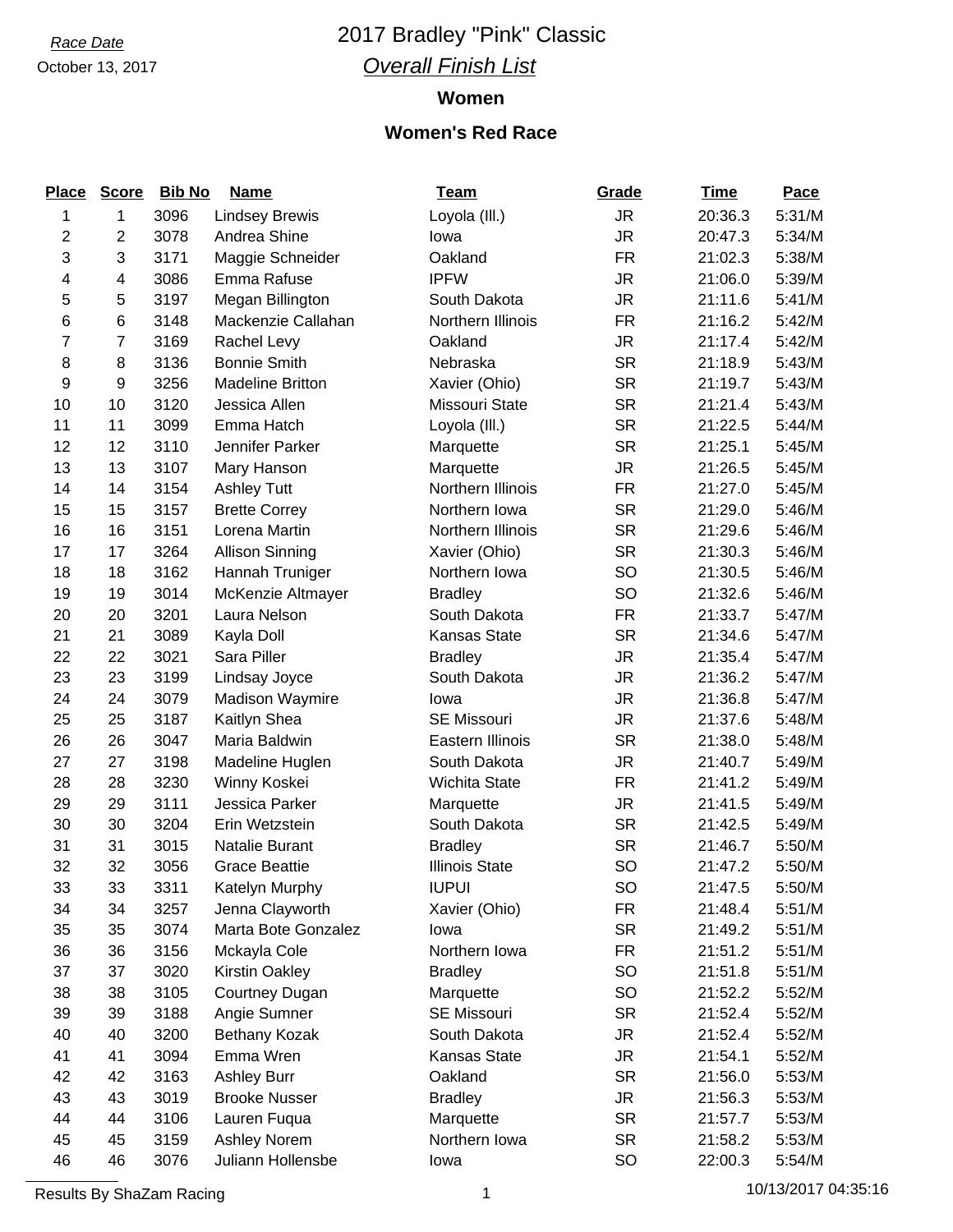# *Race Date* 2017 Bradley "Pink" Classic *Overall Finish List*

**Women**

### **Women's Red Race**

| <b>Place</b> | <b>Score</b> | <b>Bib No</b> | <b>Name</b>                | <b>Team</b>           | Grade     | <b>Time</b> | Pace     |
|--------------|--------------|---------------|----------------------------|-----------------------|-----------|-------------|----------|
| 47           | 47           | 3103          | Mimi Reimers               | Loyola (III.)         | <b>FR</b> | 22:01.3     | 5:54/M   |
| 48           | 48           | 3173          | Katie Anderson             | Saint Louis           | JR        | 22:01.9     | 5:54/M   |
| 49           | 49           | 3095          | Cassie Bloch               | Loyola (III.)         | <b>SR</b> | 22:03.4     | 5:55/M   |
| 50           | 50           | 3176          | <b>Courtney Link</b>       | Saint Louis           | JR        | 22:04.8     | 5:55/M   |
| 51           | 51           | 3314          | <b>Kelsey Tyler</b>        | <b>IUPUI</b>          | <b>SR</b> | 22:07.2     | 5:56/M   |
| 52           | 52           | 3101          | <b>Rita Maurais</b>        | Loyola (III.)         | SO        | 22:07.3     | 5:56/M   |
| 53           | 53           | 3149          | Ericka Hibser              | Northern Illinois     | <b>JR</b> | 22:09.6     | 5:56/M   |
| 54           | 54           | 3122          | <b>Grace Breiten</b>       | Missouri State        | <b>FR</b> | 22:10.3     | 5:57/M   |
| 55           | 55           | 3203          | Kianna Stewart             | South Dakota          | SO        | 22:11.1     | $5:57/M$ |
| 56           | 56           | 3262          | Anna Kostarellis           | Xavier (Ohio)         | <b>FR</b> | 22:12.0     | 5:57/M   |
| 57           | 57           | 3104          | Meghan Carroll             | Marquette             | <b>SR</b> | 22:13.4     | 5:57/M   |
| 58           | 58           | 3167          | Alana Koepf                | Oakland               | <b>SR</b> | 22:13.6     | 5:57/M   |
| 59           | 59           | 3180          | Anna Schmitz               | Saint Louis           | <b>JR</b> | 22:14.2     | 5:58/M   |
| 60           | 60           | 3064          | Dakota Roman               | <b>Illinois State</b> | SO        | 22:14.5     | 5:58/M   |
| 61           | 61           | 3092          | Cara Melgares              | Kansas State          | <b>FR</b> | 22:15.2     | 5:58/M   |
| 62           | 62           | 3183          | Carli Knott                | <b>SE Missouri</b>    | <b>FR</b> | 22:15.4     | 5:58/M   |
| 63           | 63           | 3231          | Jordan Maestas             | <b>Wichita State</b>  | <b>SR</b> | 22:15.5     | 5:58/M   |
| 64           | 64           | 3143          | Willa Koenig               | Nebraska-Omaha        | SO        | 22:16.2     | 5:58/M   |
| 65           | 65           | 3212          | Stephanie Sherman          | Toledo                | SO        | 22:16.6     | 5:58/M   |
| 66           | 66           | 3022          | Hannah Witczak             | <b>Bradley</b>        | <b>SR</b> | 22:16.7     | 5:58/M   |
| 67           | 67           | 3155          | <b>Tiffany Christensen</b> | Northern Iowa         | <b>JR</b> | 22:16.9     | 5:58/M   |
| 68           | 68           | 3131          | Erika Freyhof              | Nebraska              | <b>FR</b> | 22:17.3     | 5:58/M   |
| 69           | 69           | 3067          | Allison Hansen             | Illinois-Chicago      | JR        | 22:19.5     | 5:59/M   |
| 70           | 70           | 3263          | Jennie Prial               | Xavier (Ohio)         | <b>FR</b> | 22:20.3     | 5:59/M   |
| 71           | $71$         | 3182          | <b>Rachel Hutchcraft</b>   | <b>SE Missouri</b>    | JR        | 22:21.4     | 6:00/M   |
| 72           | 72           | 3194          | <b>Haley Miller</b>        | SIU Edwardsville      | <b>SR</b> | 22:22.2     | 6:00/M   |
| 73           | 73           | 3017          | Abby Jockisch              | <b>Bradley</b>        | SO        | 22:23.2     | 6:00/M   |
| 74           | 74           | 3059          | Ashley England             | <b>Illinois State</b> | <b>SR</b> | 22:24.9     | 6:00/M   |
| 75           | 75           | 3088          | <b>Sydney Collins</b>      | <b>Kansas State</b>   | SO        | 22:25.3     | 6:01/M   |
| 76           | 76           | 3248          | Mikayla Fox                | Wis.-Milwaukee        | SO        | 22:25.4     | 6:01/M   |
| 77           | 77           | 3060          | Audrey Janik               | <b>Illinois State</b> | <b>FR</b> | 22:25.7     | 6:01/M   |
| 78           | 78           | 3118          | Sophia Racette             | Missouri              | SO        | 22:26.2     | 6:01/M   |
| 79           | 79           | 3152          | Vivian Overbeck            | Northern Illinois     | SO        | 22:26.4     | 6:01/M   |
| 80           | 80           | 3036          | Miranda Rea                | DePaul                | JR        | 22:27.1     | 6:01/M   |
| 81           | 81           | 3058          | Erica Brown                | <b>Illinois State</b> | <b>SR</b> | 22:27.9     | 6:01/M   |
| 82           | (> 7)        | 3016          | Mackenzie Griffin          | <b>Bradley</b>        | <b>SR</b> | 22:28.0     | 6:01/M   |
| 83           | 82           | 3009          | Maritza Rodriguez          | <b>Ball State</b>     | SO        | 22:28.2     | 6:01/M   |
| 84           | 83           | 3062          | <b>Lindsey Lewis</b>       | <b>Illinois State</b> | <b>SR</b> | 22:28.4     | 6:01/M   |
| 85           | 84           | 3206          | Nina Bendixen              | Toledo                | JR        | 22:28.9     | 6:01/M   |
| 86           | 85           | 3135          | Katrina Santiago           | Nebraska              | <b>SR</b> | 22:29.0     | 6:02/M   |
| 87           | 86           | 3040          | <b>Bailee Cofer</b>        | <b>Drake</b>          | <b>SR</b> | 22:29.5     | 6:02/M   |
| 88           | 87           | 3313          | <b>Shelby Pake</b>         | <b>IUPUI</b>          | <b>SO</b> | 22:29.8     | 6:02/M   |
| 89           | 88           | 3170          | Sammy Mondry               | Oakland               | <b>SR</b> | 22:30.5     | 6:02/M   |
| 90           | 89           | 3235          | <b>Tangy Wiseman</b>       | Wichita State         | JR        | 22:31.2     | 6:02/M   |
| 91           | 90           | 3205          | Amanda Bakley              | Toledo                | <b>FR</b> | 22:31.8     | 6:02/M   |
| 92           | 91           | 3237          | Yazmine Wright             | Wichita State         | <b>FR</b> | 22:33.3     | 6:03/M   |

Results By ShaZam Racing 2 10/13/2017 04:35:17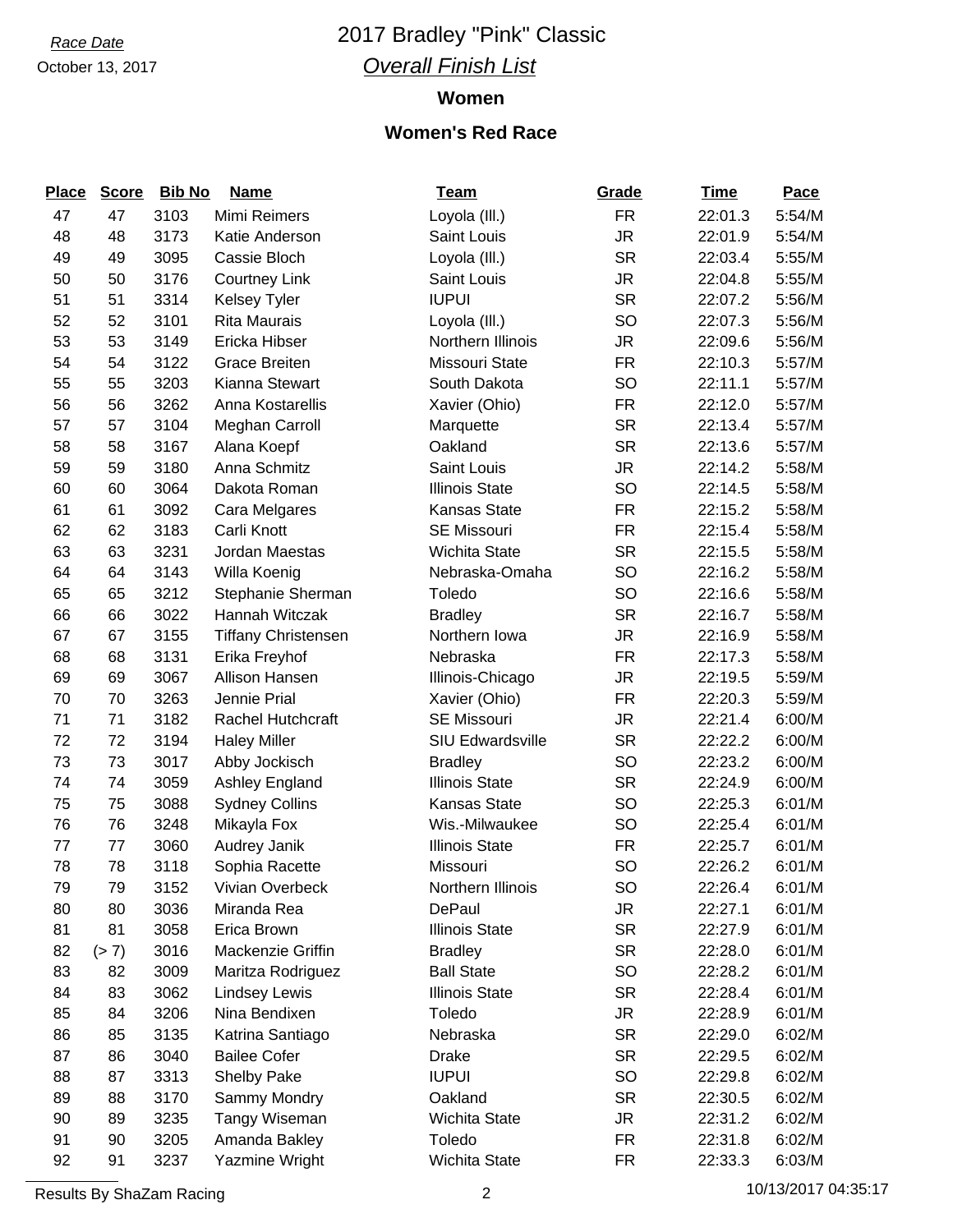# *Race Date* 2017 Bradley "Pink" Classic *Overall Finish List*

### **Women**

### **Women's Red Race**

| <b>Place</b> | <b>Score</b> | <b>Bib No</b> | <b>Name</b>               | <b>Team</b>             | Grade     | <b>Time</b> | Pace   |
|--------------|--------------|---------------|---------------------------|-------------------------|-----------|-------------|--------|
| 93           | 92           | 3174          | <b>Natalie Davis</b>      | Saint Louis             | JR.       | 22:34.0     | 6:03/M |
| 94           | 93           | 3006          | <b>Hannah Cummings</b>    | <b>Ball State</b>       | <b>SO</b> | 22:34.0     | 6:03/M |
| 95           | 94           | 3119          | <b>Hannah Thomas</b>      | Missouri                | JR        | 22:34.6     | 6:03/M |
| 96           | (> 7)        | 3202          | Julia Noah                | South Dakota            | <b>SO</b> | 22:36.7     | 6:04/M |
| 97           | 95           | 3146          | Sara Atkins               | Northern Illinois       | <b>FR</b> | 22:38.0     | 6:04/M |
| 98           | 96           | 3150          | Noelle Maire              | Northern Illinois       | <b>FR</b> | 22:39.0     | 6:04/M |
| 99           | 97           | 3077          | Lauren Opatrny            | lowa                    | JR.       | 22:41.6     | 6:05/M |
| 100          | 98           | 3108          | Nora Keller               | Marquette               | JR        | 22:42.5     | 6:05/M |
| 101          | 99           | 3178          | <b>Courtney Pfanstiel</b> | Saint Louis             | JR        | 22:43.1     | 6:05/M |
| 102          | 100          | 3185          | Danielle Mohrmann         | SE Missouri             | SO        | 22:43.2     | 6:05/M |
| 103          | 101          | 3130          | Elsa Forsberg             | Nebraska                | SO        | 22:43.4     | 6:05/M |
| 104          | 102          | 3117          | Melissa Menghini          | Missouri                | <b>SO</b> | 22:43.7     | 6:05/M |
| 105          | 103          | 3042          | Morgan Garcia             | <b>Drake</b>            | <b>SO</b> | 22:45.4     | 6:06/M |
| 106          | 104          | 3070          | Ai Kaisho                 | Illinois-Chicago        | <b>SO</b> | 22:45.7     | 6:06/M |
| 107          | 105          | 3142          | Emily Johnson             | Nebraska-Omaha          | <b>FR</b> | 22:46.3     | 6:06/M |
| 108          | 106          | 3055          | Grace Rowan               | Eastern Illinois        | JR.       | 22:46.6     | 6:06/M |
| 109          | 107          | 3053          | Alexandria Gutt           | <b>Eastern Illinois</b> | <b>JR</b> | 22:47.8     | 6:06/M |
| 110          | 108          | 3195          | <b>Allie Sweatt</b>       | <b>SIU Edwardsville</b> | <b>SR</b> | 22:48.1     | 6:07/M |
| 111          | (> 7)        | 3196          | Jonna Bart                | South Dakota            | <b>FR</b> | 22:49.2     | 6:07/M |
| 112          | 109          | 3046          | Rachel Selva              | <b>Drake</b>            | <b>FR</b> | 22:51.8     | 6:08/M |
| 113          | 110          | 3161          | Gabby Skopec              | Northern Iowa           | <b>FR</b> | 22:52.6     | 6:08/M |
| 114          | 111          | 3112          | Kaelyn Balch              | Missouri                | <b>SR</b> | 22:53.7     | 6:08/M |
| 115          | 112          | 3255          | Meg Swietlik              | Wis.-Milwaukee          | <b>FR</b> | 22:53.7     | 6:08/M |
| 116          | 113          | 3057          | <b>Sydney Billingsley</b> | <b>Illinois State</b>   | <b>SR</b> | 22:54.3     | 6:08/M |
| 117          | 114          | 3160          | Lyndsie Schinkel          | Northern Iowa           | JR        | 22:54.4     | 6:08/M |
| 118          | 115          | 3008          | Stephanie McElhaney       | <b>Ball State</b>       | <b>SO</b> | 22:54.5     | 6:08/M |
| 119          | 116          | 3175          | Amy Kieliszewski          | Saint Louis             | JR        | 22:54.5     | 6:08/M |
| 120          | 117          | 3249          | Nicole Hohn               | Wis.-Milwaukee          | JR        | 22:54.8     | 6:08/M |
| 121          | (> 7)        | 3018          | Sam Lechowicz             | <b>Bradley</b>          | SO        | 22:55.4     | 6:09/M |
| 122          | 118          | 3097          | Julia Demko               | Loyola (III.)           | JR        | 22:56.0     | 6:09/M |
| 123          | 119          | 3011          | <b>Brooke Talhelm</b>     | <b>Ball State</b>       | SO        | 22:56.4     | 6:09/M |
| 124          | 120          | 3226          | Abigail Richter           | Western Illinois        | SO        | 22:57.6     | 6:09/M |
| 125          | 121          | 3113          | Kayla Funkenbusch         | Missouri                | <b>FR</b> | 22:58.7     | 6:09/M |
| 126          | 122          | 3065          | Michelle Borycki          | Illinois-Chicago        | <b>SR</b> | 22:58.7     | 6:09/M |
| 127          | 123          | 3128          | <b>Erica Wollmering</b>   | Missouri State          | SO        | 22:58.8     | 6:09/M |
| 128          | 124          | 3166          | Heather Czarnecki         | Oakland                 | FR        | 22:59.1     | 6:10/M |
| 129          | 125          | 3048          | Kate Bushue               | Eastern Illinois        | <b>FR</b> | 23:00.7     | 6:10/M |
| 130          | 126          | 3184          | Natalie Kopplin           | SE Missouri             | JR        | 23:02.2     | 6:11/M |
| 131          | 127          | 3007          | Cayla Eckenroth           | <b>Ball State</b>       | <b>FR</b> | 23:02.2     | 6:11/M |
| 132          | 128          | 3181          | Andrea George             | SE Missouri             | <b>SR</b> | 23:02.3     | 6:11/M |
| 133          | 129          | 3087          | Rebecca Sippel            | <b>IPFW</b>             | JR        | 23:02.5     | 6:11/M |
| 134          | 130          | 3191          | <b>Jess Clarke</b>        | <b>SIU Edwardsville</b> | <b>SR</b> | 23:03.3     | 6:11/M |
| 135          | 131          | 3258          | Amanda Cusimano           | Xavier (Ohio)           | <b>FR</b> | 23:03.3     | 6:11/M |
| 136          | 132          | 3038          | Elizabeth Aho             | <b>Drake</b>            | <b>FR</b> | 23:04.3     | 6:11/M |
| 137          | 133          | 3223          | Nicole Beebe              | Western Illinois        | SO        | 23:04.4     | 6:11/M |
| 138          | 134          | 3210          | Riley Kwiatkowski         | Toledo                  | <b>FR</b> | 23:06.0     | 6:12/M |

Results By ShaZam Racing 2001 2012 3 2012 3 10/13/2017 04:35:17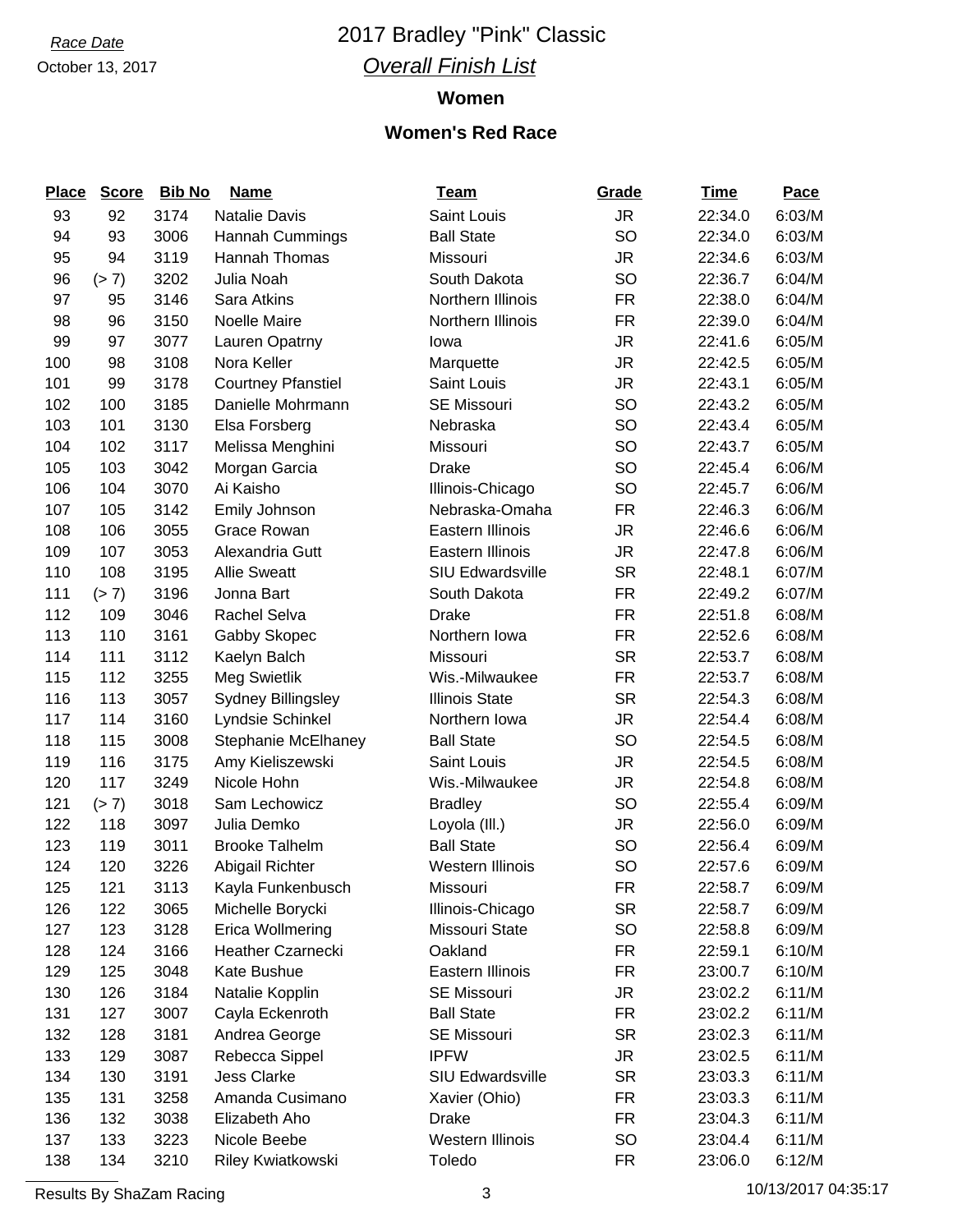# *Race Date* 2017 Bradley "Pink" Classic *Overall Finish List*

### **Women**

### **Women's Red Race**

| <b>Place</b> | <b>Score</b> | <b>Bib No</b> | <b>Name</b>               | <b>Team</b>           | Grade     | <b>Time</b> | Pace   |
|--------------|--------------|---------------|---------------------------|-----------------------|-----------|-------------|--------|
| 139          | (> 7)        | 3061          | Kennidi Knoblock          | <b>Illinois State</b> | <b>JR</b> | 23:08.0     | 6:12/M |
| 140          | 135          | 3052          | Avani Flanagan            | Eastern Illinois      | <b>FR</b> | 23:08.0     | 6:12/M |
| 141          | 136          | 3232          | McKenna Paintin           | Wichita State         | <b>SO</b> | 23:08.1     | 6:12/M |
| 142          | 137          | 3177          | <b>Madeline Nathe</b>     | Saint Louis           | <b>SR</b> | 23:08.7     | 6:12/M |
| 143          | 138          | 3084          | Sophia Hirzel             | <b>IPFW</b>           | <b>FR</b> | 23:10.7     | 6:13/M |
| 144          | 139          | 3035          | <b>Courtney Pickering</b> | DePaul                | <b>SO</b> | 23:11.5     | 6:13/M |
| 145          | 140          | 3124          | Jordyn Capra              | Missouri State        | <b>SO</b> | 23:11.7     | 6:13/M |
| 146          | (> 7)        | 3147          | Maura Beattie             | Northern Illinois     | <b>SR</b> | 23:11.7     | 6:13/M |
| 147          | (> 7)        | 3158          | Kelsey Leedy              | Northern Iowa         | <b>SR</b> | 23:12.3     | 6:13/M |
| 148          | (> 7)        | 3186          | <b>Eilish Overby</b>      | <b>SE Missouri</b>    | <b>SR</b> | 23:12.6     | 6:13/M |
| 149          | 141          | 3134          | Anna Peer                 | Nebraska              | <b>SR</b> | 23:12.9     | 6:13/M |
| 150          | 142          | 3132          | Judi Jones                | Nebraska              | <b>SO</b> | 23:13.3     | 6:13/M |
| 151          | 143          | 3005          | Jessica Bryzek            | <b>Ball State</b>     | <b>SR</b> | 23:14.3     | 6:14/M |
| 152          | (> 7)        | 3172          | Ellie Adams               | Saint Louis           | <b>SR</b> | 23:15.6     | 6:14/M |
| 153          | (> 7)        | 3153          | Melissa Ricci             | Northern Illinois     | <b>FR</b> | 23:17.7     | 6:15/M |
| 154          | 144          | 3069          | Natalie Jaramillo         | Illinois-Chicago      | SO        | 23:17.9     | 6:15/M |
| 155          | 145          | 3121          | Danielle Bohannon         | Missouri State        | <b>SO</b> | 23:18.2     | 6:15/M |
| 156          | 146          | 3217          | Kim Heiny                 | Valparaiso            | <b>SR</b> | 23:19.1     | 6:15/M |
| 157          | 147          | 3312          | Janine Orvis              | <b>IUPUI</b>          | <b>FR</b> | 23:19.3     | 6:15/M |
| 158          | 148          | 3252          | Hailey Migliano           | Wis.-Milwaukee        | <b>FR</b> | 23:20.3     | 6:15/M |
| 159          | 149          | 3031          | Jessica Harris            | <b>DePaul</b>         | <b>JR</b> | 23:20.5     | 6:15/M |
| 160          | (> 7)        | 3063          | Annie Moore               | <b>Illinois State</b> | <b>SO</b> | 23:21.4     | 6:16/M |
| 161          | 150          | 3213          | Hannah Sponaugle          | Toledo                | <b>FR</b> | 23:21.8     | 6:16/M |
| 162          | 151          | 3236          | Suzie Wright              | <b>Wichita State</b>  | <b>SO</b> | 23:24.8     | 6:16/M |
| 163          | 152          | 3261          | <b>Brooke Hines</b>       | Xavier (Ohio)         | <b>SR</b> | 23:25.7     | 6:17/M |
| 164          | 153          | 3308          | Ashley Kidwell            | <b>IUPUI</b>          | <b>JR</b> | 23:26.7     | 6:17/M |
| 165          | 154          | 3209          | <b>Maddie Ferner</b>      | Toledo                | SO        | 23:27.0     | 6:17/M |
| 166          | 155          | 3102          | Audrey Michaelson         | Loyola (III.)         | <b>SR</b> | 23:27.6     | 6:17/M |
| 167          | (> 7)        | 3109          | <b>Caitlin McGauley</b>   | Marquette             | <b>SO</b> | 23:27.7     | 6:17/M |
| 168          | 156          | 3315          | <b>Haley Welch</b>        | <b>IUPUI</b>          | <b>SR</b> | 23:28.0     | 6:17/M |
| 169          | (> 7)        | 3189          | Anna Thomas               | <b>SE Missouri</b>    | <b>JR</b> | 23:28.1     | 6:17/M |
| 170          | 157          | 3129          | Rachel Brush              | Nebraska              | <b>SO</b> | 23:31.0     | 6:18/M |
| 171          | 158          | 3144          | Kayla Sabotin             | Nebraska-Omaha        | <b>SR</b> | 23:31.8     | 6:18/M |
| 172          | 159          | 3208          | Morgan Dembowski          | Toledo                | <b>FR</b> | 23:32.0     | 6:19/M |
| 173          | 160          | 3250          | Ciara Kaderly             | Wis.-Milwaukee        | <b>FR</b> | 23:32.6     | 6:19/M |
| 174          | (> 7)        | 3211          | Julia Mendiola            | Toledo                | <b>SR</b> | 23:33.5     | 6:19/M |
| 175          | 161          | 3253          | <b>Lauren Peters</b>      | Wis.-Milwaukee        | <b>JR</b> | 23:34.9     | 6:19/M |
| 176          | 162          | 3080          | Hannah Aschliman          | <b>IPFW</b>           | <b>JR</b> | 23:35.4     | 6:19/M |
| 177          | 163          | 3049          | <b>Caroline Collet</b>    | Eastern Illinois      | <b>SR</b> | 23:36.0     | 6:20/M |
| 178          | 164          | 3241          | <b>Kimberly Hurst</b>     | Wis.-Green Bay        | <b>SR</b> | 23:36.2     | 6:20/M |
| 179          | 165          | 3116          | Lexi Maddox               | Missouri              | <b>FR</b> | 23:36.8     | 6:20/M |
| 180          | 166          | 3307          | Jessica Backherms         | <b>IUPUI</b>          | <b>SO</b> | 23:38.0     | 6:20/M |
| 181          | 167          | 3164          | Kendra Colesa             | Oakland               | <b>SR</b> | 23:39.6     | 6:20/M |
| 182          | 168          | 3251          | Jessica Laabs             | Wis.-Milwaukee        | <b>SR</b> | 23:40.7     | 6:21/M |
| 183          | 169          | 3054          | Maggie McPherson          | Eastern Illinois      | <b>FR</b> | 23:42.6     | 6:21/M |
| 184          | 170          | 3220          | Kate Mitchell             | Valparaiso            | <b>SO</b> | 23:43.6     | 6:22/M |

Results By ShaZam Racing 2012 10/13/2017 04:35:18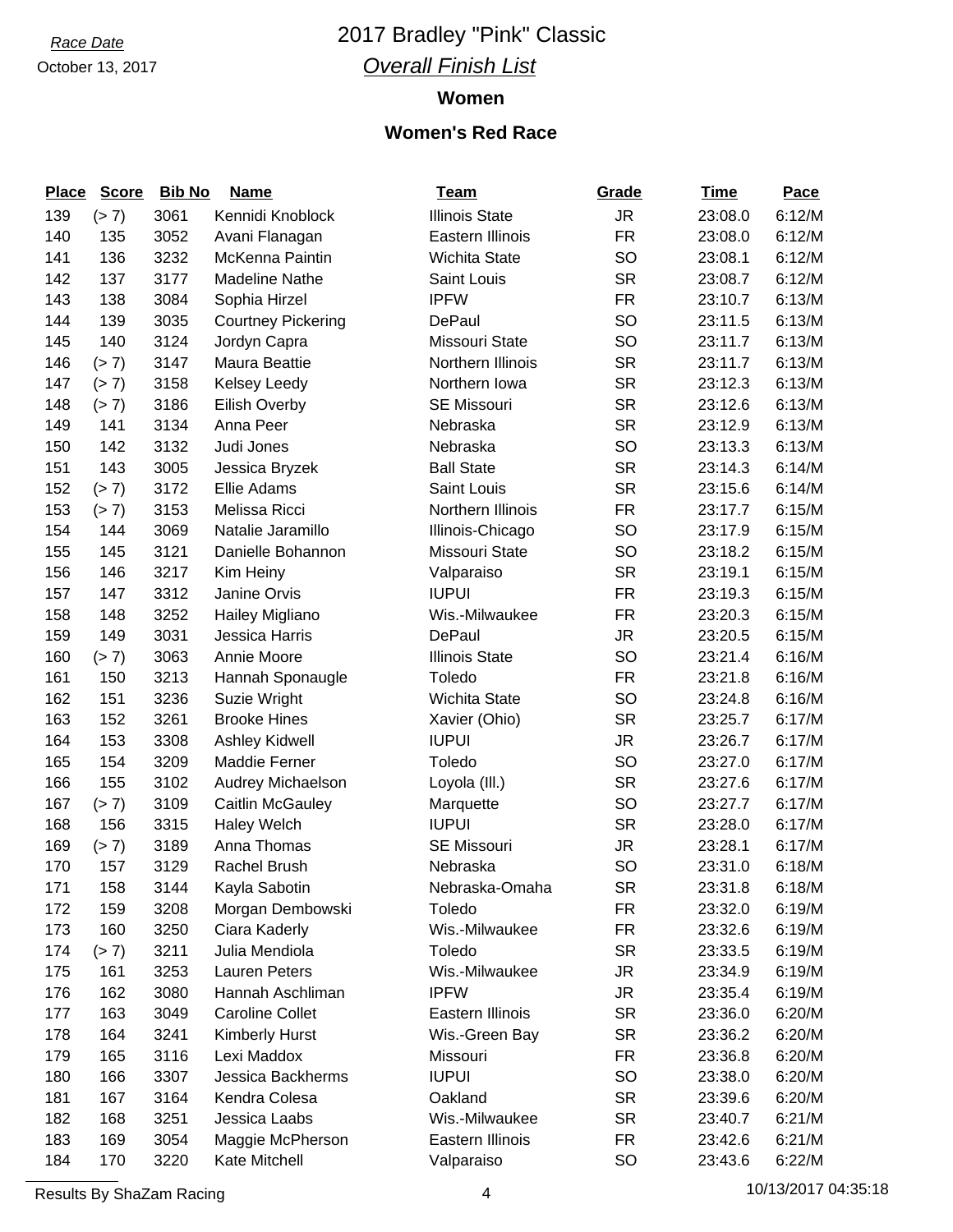# *Race Date* 2017 Bradley "Pink" Classic *Overall Finish List*

### **Women**

### **Women's Red Race**

| <b>Place</b> | <b>Score</b> | <b>Bib No</b> | <b>Name</b>              | <u>Team</u>             | Grade     | <b>Time</b> | Pace   |
|--------------|--------------|---------------|--------------------------|-------------------------|-----------|-------------|--------|
| 185          | 171          | 3013          | Jordan Timmons           | <b>Ball State</b>       | <b>SR</b> | 23:44.4     | 6:22/M |
| 186          | 172          | 3139          | Karo Garcia              | Nebraska-Omaha          | <b>SR</b> | 23:45.3     | 6:22/M |
| 187          | 173          | 3045          | Olivia Rogers            | <b>Drake</b>            | SO        | 23:46.0     | 6:22/M |
| 188          | 174          | 3216          | Katherine Germann        | Valparaiso              | SO        | 23:46.4     | 6:22/M |
| 189          | (> 7)        | 3012          | <b>Emmalyne Tarsa</b>    | <b>Ball State</b>       | <b>FR</b> | 23:48.2     | 6:23/M |
| 190          | (> 7)        | 3247          | Shannon Dugan            | Wis.-Milwaukee          | JR        | 23:48.9     | 6:23/M |
| 191          | (> 7)        | 3010          | Meliza Rodriguez         | <b>Ball State</b>       | SO        | 23:50.8     | 6:23/M |
| 192          | (> 7)        | 3168          | Maddi Leigh              | Oakland                 | <b>FR</b> | 23:51.0     | 6:24/M |
| 193          | 175          | 3215          | Sarah Caesar             | Valparaiso              | <b>FR</b> | 23:51.3     | 6:24/M |
| 194          | 176          | 3043          | Meghan Kearney           | <b>Drake</b>            | JR        | 23:52.3     | 6:24/M |
| 195          | 177          | 3227          | Jacey Roper              | Western Illinois        | <b>FR</b> | 23:55.5     | 6:25/M |
| 196          | 178          | 3030          | Lizzie DeJoie            | DePaul                  | <b>FR</b> | 23:57.1     | 6:25/M |
| 197          | 179          | 3083          | Danielle Frank           | <b>IPFW</b>             | SO        | 23:59.1     | 6:26/M |
| 198          | 180          | 3229          | Celia Biel               | <b>Wichita State</b>    | <b>FR</b> | 23:59.2     | 6:26/M |
| 199          | (> 7)        | 3100          | Abigail Jones            | Loyola (III.)           | <b>FR</b> | 23:59.3     | 6:26/M |
| 200          | 181          | 3193          | Aly Goff                 | SIU Edwardsville        | SO        | 24:00.9     | 6:26/M |
| 201          | 182          | 3114          | Kayla Glowacki           | Missouri                | <b>FR</b> | 24:05.7     | 6:27/M |
| 202          | 183          | 3137          | Alyssa Averhoff          | Nebraska-Omaha          | <b>SR</b> | 24:07.2     | 6:28/M |
| 203          | 184          | 3091          | Erin Lee                 | Kansas State            | <b>FR</b> | 24:07.8     | 6:28/M |
| 204          | 185          | 3039          | <b>Millie Bretl</b>      | <b>Drake</b>            | <b>FR</b> | 24:08.1     | 6:28/M |
| 205          | 186          | 3123          | Renae Buschling          | Missouri State          | JR        | 24:08.5     | 6:28/M |
| 206          | (> 7)        | 3234          | <b>Rita Schnacker</b>    | Wichita State           | <b>FR</b> | 24:11.3     | 6:29/M |
| 207          | 187          | 3037          | Jessica Sanborn          | DePaul                  | <b>SR</b> | 24:12.2     | 6:29/M |
| 208          | (> 7)        | 3254          | Megan Safranski          | Wis.-Milwaukee          | <b>FR</b> | 24:12.4     | 6:29/M |
| 209          | 188          | 3228          | Hailey Tranchitella      | Western Illinois        | <b>FR</b> | 24:12.7     | 6:29/M |
| 210          | 189          | 3141          | Anita Jenkins            | Nebraska-Omaha          | <b>SO</b> | 24:14.2     | 6:30/M |
| 211          | 190          | 3190          | Keri Burmester           | <b>SIU Edwardsville</b> | <b>SO</b> | 24:17.7     | 6:31/M |
| 212          | 191          | 3127          | <b>Madeline Saville</b>  | Missouri State          | JR        | 24:19.8     | 6:31/M |
| 213          | 192          | 3073          | Mahal Schroeder          | Illinois-Chicago        | <b>FR</b> | 24:20.5     | 6:31/M |
| 214          | 193          | 3245          | <b>Erin Schmitt</b>      | Wis.-Green Bay          | <b>SR</b> | 24:22.3     | 6:32/M |
| 215          | 194          | 3138          | Annie Catania            | Nebraska-Omaha          | JR        | 24:23.8     | 6:32/M |
| 216          | 195          | 3090          | Kassidy Johnson          | <b>Kansas State</b>     | <b>FR</b> | 24:34.7     | 6:35/M |
| 217          | (> 7)        | 3309          | Marina Konow             | <b>IUPUI</b>            | JR        | 24:36.5     | 6:36/M |
| 218          | (> 7)        | 2982          | Deidra Walker            | Wichita State           | JR        | 24:36.9     | 6:36/M |
| 219          | (> 7)        | 1367          | <b>Kiley Deain</b>       | Missouri                | SO        | 24:40.0     | 6:37/M |
| 220          | (> 7)        | 3115          | Valeska Halamicek        | Missouri                | <b>SR</b> | 24:40.6     | 6:37/M |
| 221          | 196          | 3032          | <b>Margaret Hastings</b> | DePaul                  | <b>FR</b> | 24:47.4     | 6:39/M |
| 222          | (> 7)        | 3260          | Abby Fioresi             | Xavier (Ohio)           | FR        | 24:49.2     | 6:39/M |
| 223          | (> 7)        | 3098          | <b>Erin Falsey</b>       | Loyola (III.)           | JR        | 24:50.0     | 6:39/M |
| 224          | (> 7)        | 3140          | Lauren Houston           | Nebraska-Omaha          | JR        | 24:50.9     | 6:39/M |
| 225          | 197          | 3071          | Maddie LaRock            | Illinois-Chicago        | JR        | 24:54.3     | 6:41/M |
| 226          | 198          | 3239          | Meta Ehlen               | Wis.-Green Bay          | <b>SO</b> | 25:02.5     | 6:43/M |
| 227          | (> 7)        | 3125          | Paityn Howat             | Missouri State          | SO        | 25:03.7     | 6:43/M |
| 228          | 199          | 3033          | Kate Jacobs              | DePaul                  | <b>FR</b> | 25:10.7     | 6:45/M |
| 229          | (> 7)        | 3051          | Abby Fisher              | Eastern Illinois        | SO        | 25:17.8     | 6:47/M |
| 230          | (> 7)        | 3126          | Mercedes Robinson        | Missouri State          | JR        | 25:20.4     | 6:48/M |

Results By ShaZam Racing 2001 10/13/2017 04:35:19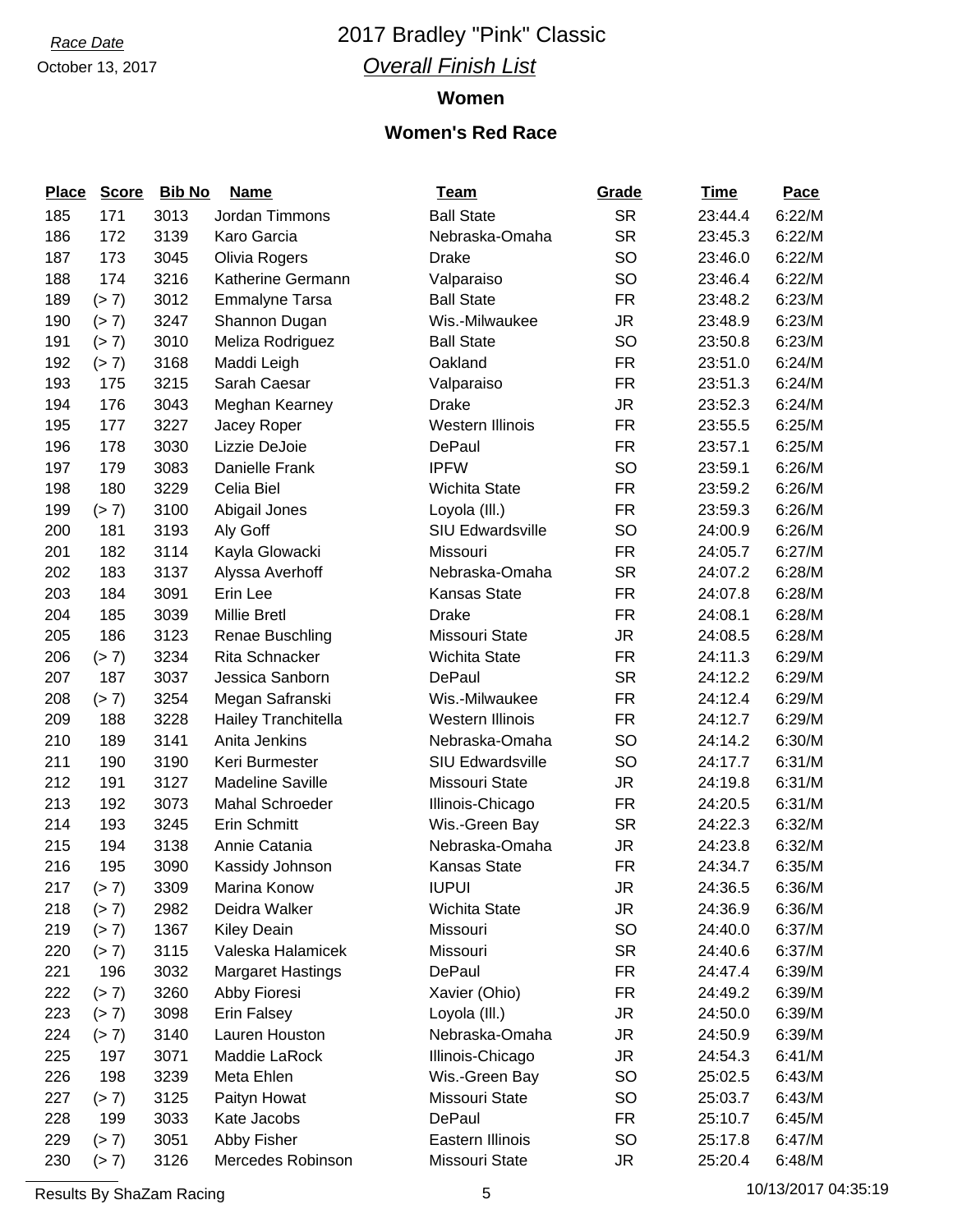# *Race Date* 2017 Bradley "Pink" Classic *Overall Finish List*

### **Women**

| <b>Place</b> | <b>Score</b> | <b>Bib No</b> | <u>Name</u>              | <u>Team</u>             | <b>Grade</b> | <b>Time</b> | <b>Pace</b> |
|--------------|--------------|---------------|--------------------------|-------------------------|--------------|-------------|-------------|
| 231          | (> 7)        | 1318          | Lea Viano                | Eastern Illinois        | <b>SR</b>    | 25:23.0     | 6:48/M      |
| 232          | 200          | 3240          | Grecia Guzman            | Wis.-Green Bay          | <b>FR</b>    | 25:26.6     | 6:49/M      |
| 233          | 201          | 3085          | Caitlyn Kiekhaefer       | <b>IPFW</b>             | <b>JR</b>    | 25:32.4     | 6:51/M      |
| 234          | (< 5)        | 3023          | Tyisha Bennett           | Chicago State           | <b>FR</b>    | 25:34.3     | 6:51/M      |
| 235          | 202          | 3192          | <b>Kassidy Dexheimer</b> | <b>SIU Edwardsville</b> | FR.          | 25:40.0     | 6:53/M      |
| 236          | 203          | 3093          | Victoria Robinson        | Kansas State            | FR.          | 25:55.2     | 6:57/M      |
| 237          | (> 7)        | 3034          | Caroline Kurdej          | DePaul                  | <b>JR</b>    | 25:57.9     | 6:57/M      |
| 238          | 204          | 3238          | Miranda Dreckschmidt     | Wis.-Green Bay          | <b>JR</b>    | 25:57.9     | 6:57/M      |
| 239          | 205          | 3244          | Heather Plough           | Wis.-Green Bay          | <b>SR</b>    | 26:06.8     | 7:00/M      |
| 240          | 206          | 3219          | Celia McGhiey            | Valparaiso              | <b>SO</b>    | 26:14.2     | 7:02/M      |
| 241          | 207          | 3221          | Kathleen Neal            | Valparaiso              | <b>FR</b>    | 26:31.3     | 7:07/M      |
| 242          | 208          | 3214          | Nicole Berneche          | Valparaiso              | <b>SO</b>    | 26:42.5     | 7:09/M      |
| 243          | (> 7)        | 3222          | Olivia Recker            | Valparaiso              | FR.          | 27:10.8     | 7:17/M      |
| 244          | (> 7)        | 3218          | <b>Tayler Justison</b>   | Valparaiso              | <b>SO</b>    | 27:41.0     | 7:25/M      |
| 245          | 209          | 3246          | Kimberlee Dallmann       | Wis.-Green Bay          | FR.          | 27:49.4     | 7:27/M      |
| 246          | 210          | 3225          | Kristen Goben            | Western Illinois        | <b>SR</b>    | 28:43.2     | 7:42/M      |
| 247          | (< 5)        | 3027          | Daeja Hooks              | Chicago State           | <b>SR</b>    | 32:09.3     | 8:37/M      |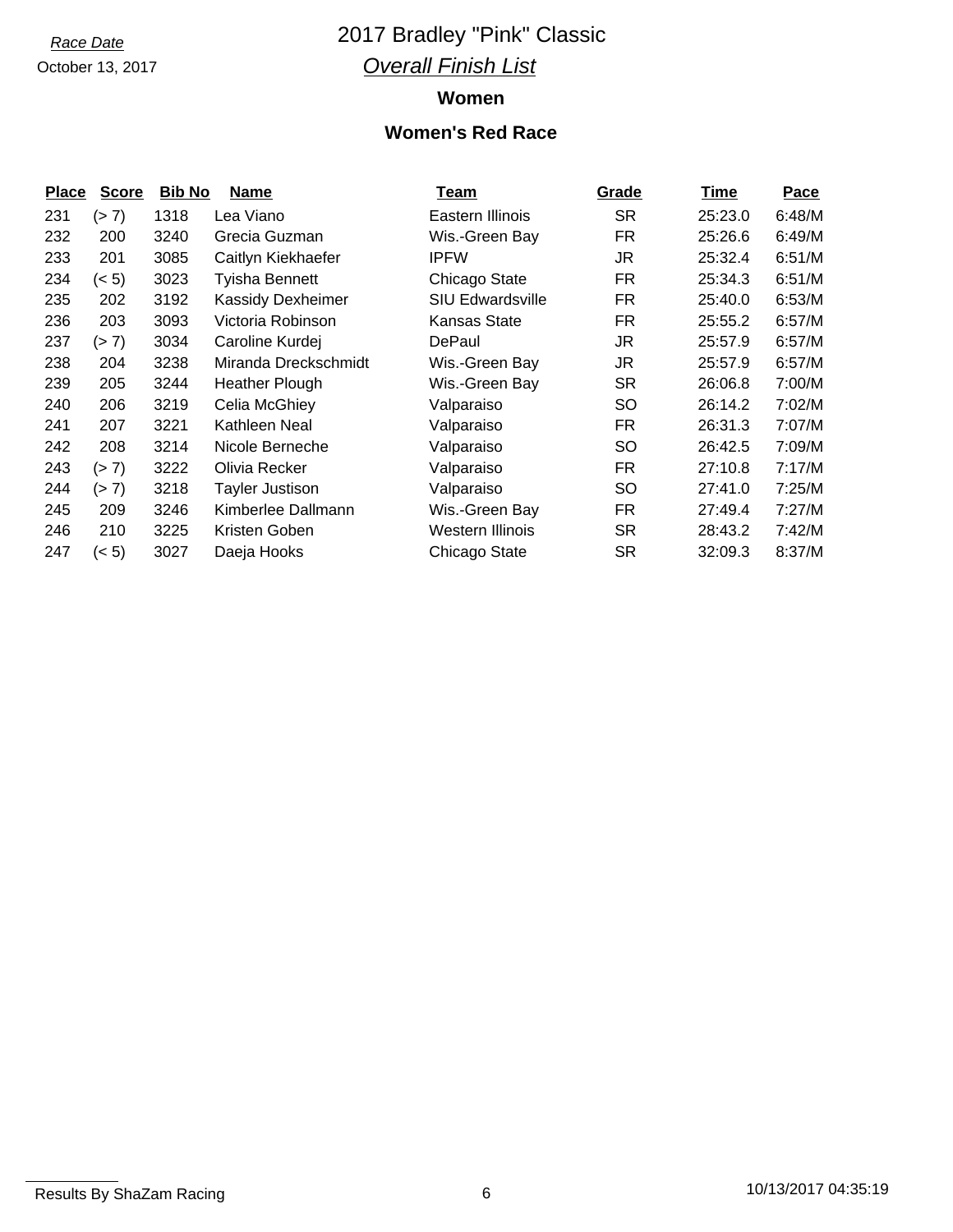### October 13, 2017 *Final Team Results*

### **Women**

|                | <b>Bib No</b> | <b>Name</b>                | Grade     | <b>Overall</b><br><b>Place</b> | <b>Cumulative</b><br><b>Place</b> | <b>Time</b>      | <b>Cumulative</b><br><b>Time</b> | <b>Time</b><br><b>Back</b> |
|----------------|---------------|----------------------------|-----------|--------------------------------|-----------------------------------|------------------|----------------------------------|----------------------------|
|                |               | <b>Team - South Dakota</b> |           |                                | <b>Finish Position -</b>          | 1                |                                  |                            |
|                |               | Team Score (places):105    |           |                                |                                   |                  | Average Time: 21:32.9            |                            |
| $\mathbf 1$    | 3197          | Megan Billington           | <b>JR</b> | 5                              | $\sqrt{5}$                        | 21:11.6          | 21:11.6                          | 0:00.0                     |
| $\overline{2}$ | 3201          | Laura Nelson               | <b>FR</b> | 20                             | 25                                | 21:33.7          | 42:45.3                          | 0:22.1                     |
| 3              | 3199          | Lindsay Joyce              | <b>JR</b> | 23                             | 48                                | 21:36.2          | 1:04:21.6                        | 0:24.5                     |
| 4              | 3198          | Madeline Huglen            | <b>JR</b> | 27                             | 75                                | 21:40.7          | 1:26:02.3                        | 0:29.0                     |
| 5              | 3204          | Erin Wetzstein             | <b>SR</b> | 30                             | 105                               | 21:42.5          | 1:47:44.8                        | 0:30.8                     |
| 6              | 3200          | Bethany Kozak              | <b>JR</b> | (40)                           | (145)                             | 21:52.4          | 2:09:37.3                        | 0:40.8                     |
| 7              | 3203          | Kianna Stewart             | <b>SO</b> | (55)                           | (200)                             | 22:11.1          | 2:31:48.4                        | 0:59.4                     |
| 8              | 3202          | Julia Noah                 | <b>SO</b> | More Than 7                    |                                   | 22:36.7          | 2:54:25.2                        | 1:25.1                     |
| 9              | 3196          | Jonna Bart                 | <b>FR</b> | More Than 7                    |                                   | 22:49.2          | 3:17:14.4                        | 1:37.5                     |
|                |               | <b>Team - Marquette</b>    |           |                                | <b>Finish Position -</b>          | $\boldsymbol{2}$ |                                  |                            |
|                |               | Team Score (places):136    |           |                                |                                   |                  | Average Time: 21:40.6            |                            |
| 1              | 3110          | Jennifer Parker            | <b>SR</b> | 12                             | 12                                | 21:25.1          | 21:25.1                          | 0:00.0                     |
| $\overline{2}$ | 3107          | Mary Hanson                | <b>JR</b> | 13                             | 25                                | 21:26.5          | 42:51.7                          | 0:01.4                     |
| 3              | 3111          | Jessica Parker             | <b>JR</b> | 29                             | 54                                | 21:41.5          | 1:04:33.2                        | 0:16.4                     |
| 4              | 3105          | Courtney Dugan             | SO        | 38                             | 92                                | 21:52.2          | 1:26:25.5                        | 0:27.1                     |
| 5              | 3106          | Lauren Fuqua               | <b>SR</b> | 44                             | 136                               | 21:57.7          | 1:48:23.2                        | 0:32.6                     |
| 6              | 3104          | <b>Meghan Carroll</b>      | <b>SR</b> | (57)                           | (193)                             | 22:13.4          | 2:10:36.6                        | 0:48.2                     |
| 7              | 3108          | Nora Keller                | JR.       | (98)                           | (291)                             | 22:42.5          | 2:33:19.2                        | 1:17.4                     |
| 8              | 3109          | <b>Caitlin McGauley</b>    | <b>SO</b> | More Than 7                    |                                   | 23:27.7          | 2:56:46.9                        | 2:02.5                     |
|                |               | <b>Team - Bradley</b>      |           |                                | <b>Finish Position -</b>          | 3                |                                  |                            |
|                |               | Team Score (places):152    |           |                                |                                   |                  | Average Time: 21:44.6            |                            |
| 1              | 3014          | McKenzie Altmayer          | SO        | 19                             | 19                                | 21:32.6          | 21:32.6                          | 0:00.0                     |
| $\overline{2}$ | 3021          | Sara Piller                | <b>JR</b> | 22                             | 41                                | 21:35.4          | 43:08.0                          | 0:02.8                     |
| 3              | 3015          | Natalie Burant             | <b>SR</b> | 31                             | 72                                | 21:46.7          | 1:04:54.8                        | 0:14.1                     |
| 4              | 3020          | <b>Kirstin Oakley</b>      | <b>SO</b> | 37                             | 109                               | 21:51.8          | 1:26:46.6                        | 0:19.2                     |
| 5              | 3019          | <b>Brooke Nusser</b>       | <b>JR</b> | 43                             | 152                               | 21:56.3          | 1:48:42.9                        | 0:23.7                     |
| 6              | 3022          | Hannah Witczak             | <b>SR</b> | (66)                           | (218)                             | 22:16.7          | 2:10:59.7                        | 0:44.1                     |
| 7              | 3017          | Abby Jockisch              | <b>SO</b> | (73)                           | (291)                             | 22:23.2          | 2:33:22.9                        | 0:50.6                     |
| 8              | 3016          | Mackenzie Griffin          | <b>SR</b> | More Than 7                    |                                   | 22:28.0          | 2:55:51.0                        | 0:55.4                     |
| 9              | 3018          | Sam Lechowicz              | SO        | More Than 7                    |                                   | 22:55.4          | 3:18:46.4                        | 1:22.8                     |
|                |               | Team - Loyola (III.)       |           |                                | <b>Finish Position -</b>          | 4                |                                  |                            |
|                |               | Team Score (places):160    |           |                                |                                   |                  | Average Time: 21:38.2            |                            |
| 1              | 3096          | <b>Lindsey Brewis</b>      | JR.       | 1                              | 1                                 | 20:36.3          | 20:36.3                          | 0:00.0                     |
| 2              | 3099          | Emma Hatch                 | <b>SR</b> | 11                             | 12                                | 21:22.5          | 41:58.9                          | 0:46.2                     |
| 3              | 3103          | Mimi Reimers               | FR.       | 47                             | 59                                | 22:01.3          | 1:04:00.2                        | 1:25.0                     |
|                |               |                            |           |                                |                                   |                  |                                  |                            |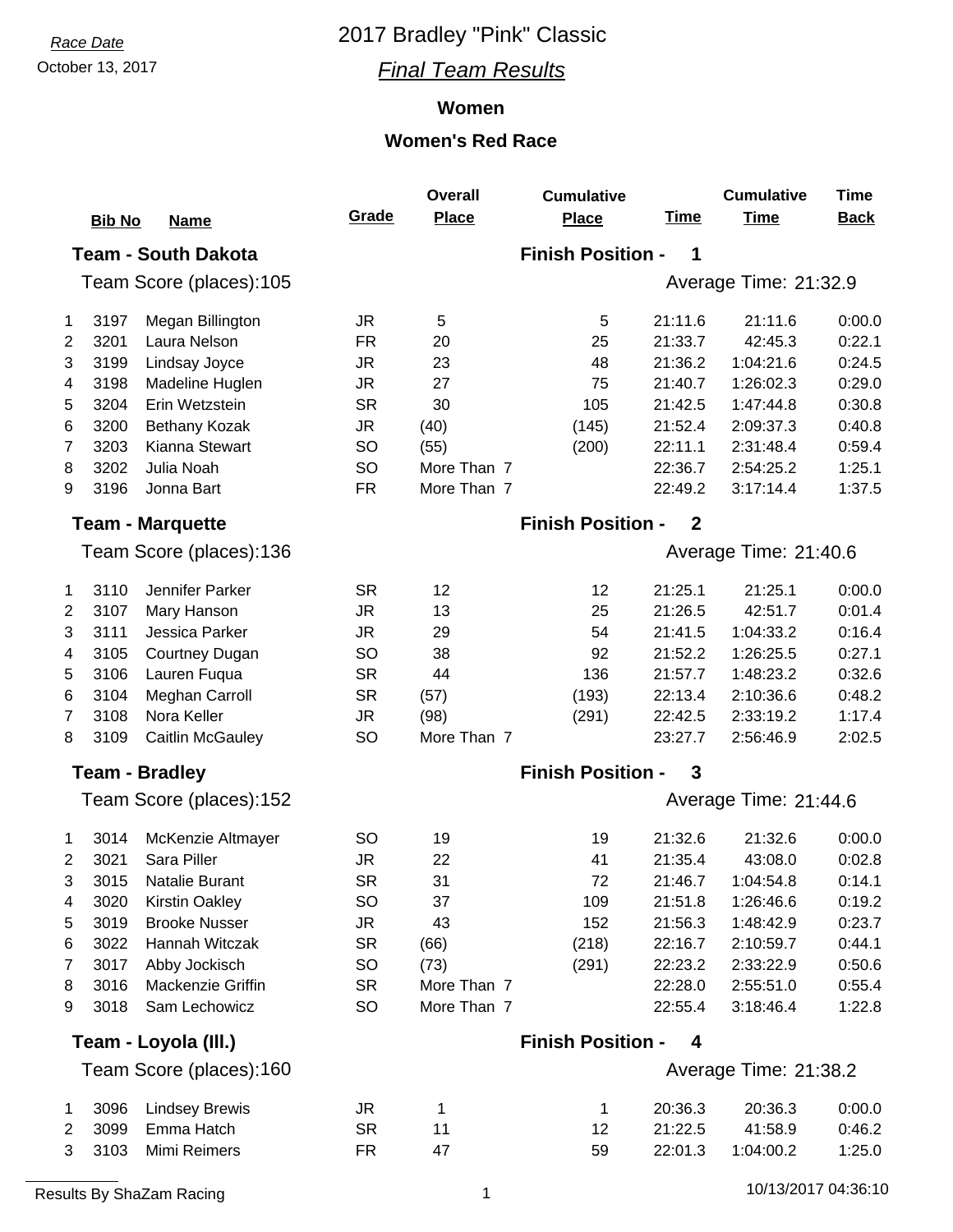### October 13, 2017 *Final Team Results*

### **Women**

|                | <b>Bib No</b> | <b>Name</b>                     | Grade     | <b>Overall</b><br><b>Place</b> | <b>Cumulative</b><br><b>Place</b> | <b>Time</b> | <b>Cumulative</b><br><b>Time</b> | <b>Time</b><br><b>Back</b> |
|----------------|---------------|---------------------------------|-----------|--------------------------------|-----------------------------------|-------------|----------------------------------|----------------------------|
|                |               | Team - Loyola (III.)            |           |                                | <b>Finish Position -</b>          | 4           |                                  |                            |
|                |               | Team Score (places):160         |           |                                |                                   |             | Average Time: 21:38.2            |                            |
| 4              | 3095          | Cassie Bloch                    | <b>SR</b> | 49                             | 108                               | 22:03.4     | 1:26:03.6                        | 1:27.0                     |
| 5              | 3101          | <b>Rita Maurais</b>             | SO        | 52                             | 160                               | 22:07.3     | 1:48:11.0                        | 1:31.0                     |
| 6              | 3097          | Julia Demko                     | <b>JR</b> | (118)                          | (278)                             | 22:56.0     | 2:11:07.1                        | 2:19.7                     |
| 7              | 3102          | Audrey Michaelson               | <b>SR</b> | (155)                          | (433)                             | 23:27.6     | 2:34:34.8                        | 2:51.3                     |
| 8              | 3100          | Abigail Jones                   | <b>FR</b> | More Than 7                    |                                   | 23:59.3     | 2:58:34.1                        | 3:22.9                     |
| 9              | 3098          | Erin Falsey                     | <b>JR</b> | More Than 7                    |                                   | 24:50.0     | 3:23:24.1                        | 4:13.6                     |
|                |               | <b>Team - Northern Illinois</b> |           |                                | <b>Finish Position -</b>          | 5           |                                  |                            |
|                |               | Team Score (places):168         |           |                                |                                   |             | Average Time: 21:45.8            |                            |
| 1              | 3148          | Mackenzie Callahan              | FR.       | 6                              | 6                                 | 21:16.2     | 21:16.2                          | 0:00.0                     |
| $\overline{2}$ | 3154          | <b>Ashley Tutt</b>              | <b>FR</b> | 14                             | 20                                | 21:27.0     | 42:43.2                          | 0:10.8                     |
| 3              | 3151          | Lorena Martin                   | <b>SR</b> | 16                             | 36                                | 21:29.6     | 1:04:12.8                        | 0:13.4                     |
| 4              | 3149          | Ericka Hibser                   | <b>JR</b> | 53                             | 89                                | 22:09.6     | 1:26:22.5                        | 0:53.4                     |
| 5              | 3152          | Vivian Overbeck                 | <b>SO</b> | 79                             | 168                               | 22:26.4     | 1:48:49.0                        | 1:10.2                     |
| 6              | 3146          | Sara Atkins                     | <b>FR</b> | (95)                           | (263)                             | 22:38.0     | 2:11:27.1                        | 1:21.8                     |
| 7              | 3150          | Noelle Maire                    | <b>FR</b> | (96)                           | (359)                             | 22:39.0     | 2:34:06.1                        | 1:22.8                     |
| 8              | 3147          | Maura Beattie                   | <b>SR</b> | More Than 7                    |                                   | 23:11.7     | 2:57:17.8                        | 1:55.5                     |
| 9              | 3153          | Melissa Ricci                   | <b>FR</b> | More Than 7                    |                                   | 23:17.7     | 3:20:35.5                        | 2:01.5                     |
|                |               | <b>Team - Northern lowa</b>     |           |                                | <b>Finish Position -</b>          | 6           |                                  |                            |
|                |               | Team Score (places):181         |           |                                |                                   |             | Average Time: 21:49.2            |                            |
| 1              | 3157          | <b>Brette Correy</b>            | <b>SR</b> | 15                             | 15                                | 21:29.0     | 21:29.0                          | 0:00.0                     |
| $\overline{2}$ | 3162          | Hannah Truniger                 | <b>SO</b> | 18                             | 33                                | 21:30.5     | 42:59.6                          | 0:01.5                     |
| 3              | 3156          | Mckayla Cole                    | <b>FR</b> | 36                             | 69                                | 21:51.2     | 1:04:50.9                        | 0:22.2                     |
| 4              | 3159          | Ashley Norem                    | <b>SR</b> | 45                             | 114                               | 21:58.2     | 1:26:49.1                        | 0:29.1                     |
| 5              | 3155          | <b>Tiffany Christensen</b>      | JR        | 67                             | 181                               | 22:16.9     | 1:49:06.0                        | 0.47.9                     |
| 6              | 3161          | Gabby Skopec                    | <b>FR</b> | (110)                          | (291)                             | 22:52.6     | 2:11:58.6                        | 1:23.5                     |
| 7              | 3160          | Lyndsie Schinkel                | <b>JR</b> | (114)                          | (405)                             | 22:54.4     | 2:34:53.1                        | 1:25.4                     |
| 8              | 3158          | Kelsey Leedy                    | <b>SR</b> | More Than 7                    |                                   | 23:12.3     | 2:58:05.4                        | 1:43.2                     |
|                |               | <b>Team - Xavier (Ohio)</b>     |           |                                | <b>Finish Position -</b>          | 7           |                                  |                            |
|                |               | Team Score (places):186         |           |                                |                                   |             | Average Time: 21:50.1            |                            |
| 1              | 3256          | <b>Madeline Britton</b>         | <b>SR</b> | 9                              | 9                                 | 21:19.7     | 21:19.7                          | 0:00.0                     |
| $\overline{2}$ | 3264          | <b>Allison Sinning</b>          | <b>SR</b> | 17                             | 26                                | 21:30.3     | 42:50.1                          | 0:10.5                     |
| 3              | 3257          | Jenna Clayworth                 | <b>FR</b> | 34                             | 60                                | 21:48.4     | 1:04:38.5                        | 0:28.6                     |
| 4              | 3262          | Anna Kostarellis                | <b>FR</b> | 56                             | 116                               | 22:12.0     | 1:26:50.5                        | 0:52.2                     |
| 5              | 3263          | Jennie Prial                    | <b>FR</b> | 70                             | 186                               | 22:20.3     | 1:49:10.9                        | 1:00.6                     |
| 6              | 3258          | Amanda Cusimano                 | <b>FR</b> | (131)                          | (317)                             | 23:03.3     | 2:12:14.2                        | 1:43.6                     |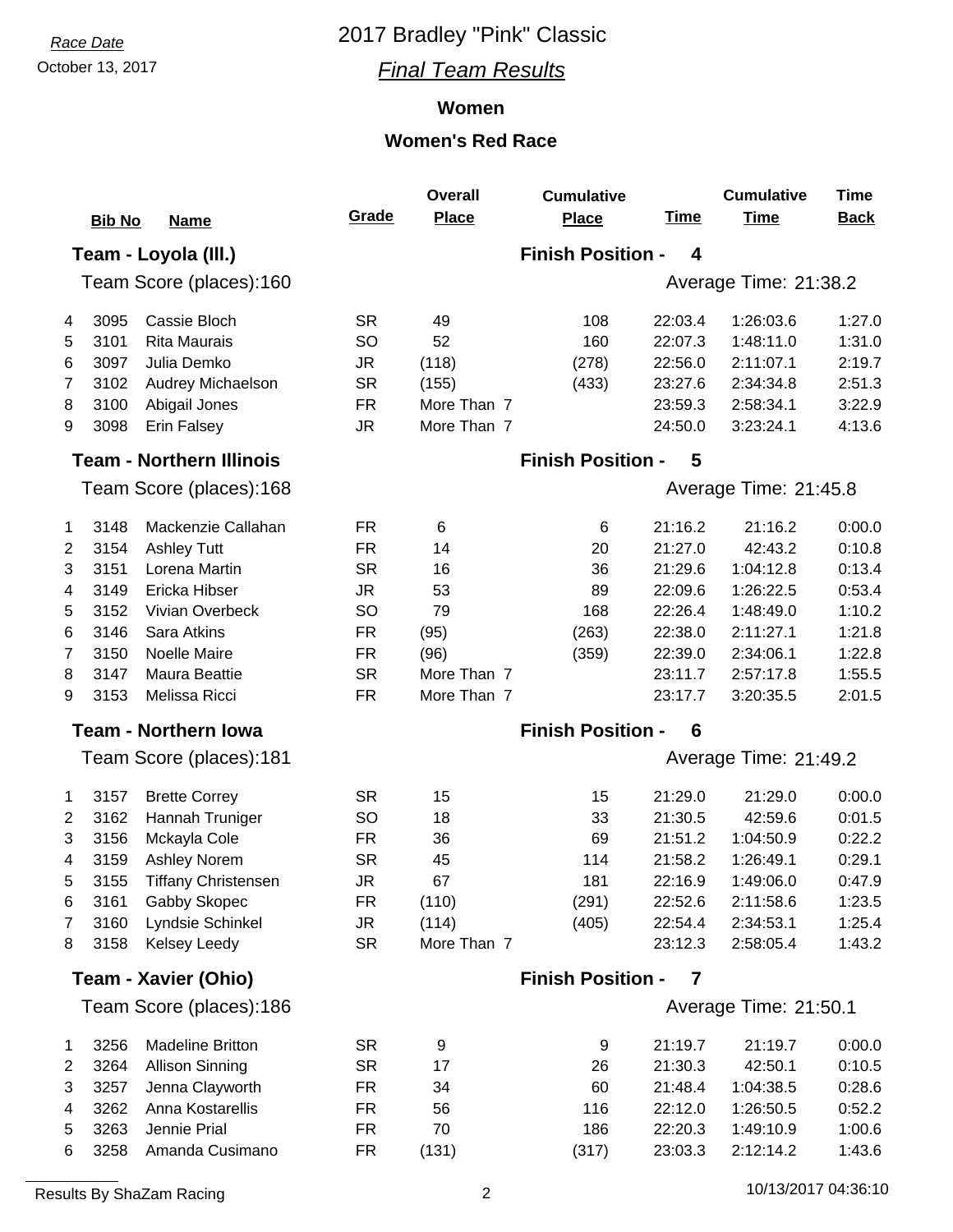### October 13, 2017 *Final Team Results*

### **Women**

|                     | <b>Bib No</b>        | <b>Name</b>                                   | Grade                        | <b>Overall</b><br><b>Place</b>      | <b>Cumulative</b><br><b>Place</b> | <u>Time</u>                   | <b>Cumulative</b><br><b>Time</b>    | <b>Time</b><br><b>Back</b> |
|---------------------|----------------------|-----------------------------------------------|------------------------------|-------------------------------------|-----------------------------------|-------------------------------|-------------------------------------|----------------------------|
|                     |                      | Team - Xavier (Ohio)                          |                              |                                     | <b>Finish Position -</b>          | $\overline{7}$                |                                     |                            |
|                     |                      | Team Score (places):186                       |                              |                                     |                                   |                               | Average Time: 21:50.1               |                            |
| 7<br>8              | 3261<br>3260         | <b>Brooke Hines</b><br>Abby Fioresi           | <b>SR</b><br><b>FR</b>       | (152)<br>More Than 7                | (469)                             | 23:25.7<br>24:49.2            | 2:35:40.0<br>3:00:29.2              | 2:05.9<br>3:29.4           |
|                     |                      | <b>Team - Oakland</b>                         |                              |                                     | <b>Finish Position -</b>          | 8                             |                                     |                            |
|                     |                      | Team Score (places):198                       |                              |                                     |                                   |                               | Average Time: 21:48.0               |                            |
| 1<br>$\overline{2}$ | 3171<br>3169         | Maggie Schneider<br>Rachel Levy               | <b>FR</b><br><b>JR</b>       | 3<br>$\overline{7}$                 | 3<br>10                           | 21:02.3<br>21:17.4            | 21:02.3<br>42:19.8                  | 0:00.0<br>0:15.1           |
| 3<br>4              | 3163<br>3167         | <b>Ashley Burr</b><br>Alana Koepf             | <b>SR</b><br><b>SR</b>       | 42<br>58                            | 52<br>110                         | 21:56.0<br>22:13.6            | 1:04:15.8<br>1:26:29.4              | 0:53.6<br>1:11.3           |
| 5<br>6              | 3170<br>3166         | Sammy Mondry<br><b>Heather Czarnecki</b>      | <b>SR</b><br><b>FR</b>       | 88<br>(124)                         | 198<br>(322)                      | 22:30.5<br>22:59.1            | 1:49:00.0<br>2:11:59.2              | 1:28.2<br>1:56.8           |
| 7<br>8              | 3164<br>3168         | Kendra Colesa<br>Maddi Leigh                  | <b>SR</b><br><b>FR</b>       | (167)<br>More Than 7                | (489)                             | 23:39.6<br>23:51.0            | 2:35:38.8<br>2:59:29.9              | 2:37.3<br>2:48.7           |
|                     | Team - Iowa          |                                               |                              |                                     | <b>Finish Position -</b>          | 9                             |                                     |                            |
|                     |                      | Team Score (places):204                       |                              |                                     |                                   |                               | Average Time: 21:47.1               |                            |
| 1<br>$\overline{2}$ | 3078<br>3079         | Andrea Shine<br><b>Madison Waymire</b>        | JR<br><b>JR</b>              | $\overline{2}$<br>24                | $\overline{2}$<br>26              | 20:47.3<br>21:36.8            | 20:47.3<br>42:24.2                  | 0:00.0<br>0:49.5           |
| 3<br>4              | 3074<br>3076         | Marta Bote Gonzalez<br>Juliann Hollensbe      | <b>SR</b><br><b>SO</b>       | 35<br>46                            | 61<br>107                         | 21:49.2<br>22:00.3            | 1:04:13.4<br>1:26:13.8              | 1:01.8<br>1:13.0           |
| 5                   | 3077                 | Lauren Opatrny                                | <b>JR</b>                    | 97                                  | 204                               | 22:41.6                       | 1:48:55.5                           | 1:54.2                     |
|                     |                      | <b>Team - SE Missouri</b>                     |                              |                                     | <b>Finish Position -</b>          | 10                            |                                     |                            |
|                     |                      | Team Score (places):297                       |                              |                                     |                                   |                               | Average Time: 22:10.0               |                            |
| 1<br>2              | 3187<br>3188         | Kaitlyn Shea<br>Angie Sumner                  | ${\sf JR}$<br><b>SR</b>      | 25<br>39                            | 25<br>64                          | 21:37.6<br>21:52.4            | 21:37.6<br>43:30.0                  | 0:00.0<br>0:14.8           |
| 3<br>4              | 3183<br>3182         | Carli Knott<br>Rachel Hutchcraft              | <b>FR</b><br>JR              | 62<br>71                            | 126<br>197                        | 22:15.4<br>22:21.4            | 1:05:45.4<br>1:28:06.9              | 0:37.8<br>0:43.8           |
| 5<br>6              | 3185<br>3184         | Danielle Mohrmann<br>Natalie Kopplin          | SO<br>JR                     | 100<br>(126)                        | 297<br>(423)                      | 22:43.2<br>23:02.2            | 1:50:50.1<br>2:13:52.3              | 1:05.6<br>1:24.6           |
| 7<br>8<br>9         | 3181<br>3186<br>3189 | Andrea George<br>Eilish Overby<br>Anna Thomas | <b>SR</b><br><b>SR</b><br>JR | (128)<br>More Than 7<br>More Than 7 | (551)                             | 23:02.3<br>23:12.6<br>23:28.1 | 2:36:54.7<br>3:00:07.4<br>3:23:35.5 | 1:24.7<br>1:35.0<br>1:50.5 |
|                     |                      | <b>Team - Illinois State</b>                  |                              |                                     | <b>Finish Position -</b>          | 11                            |                                     |                            |
|                     |                      | Team Score (places):324                       |                              |                                     |                                   |                               | Average Time: 22:16.0               |                            |
| 1                   | 3056                 | <b>Grace Beattie</b>                          | <b>SO</b>                    | 32                                  | 32                                | 21:47.2                       | 21:47.2                             | 0:00.0                     |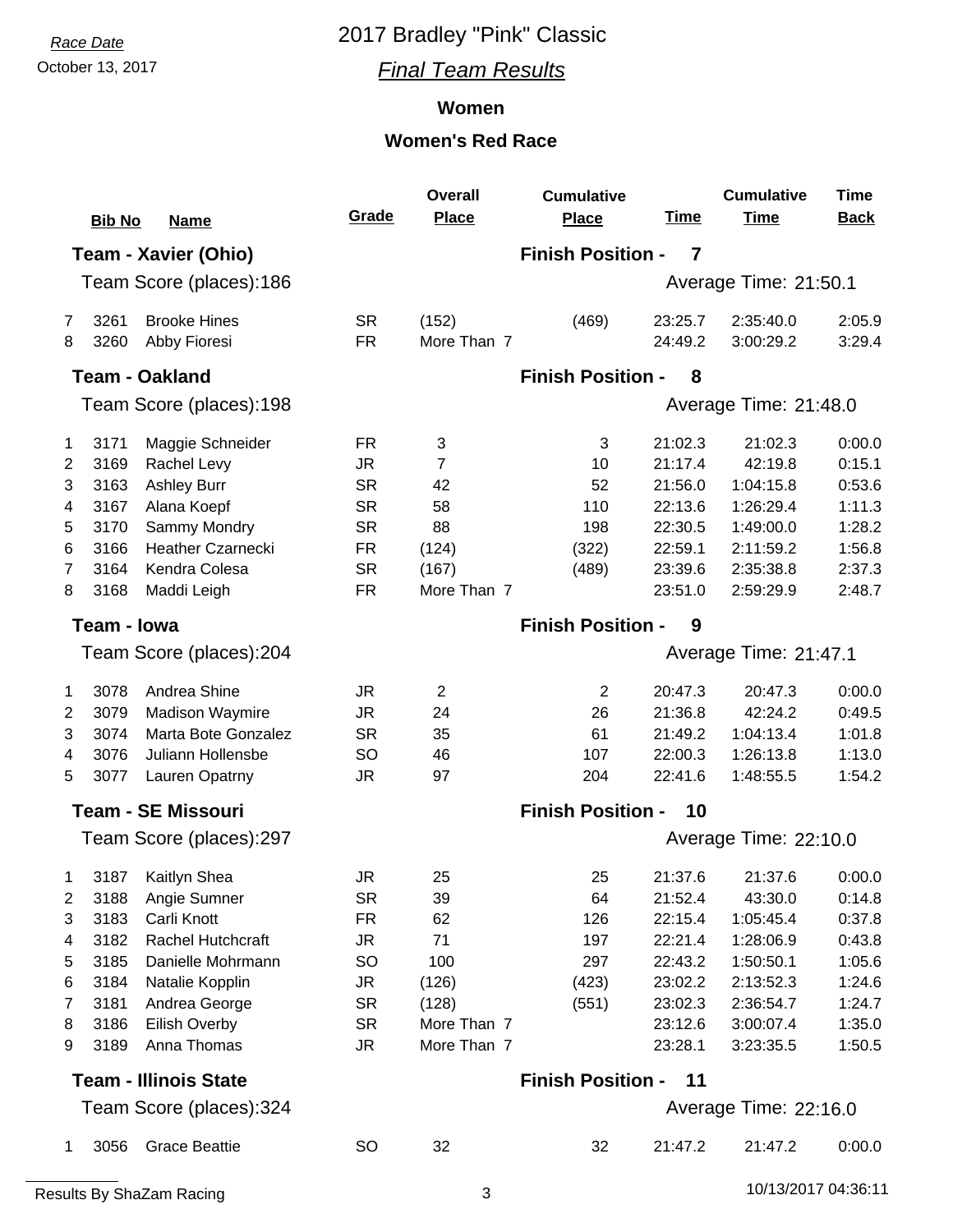### October 13, 2017 *Final Team Results*

### **Women**

|                | <b>Bib No</b> | <b>Name</b>                  | Grade     | <b>Overall</b><br><b>Place</b> | <b>Cumulative</b><br><b>Place</b> | <u>Time</u> | <b>Cumulative</b><br><b>Time</b> | <b>Time</b><br><b>Back</b> |
|----------------|---------------|------------------------------|-----------|--------------------------------|-----------------------------------|-------------|----------------------------------|----------------------------|
|                |               | <b>Team - Illinois State</b> |           |                                | <b>Finish Position -</b>          | 11          |                                  |                            |
|                |               | Team Score (places):324      |           |                                |                                   |             | Average Time: 22:16.0            |                            |
| 2              | 3064          | Dakota Roman                 | <b>SO</b> | 60                             | 92                                | 22:14.5     | 44:01.8                          | 0:27.3                     |
| 3              | 3059          | Ashley England               | <b>SR</b> | 74                             | 166                               | 22:24.9     | 1:06:26.8                        | 0:37.6                     |
| 4              | 3060          | Audrey Janik                 | <b>FR</b> | 77                             | 243                               | 22:25.7     | 1:28:52.5                        | 0:38.4                     |
| 5              | 3058          | Erica Brown                  | <b>SR</b> | 81                             | 324                               | 22:27.9     | 1:51:20.4                        | 0:40.6                     |
| 6              | 3062          | <b>Lindsey Lewis</b>         | <b>SR</b> | (83)                           | (407)                             | 22:28.4     | 2:13:48.8                        | 0:41.1                     |
| 7              | 3057          | <b>Sydney Billingsley</b>    | <b>SR</b> | (113)                          | (520)                             | 22:54.3     | 2:36:43.2                        | 1:07.1                     |
| 8              | 3061          | Kennidi Knoblock             | <b>JR</b> | More Than 7                    |                                   | 23:08.0     | 2:59:51.2                        | 1:20.7                     |
| 9              | 3063          | Annie Moore                  | <b>SO</b> | More Than 7                    |                                   | 23:21.4     | 3:23:12.7                        | 1:34.1                     |
|                |               | <b>Team - Saint Louis</b>    |           |                                | <b>Finish Position -</b>          | 12          |                                  |                            |
|                |               | Team Score (places):348      |           |                                |                                   |             | Average Time: 22:19.6            |                            |
| 1              | 3173          | Katie Anderson               | JR.       | 48                             | 48                                | 22:01.9     | 22:01.9                          | 0:00.0                     |
| $\overline{2}$ | 3176          | <b>Courtney Link</b>         | <b>JR</b> | 50                             | 98                                | 22:04.8     | 44:06.7                          | 0:02.9                     |
| 3              | 3180          | Anna Schmitz                 | <b>JR</b> | 59                             | 157                               | 22:14.2     | 1:06:20.9                        | 0:12.3                     |
| 4              | 3174          | <b>Natalie Davis</b>         | <b>JR</b> | 92                             | 249                               | 22:34.0     | 1:28:55.0                        | 0:32.1                     |
| 5              | 3178          | <b>Courtney Pfanstiel</b>    | <b>JR</b> | 99                             | 348                               | 22:43.1     | 1:51:38.2                        | 0:41.2                     |
| 6              | 3175          | Amy Kieliszewski             | <b>JR</b> | (116)                          | (464)                             | 22:54.5     | 2:14:32.7                        | 0:52.6                     |
| $\overline{7}$ | 3177          | <b>Madeline Nathe</b>        | <b>SR</b> | (137)                          | (601)                             | 23:08.7     | 2:37:41.5                        | 1:06.8                     |
| 8              | 3172          | Ellie Adams                  | <b>SR</b> | More Than 7                    |                                   | 23:15.6     | 3:00:57.1                        | 1:13.7                     |
|                |               | <b>Team - Kansas State</b>   |           |                                | <b>Finish Position -</b>          | 13          |                                  |                            |
|                |               | Team Score (places):382      |           |                                |                                   |             | Average Time: 22:27.4            |                            |
| 1              | 3089          | Kayla Doll                   | <b>SR</b> | 21                             | 21                                | 21:34.6     | 21:34.6                          | 0:00.0                     |
| 2              | 3094          | Emma Wren                    | <b>JR</b> | 41                             | 62                                | 21:54.1     | 43:28.7                          | 0:19.5                     |
| 3              | 3092          | Cara Melgares                | <b>FR</b> | 61                             | 123                               | 22:15.2     | 1:05:44.0                        | 0:40.6                     |
| 4              | 3088          | <b>Sydney Collins</b>        | SO        | 75                             | 198                               | 22:25.3     | 1:28:09.4                        | 0:50.7                     |
| 5              | 3091          | Erin Lee                     | <b>FR</b> | 184                            | 382                               | 24:07.8     | 1:52:17.3                        | 2:33.2                     |
| 6              | 3090          | Kassidy Johnson              | <b>FR</b> | (195)                          | (577)                             | 24:34.7     | 2:16:52.0                        | 3:00.0                     |
| 7              | 3093          | Victoria Robinson            | <b>FR</b> | (203)                          | (780)                             | 25:55.2     | 2:42:47.2                        | 4:20.5                     |
|                |               | <b>Team - Nebraska</b>       |           |                                | <b>Finish Position -</b>          | 14          |                                  |                            |
|                |               | Team Score (places):403      |           |                                |                                   |             | Average Time: 22:24.3            |                            |
| 1              | 3136          | <b>Bonnie Smith</b>          | <b>SR</b> | 8                              | 8                                 | 21:18.9     | 21:18.9                          | 0:00.0                     |
| 2              | 3131          | Erika Freyhof                | <b>FR</b> | 68                             | 76                                | 22:17.3     | 43:36.2                          | 0:58.3                     |
| 3              | 3135          | Katrina Santiago             | <b>SR</b> | 85                             | 161                               | 22:29.0     | 1:06:05.3                        | 1:10.1                     |
| 4              | 3130          | Elsa Forsberg                | <b>SO</b> | 101                            | 262                               | 22:43.4     | 1:28:48.8                        | 1:24.5                     |
| 5              | 3134          | Anna Peer                    | <b>SR</b> | 141                            | 403                               | 23:12.9     | 1:52:01.8                        | 1:54.0                     |
| 6              | 3132          | Judi Jones                   | SO        | (142)                          | (545)                             | 23:13.3     | 2:15:15.1                        | 1:54.4                     |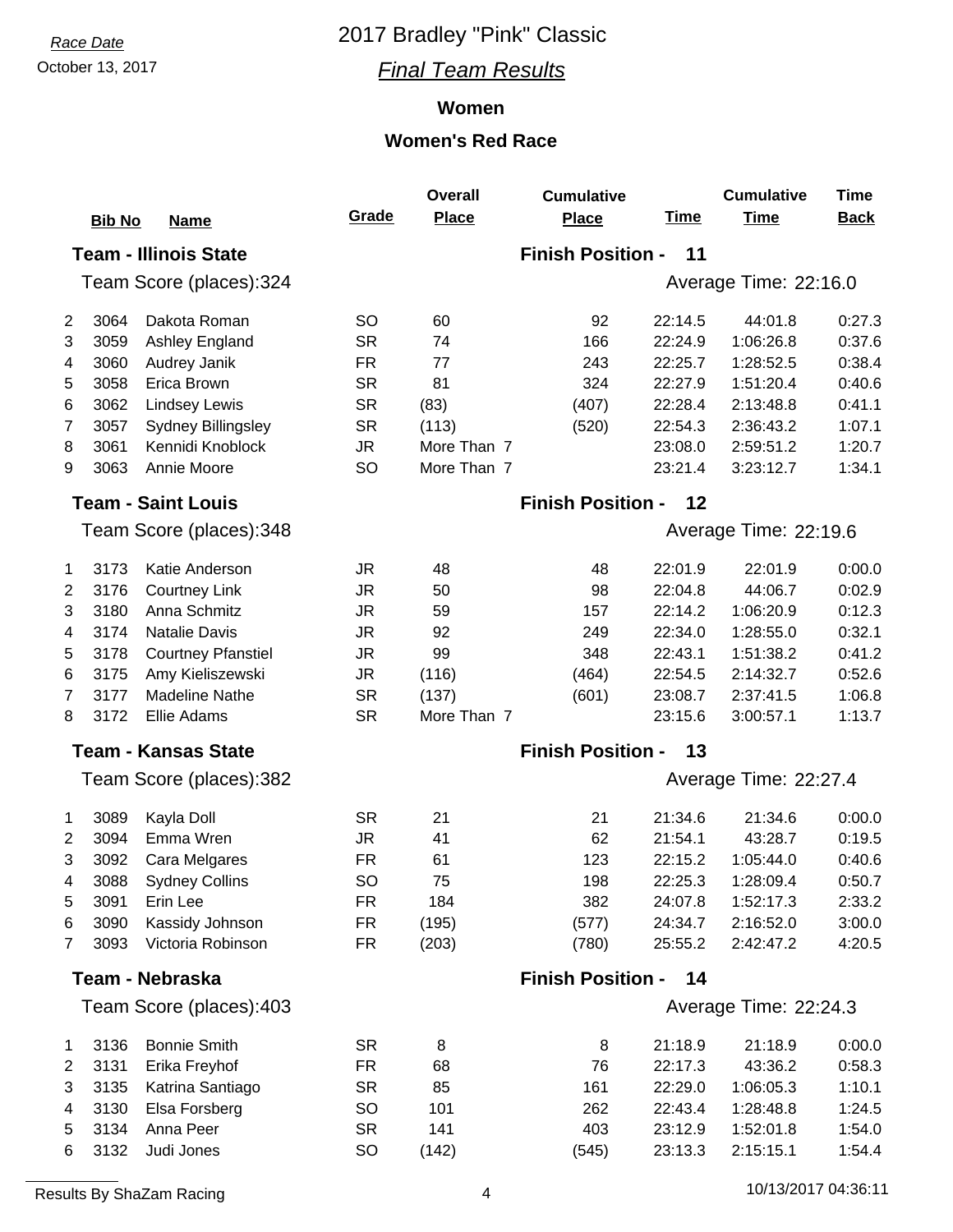### October 13, 2017 *Final Team Results*

### **Women**

|                     | <b>Bib No</b> | <b>Name</b>                 | Grade                          | <b>Overall</b><br><b>Place</b> | <b>Cumulative</b><br><b>Place</b> | <b>Time</b> | <b>Cumulative</b><br><b>Time</b> | <b>Time</b><br><b>Back</b> |  |  |
|---------------------|---------------|-----------------------------|--------------------------------|--------------------------------|-----------------------------------|-------------|----------------------------------|----------------------------|--|--|
|                     |               | Team - Nebraska             | <b>Finish Position -</b><br>14 |                                |                                   |             |                                  |                            |  |  |
|                     |               | Team Score (places):403     |                                |                                |                                   |             | Average Time: 22:24.3            |                            |  |  |
| $\overline{7}$      | 3129          | <b>Rachel Brush</b>         | <b>SO</b>                      | (157)                          | (702)                             | 23:31.0     | 2:38:46.2                        | 2:12.0                     |  |  |
|                     |               | <b>Team - Wichita State</b> |                                |                                | <b>Finish Position -</b>          | 15          |                                  |                            |  |  |
|                     |               | Team Score (places):407     |                                |                                |                                   |             | Average Time: 22:25.9            |                            |  |  |
| 1                   | 3230          | Winny Koskei                | <b>FR</b>                      | 28                             | 28                                | 21:41.2     | 21:41.2                          | 0:00.0                     |  |  |
| $\overline{2}$      | 3231          | Jordan Maestas              | <b>SR</b>                      | 63                             | 91                                | 22:15.5     | 43:56.7                          | 0:34.3                     |  |  |
| 3                   | 3235          | <b>Tangy Wiseman</b>        | <b>JR</b>                      | 89                             | 180                               | 22:31.2     | 1:06:27.9                        | 0:50.0                     |  |  |
| 4                   | 3237          | Yazmine Wright              | <b>FR</b>                      | 91                             | 271                               | 22:33.3     | 1:29:01.3                        | 0:52.1                     |  |  |
| 5                   | 3232          | McKenna Paintin             | SO                             | 136                            | 407                               | 23:08.1     | 1:52:09.5                        | 1:26.9                     |  |  |
| 6                   | 3236          | Suzie Wright                | <b>SO</b>                      | (151)                          | (558)                             | 23:24.8     | 2:15:34.3                        | 1:43.6                     |  |  |
| 7                   | 3229          | Celia Biel                  | <b>FR</b>                      | (180)                          | (738)                             | 23:59.2     | 2:39:33.5                        | 2:18.0                     |  |  |
| 8                   | 3234          | Rita Schnacker              | <b>FR</b>                      | More Than 7                    |                                   | 24:11.3     | 3:03:44.9                        | 2:30.1                     |  |  |
| 9                   | 2982          | Deidra Walker               | <b>JR</b>                      | More Than 7                    |                                   | 24:36.9     | 3:28:21.8                        | 2:55.7                     |  |  |
| <b>Team - IUPUI</b> |               |                             | <b>Finish Position -</b><br>16 |                                |                                   |             |                                  |                            |  |  |
|                     |               | Team Score (places):471     |                                |                                |                                   |             | Average Time: 22:38.1            |                            |  |  |
| $\mathbf 1$         | 3311          | Katelyn Murphy              | <b>SO</b>                      | 33                             | 33                                | 21:47.5     | 21:47.5                          | 0:00.0                     |  |  |
| $\overline{2}$      | 3314          | Kelsey Tyler                | <b>SR</b>                      | 51                             | 84                                | 22:07.2     | 43:54.8                          | 0:19.7                     |  |  |
| 3                   | 3313          | Shelby Pake                 | <b>SO</b>                      | 87                             | 171                               | 22:29.8     | 1:06:24.6                        | 0:42.2                     |  |  |
| 4                   | 3312          | Janine Orvis                | <b>FR</b>                      | 147                            | 318                               | 23:19.3     | 1:29:44.0                        | 1:31.8                     |  |  |
| 5                   | 3308          | Ashley Kidwell              | <b>JR</b>                      | 153                            | 471                               | 23:26.7     | 1:53:10.7                        | 1:39.2                     |  |  |
| 6                   | 3315          | <b>Haley Welch</b>          | <b>SR</b>                      | (156)                          | (627)                             | 23:28.0     | 2:16:38.8                        | 1:40.5                     |  |  |
| 7                   | 3307          | Jessica Backherms           | <b>SO</b>                      | (166)                          | (793)                             | 23:38.0     | 2:40:16.8                        | 1:50.4                     |  |  |
| 8                   | 3309          | Marina Konow                | JR                             | More Than 7                    |                                   | 24:36.5     | 3:04:53.3                        | 2:48.9                     |  |  |
|                     |               | Team - Missouri State       |                                |                                | <b>Finish Position -</b>          | 17          |                                  |                            |  |  |
|                     |               | Team Score (places):472     |                                |                                |                                   |             | Average Time: 22:36.1            |                            |  |  |
| $\mathbf 1$         | 3120          | Jessica Allen               | <b>SR</b>                      | 10                             | 10                                | 21:21.4     | 21:21.4                          | 0:00.0                     |  |  |
| $\mathbf{2}$        | 3122          | <b>Grace Breiten</b>        | <b>FR</b>                      | 54                             | 64                                | 22:10.3     | 43:31.7                          | 0:48.8                     |  |  |
| 3                   | 3128          | <b>Erica Wollmering</b>     | SO                             | 123                            | 187                               | 22:58.8     | 1:06:30.6                        | 1:37.4                     |  |  |
| 4                   | 3124          | Jordyn Capra                | <b>SO</b>                      | 140                            | 327                               | 23:11.7     | 1:29:42.3                        | 1:50.2                     |  |  |
| 5                   | 3121          | Danielle Bohannon           | <b>SO</b>                      | 145                            | 472                               | 23:18.2     | 1:53:00.5                        | 1:56.8                     |  |  |
| 6                   | 3123          | Renae Buschling             | <b>JR</b>                      | (186)                          | (658)                             | 24:08.5     | 2:17:09.1                        | 2:47.1                     |  |  |
| 7                   | 3127          | <b>Madeline Saville</b>     | <b>JR</b>                      | (191)                          | (849)                             | 24:19.8     | 2:41:28.9                        | 2:58.3                     |  |  |
| 8                   | 3125          | Paityn Howat                | <b>SO</b>                      | More Than 7                    |                                   | 25:03.7     | 3:06:32.7                        | 3:42.3                     |  |  |
| 9                   | 3126          | Mercedes Robinson           | JR                             | More Than 7                    |                                   | 25:20.4     | 3:31:53.2                        | 3:59.0                     |  |  |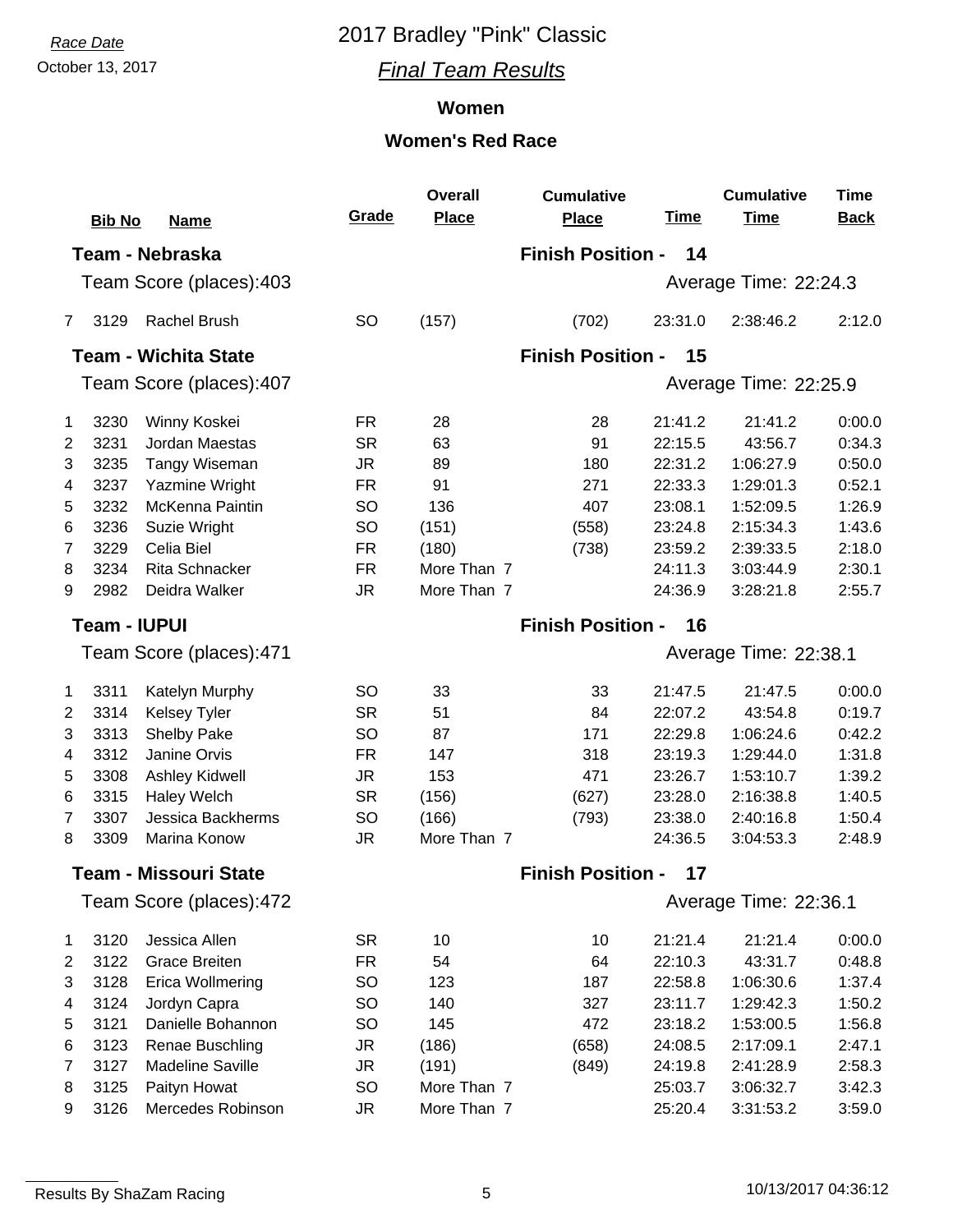### October 13, 2017 *Final Team Results*

### **Women**

|                         | <b>Bib No</b> | <b>Name</b>                    | Grade      | <b>Overall</b><br><b>Place</b> | <b>Cumulative</b><br><b>Place</b> | <b>Time</b> | <b>Cumulative</b><br><b>Time</b> | <b>Time</b><br><b>Back</b> |
|-------------------------|---------------|--------------------------------|------------|--------------------------------|-----------------------------------|-------------|----------------------------------|----------------------------|
|                         |               | <b>Team - Eastern Illinois</b> |            |                                | <b>Finish Position -</b>          | 18          |                                  |                            |
|                         |               | Team Score (places):499        |            |                                |                                   |             | Average Time: 22:40.2            |                            |
| 1                       | 3047          | Maria Baldwin                  | <b>SR</b>  | 26                             | 26                                | 21:38.0     | 21:38.0                          | 0:00.0                     |
| $\overline{2}$          | 3055          | Grace Rowan                    | <b>JR</b>  | 106                            | 132                               | 22:46.6     | 44:24.6                          | 1:08.5                     |
| 3                       | 3053          | Alexandria Gutt                | <b>JR</b>  | 107                            | 239                               | 22:47.8     | 1:07:12.4                        | 1:09.8                     |
| 4                       | 3048          | Kate Bushue                    | <b>FR</b>  | 125                            | 364                               | 23:00.7     | 1:30:13.2                        | 1:22.7                     |
| 5                       | 3052          | Avani Flanagan                 | <b>FR</b>  | 135                            | 499                               | 23:08.0     | 1:53:21.3                        | 1:30.0                     |
| 6                       | 3049          | <b>Caroline Collet</b>         | <b>SR</b>  | (163)                          | (662)                             | 23:36.0     | 2:16:57.3                        | 1:58.0                     |
| 7                       | 3054          | Maggie McPherson               | <b>FR</b>  | (169)                          | (831)                             | 23:42.6     | 2:40:40.0                        | 2:04.6                     |
| 8                       | 3051          | Abby Fisher                    | <b>SO</b>  | More Than 7                    |                                   | 25:17.8     | 3:05:57.8                        | 3:39.8                     |
| 9                       | 1318          | Lea Viano                      | <b>SR</b>  | More Than 7                    |                                   | 25:23.0     | 3:31:20.8                        | 3:44.9                     |
|                         |               | <b>Team - Missouri</b>         |            |                                | <b>Finish Position -</b>          | 19          |                                  |                            |
|                         |               | Team Score (places):506        |            |                                |                                   |             | Average Time: 22:43.4            |                            |
| 1                       | 3118          | Sophia Racette                 | <b>SO</b>  | 78                             | 78                                | 22:26.2     | 22:26.2                          | 0:00.0                     |
| 2                       | 3119          | Hannah Thomas                  | <b>JR</b>  | 94                             | 172                               | 22:34.6     | 45:00.8                          | 0:08.3                     |
| 3                       | 3117          | Melissa Menghini               | <b>SO</b>  | 102                            | 274                               | 22:43.7     | 1:07:44.5                        | 0:17.5                     |
| 4                       | 3112          | Kaelyn Balch                   | <b>SR</b>  | 111                            | 385                               | 22:53.7     | 1:30:38.2                        | 0:27.5                     |
| 5                       | 3113          | Kayla Funkenbusch              | <b>FR</b>  | 121                            | 506                               | 22:58.7     | 1:53:37.0                        | 0:32.5                     |
| 6                       | 3116          | Lexi Maddox                    | <b>FR</b>  | (165)                          | (671)                             | 23:36.8     | 2:17:13.8                        | 1:10.6                     |
| 7                       | 3114          | Kayla Glowacki                 | <b>FR</b>  | (182)                          | (853)                             | 24:05.7     | 2:41:19.6                        | 1:39.5                     |
| 8                       | 1367          | <b>Kiley Deain</b>             | <b>SO</b>  | More Than 7                    |                                   | 24:40.0     | 3:05:59.6                        | 2:13.8                     |
| 9                       | 3115          | Valeska Halamicek              | <b>SR</b>  | More Than 7                    |                                   | 24:40.6     | 3:30:40.2                        | 2:14.3                     |
| Team - Toledo           |               |                                |            | <b>Finish Position -</b>       | 20                                |             |                                  |                            |
|                         |               | Team Score (places):523        |            |                                |                                   |             | Average Time: 22:45.0            |                            |
| 1                       | 3212          | Stephanie Sherman              | <b>SO</b>  | 65                             | 65                                | 22:16.6     | 22:16.6                          | 0:00.0                     |
| 2                       |               | 3206 Nina Bendixen             | ${\sf JR}$ | 84                             | 149                               | 22:28.9     | 44:45.5                          | 0:12.3                     |
| 3                       | 3205          | Amanda Bakley                  | <b>FR</b>  | 90                             | 239                               | 22:31.8     | 1:07:17.4                        | 0:15.2                     |
| 4                       | 3210          | Riley Kwiatkowski              | <b>FR</b>  | 134                            | 373                               | 23:06.0     | 1:30:23.4                        | 0:49.4                     |
| 5                       | 3213          | Hannah Sponaugle               | <b>FR</b>  | 150                            | 523                               | 23:21.8     | 1:53:45.2                        | 1:05.1                     |
| 6                       | 3209          | <b>Maddie Ferner</b>           | <b>SO</b>  | (154)                          | (677)                             | 23:27.0     | 2:17:12.2                        | 1:10.3                     |
| 7                       | 3208          | Morgan Dembowski               | <b>FR</b>  | (159)                          | (836)                             | 23:32.0     | 2:40:44.3                        | 1:15.4                     |
| 8                       | 3211          | Julia Mendiola                 | <b>SR</b>  | More Than 7                    |                                   | 23:33.5     | 3:04:17.8                        | 1:16.9                     |
|                         |               | <b>Team - Ball State</b>       |            |                                | <b>Finish Position -</b>          | 21          |                                  |                            |
| Team Score (places):536 |               |                                |            |                                |                                   |             | Average Time: 22:47.1            |                            |
| 1                       | 3009          | Maritza Rodriguez              | <b>SO</b>  | 82                             | 82                                | 22:28.2     | 22:28.2                          | 0:00.0                     |
| 2                       | 3006          | Hannah Cummings                | <b>SO</b>  | 93                             | 175                               | 22:34.0     | 45:02.3                          | 0:05.8                     |
| 3                       | 3008          | Stephanie McElhaney            | <b>SO</b>  | 115                            | 290                               | 22:54.5     | 1:07:56.9                        | 0:26.2                     |
|                         |               |                                |            |                                |                                   |             |                                  |                            |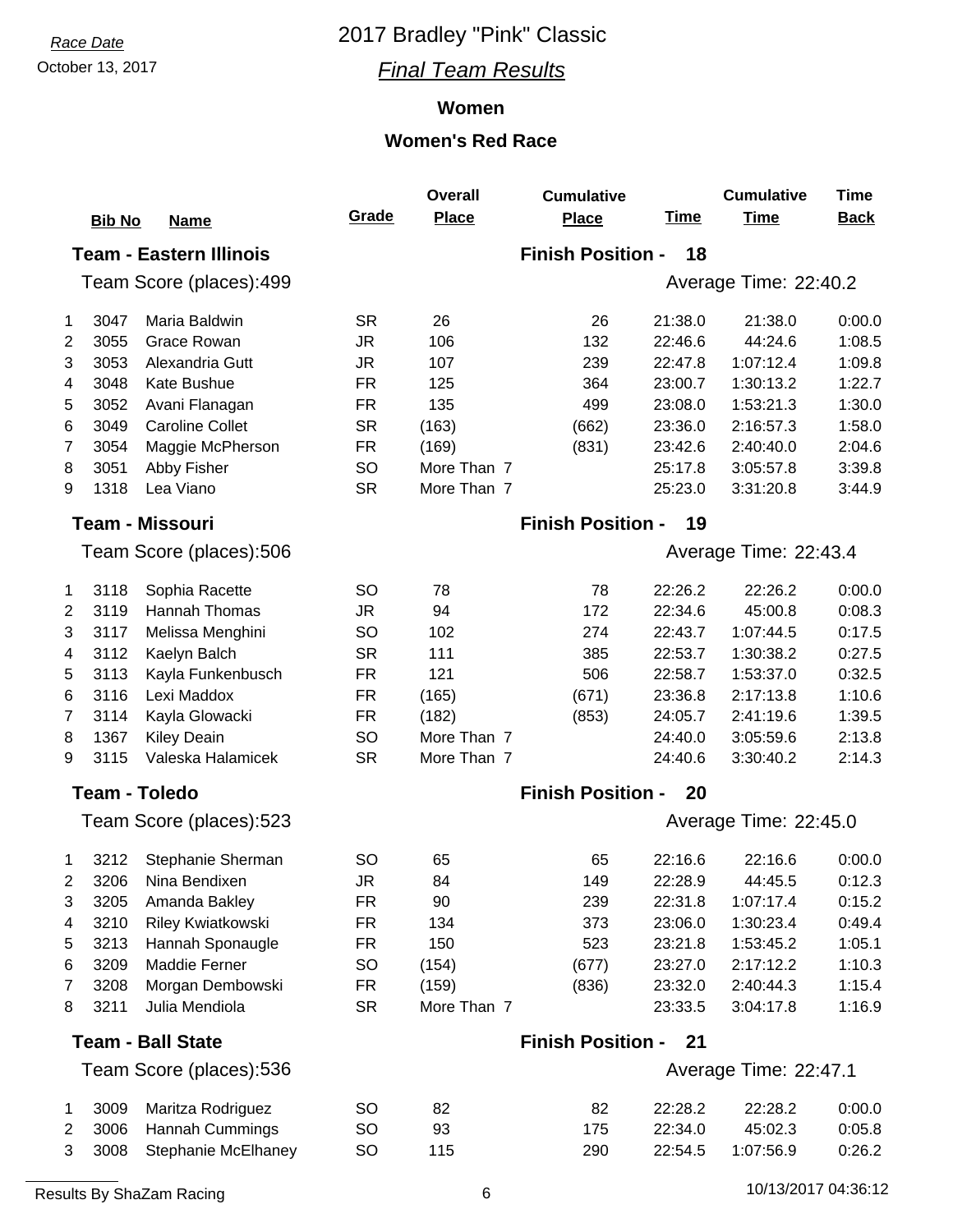### October 13, 2017 *Final Team Results*

### **Women**

|                              | <b>Bib No</b>            | <b>Name</b>             | Grade     | <b>Overall</b><br><b>Place</b> | <b>Cumulative</b><br><b>Place</b> | <b>Time</b>           | <b>Cumulative</b><br><b>Time</b> | <b>Time</b><br><b>Back</b> |
|------------------------------|--------------------------|-------------------------|-----------|--------------------------------|-----------------------------------|-----------------------|----------------------------------|----------------------------|
|                              | <b>Team - Ball State</b> |                         |           |                                | <b>Finish Position -</b>          | 21                    |                                  |                            |
| Team Score (places):536      |                          |                         |           |                                |                                   |                       | Average Time: 22:47.1            |                            |
| 4                            | 3011                     | <b>Brooke Talhelm</b>   | <b>SO</b> | 119                            | 409                               | 22:56.4               | 1:30:53.3                        | 0:28.1                     |
| 5                            | 3007                     | Cayla Eckenroth         | <b>FR</b> | 127                            | 536                               | 23:02.2               | 1:53:55.5                        | 0:33.9                     |
| 6                            | 3005                     | Jessica Bryzek          | <b>SR</b> | (143)                          | (679)                             | 23:14.3               | 2:17:09.9                        | 0:46.0                     |
| 7                            | 3013                     | Jordan Timmons          | <b>SR</b> | (171)                          | (850)                             | 23:44.4               | 2:40:54.3                        | 1:16.1                     |
| 8                            | 3012                     | <b>Emmalyne Tarsa</b>   | <b>FR</b> | More Than 7                    |                                   | 23:48.2               | 3:04:42.6                        | 1:19.9                     |
| 9                            | 3010                     | Meliza Rodriguez        | <b>SO</b> | More Than 7                    |                                   | 23:50.8               | 3:28:33.4                        | 1:22.5                     |
|                              | <b>Team - Drake</b>      |                         |           |                                | <b>Finish Position -</b>          | 22                    |                                  |                            |
|                              |                          | Team Score (places):603 |           |                                |                                   |                       | Average Time: 22:59.4            |                            |
| 1                            | 3040                     | <b>Bailee Cofer</b>     | <b>SR</b> | 86                             | 86                                | 22:29.5               | 22:29.5                          | 0:00.0                     |
| 2                            | 3042                     | Morgan Garcia           | <b>SO</b> | 103                            | 189                               | 22:45.4               | 45:15.0                          | 0:15.8                     |
| 3                            | 3046                     | <b>Rachel Selva</b>     | <b>FR</b> | 109                            | 298                               | 22:51.8               | 1:08:06.9                        | 0:22.2                     |
| 4                            | 3038                     | Elizabeth Aho           | <b>FR</b> | 132                            | 430                               | 23:04.3               | 1:31:11.2                        | 0:34.7                     |
| 5                            | 3045                     | Olivia Rogers           | <b>SO</b> | 173                            | 603                               | 23:46.0               | 1:54:57.2                        | 1:16.4                     |
| 6                            | 3043                     | Meghan Kearney          | <b>JR</b> | (176)                          | (779)                             | 23:52.3               | 2:18:49.5                        | 1:22.7                     |
| $\overline{7}$               | 3039                     | <b>Millie Bretl</b>     | <b>FR</b> | (185)                          | (964)                             | 24:08.1               | 2:42:57.7                        | 1:38.5                     |
| <b>Team - IPFW</b>           |                          |                         |           | <b>Finish Position -</b>       | 23                                |                       |                                  |                            |
|                              |                          | Team Score (places):612 |           |                                |                                   |                       | Average Time: 22:58.8            |                            |
| 1                            | 3086                     | Emma Rafuse             | <b>JR</b> | 4                              | 4                                 | 21:06.0               | 21:06.0                          | 0:00.0                     |
| 2                            | 3087                     | Rebecca Sippel          | <b>JR</b> | 129                            | 133                               | 23:02.5               | 44:08.6                          | 1:56.5                     |
| 3                            | 3084                     | Sophia Hirzel           | <b>FR</b> | 138                            | 271                               | 23:10.7               | 1:07:19.3                        | 2:04.6                     |
| 4                            | 3080                     | Hannah Aschliman        | <b>JR</b> | 162                            | 433                               | 23:35.4               | 1:30:54.8                        | 2:29.4                     |
| 5                            | 3083                     | <b>Danielle Frank</b>   | <b>SO</b> | 179                            | 612                               | 23:59.1               | 1:54:54.0                        | 2:53.1                     |
| 6                            | 3085                     | Caitlyn Kiekhaefer      | <b>JR</b> | (201)                          | (813)                             | 25:32.4               | 2:20:26.4                        | 4:26.3                     |
| <b>Team - Wis.-Milwaukee</b> |                          |                         |           | <b>Finish Position -</b>       | 24                                |                       |                                  |                            |
| Team Score (places):613      |                          |                         |           |                                |                                   | Average Time: 23:01.3 |                                  |                            |
| 1                            | 3248                     | Mikayla Fox             | <b>SO</b> | 76                             | 76                                | 22:25.4               | 22:25.4                          | 0:00.0                     |
| 2                            | 3255                     | <b>Meg Swietlik</b>     | <b>FR</b> | 112                            | 188                               | 22:53.7               | 45:19.1                          | 0:28.3                     |
| 3                            | 3249                     | Nicole Hohn             | <b>JR</b> | 117                            | 305                               | 22:54.8               | 1:08:14.0                        | 0:29.4                     |
| 4                            | 3252                     | Hailey Migliano         | <b>FR</b> | 148                            | 453                               | 23:20.3               | 1:31:34.3                        | 0:54.8                     |
| 5                            | 3250                     | Ciara Kaderly           | <b>FR</b> | 160                            | 613                               | 23:32.6               | 1:55:06.9                        | 1:07.1                     |
| 6                            | 3253                     | <b>Lauren Peters</b>    | <b>JR</b> | (161)                          | (774)                             | 23:34.9               | 2:18:41.9                        | 1:09.5                     |
| 7                            | 3251                     | Jessica Laabs           | <b>SR</b> | (168)                          | (942)                             | 23:40.7               | 2:42:22.7                        | 1:15.3                     |
| 8                            | 3247                     | Shannon Dugan           | <b>JR</b> | More Than 7                    |                                   | 23:48.9               | 3:06:11.6                        | 1:23.4                     |
| 9                            | 3254                     | Megan Safranski         | <b>FR</b> | More Than 7                    |                                   | 24:12.4               | 3:30:24.1                        | 1:47.0                     |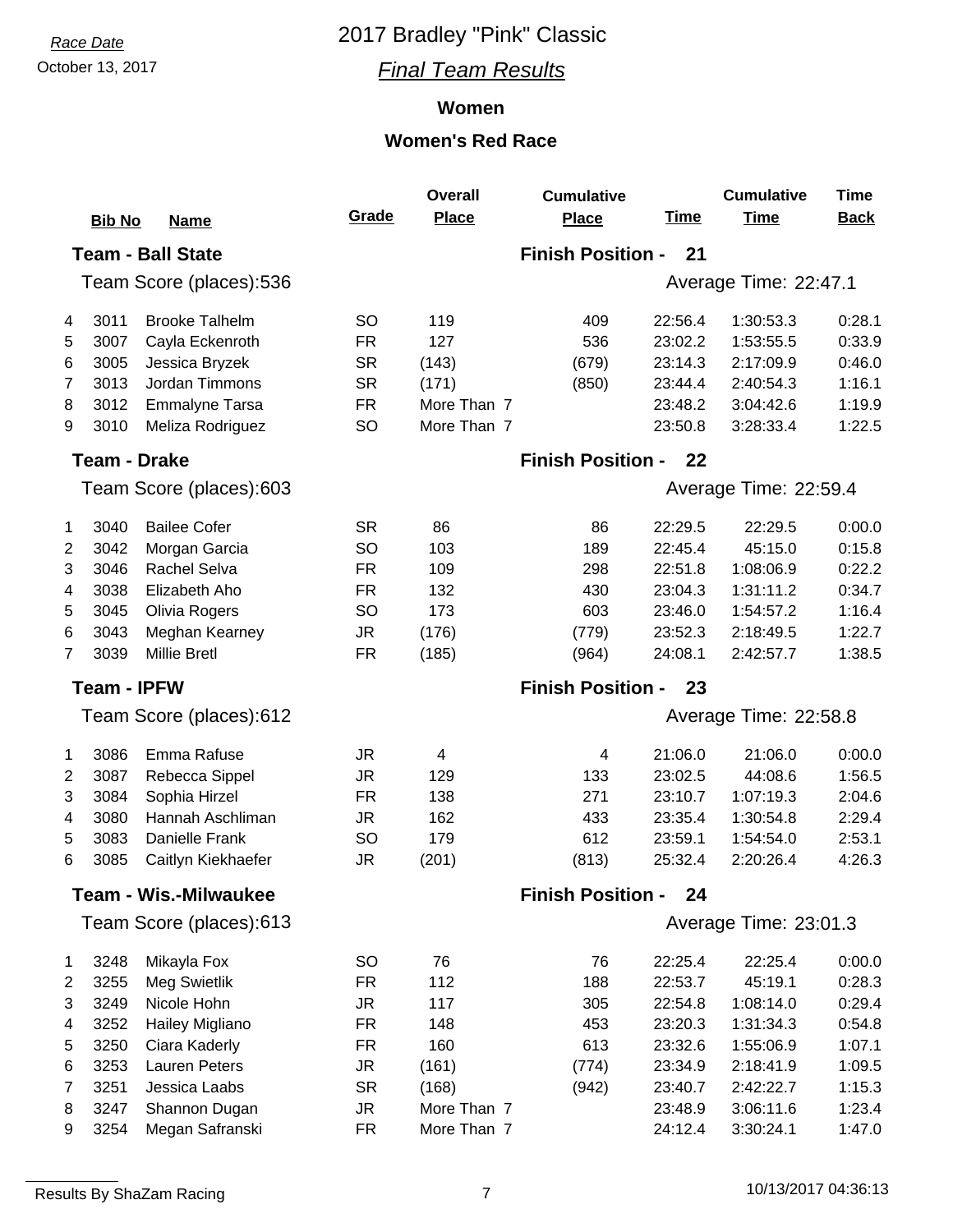### October 13, 2017 *Final Team Results*

### **Women**

|                         | <b>Bib No</b> | <b>Name</b>                    | Grade                          | <b>Overall</b><br><b>Place</b> | <b>Cumulative</b><br><b>Place</b> | <b>Time</b> | <b>Cumulative</b><br><b>Time</b> | <b>Time</b><br><b>Back</b> |  |
|-------------------------|---------------|--------------------------------|--------------------------------|--------------------------------|-----------------------------------|-------------|----------------------------------|----------------------------|--|
| Team - Illinois-Chicago |               |                                |                                | <b>Finish Position -</b><br>25 |                                   |             |                                  |                            |  |
| Team Score (places):631 |               |                                |                                |                                |                                   |             | Average Time: 23:08.5            |                            |  |
| $\mathbf{1}$            | 3067          | Allison Hansen                 | <b>JR</b>                      | 69                             | 69                                | 22:19.5     | 22:19.5                          | 0:00.0                     |  |
| $\overline{2}$          | 3070          | Ai Kaisho                      | <b>SO</b>                      | 104                            | 173                               | 22:45.7     | 45:05.2                          | 0:26.2                     |  |
| 3                       | 3065          | Michelle Borycki               | <b>SR</b>                      | 122                            | 295                               | 22:58.7     | 1:08:04.0                        | 0:39.2                     |  |
| 4                       | 3069          | Natalie Jaramillo              | SO                             | 144                            | 439                               | 23:17.9     | 1:31:22.0                        | 0:58.4                     |  |
| 5                       | 3073          | Mahal Schroeder                | <b>FR</b>                      | 192                            | 631                               | 24:20.5     | 1:55:42.5                        | 2:01.0                     |  |
| 6                       | 3071          | Maddie LaRock                  | <b>JR</b>                      | (197)                          | (828)                             | 24:54.3     | 2:20:36.9                        | 2:34.8                     |  |
|                         |               | <b>Team - SIU Edwardsville</b> |                                |                                | <b>Finish Position -</b>          | 26          |                                  |                            |  |
|                         |               | Team Score (places):681        |                                |                                |                                   |             | Average Time: 23:18.4            |                            |  |
| $\mathbf 1$             | 3194          | <b>Haley Miller</b>            | <b>SR</b>                      | 72                             | 72                                | 22:22.2     | 22:22.2                          | 0:00.0                     |  |
| $\overline{2}$          | 3195          | <b>Allie Sweatt</b>            | <b>SR</b>                      | 108                            | 180                               | 22:48.1     | 45:10.4                          | 0:25.8                     |  |
| 3                       | 3191          | <b>Jess Clarke</b>             | <b>SR</b>                      | 130                            | 310                               | 23:03.3     | 1:08:13.7                        | 0:41.0                     |  |
| 4                       | 3193          | Aly Goff                       | SO                             | 181                            | 491                               | 24:00.9     | 1:32:14.7                        | 1:38.6                     |  |
| 5                       | 3190          | Keri Burmester                 | SO                             | 190                            | 681                               | 24:17.7     | 1:56:32.4                        | 1:55.4                     |  |
| 6                       | 3192          | Kassidy Dexheimer              | <b>FR</b>                      | (202)                          | (883)                             | 25:40.0     | 2:22:12.5                        | 3:17.7                     |  |
|                         |               | Team - Nebraska-Omaha          |                                |                                | <b>Finish Position -</b>          | 27          |                                  |                            |  |
|                         |               | Team Score (places):682        |                                |                                |                                   |             | Average Time: 23:17.4            |                            |  |
| 1                       | 3143          | Willa Koenig                   | SO                             | 64                             | 64                                | 22:16.2     | 22:16.2                          | 0:00.0                     |  |
| $\overline{2}$          | 3142          | Emily Johnson                  | <b>FR</b>                      | 105                            | 169                               | 22:46.3     | 45:02.6                          | 0:30.1                     |  |
| 3                       | 3144          | Kayla Sabotin                  | <b>SR</b>                      | 158                            | 327                               | 23:31.8     | 1:08:34.4                        | 1:15.5                     |  |
| 4                       | 3139          | Karo Garcia                    | <b>SR</b>                      | 172                            | 499                               | 23:45.3     | 1:32:19.7                        | 1:29.0                     |  |
| 5                       | 3137          | Alyssa Averhoff                | <b>SR</b>                      | 183                            | 682                               | 24:07.2     | 1:56:27.0                        | 1:51.0                     |  |
| 6                       | 3141          | Anita Jenkins                  | <b>SO</b>                      | (189)                          | (871)                             | 24:14.2     | 2:20:41.2                        | 1:58.0                     |  |
| 7                       | 3138          | Annie Catania                  | <b>JR</b>                      | (194)                          | (1065)                            | 24:23.8     | 2:45:05.1                        | 2:07.6                     |  |
| 8                       | 3140          | Lauren Houston                 | JR                             | More Than 7                    |                                   | 24:50.9     | 3:09:56.0                        | 2:34.7                     |  |
| <b>Team - DePaul</b>    |               |                                | <b>Finish Position -</b><br>28 |                                |                                   |             |                                  |                            |  |
| Team Score (places):733 |               |                                |                                |                                |                                   |             | Average Time: 23:25.7            |                            |  |
| $\mathbf 1$             | 3036          | Miranda Rea                    | <b>JR</b>                      | 80                             | 80                                | 22:27.1     | 22:27.1                          | 0:00.0                     |  |
| $\overline{2}$          | 3035          | <b>Courtney Pickering</b>      | <b>SO</b>                      | 139                            | 219                               | 23:11.5     | 45:38.7                          | 0:44.3                     |  |
| 3                       | 3031          | Jessica Harris                 | JR.                            | 149                            | 368                               | 23:20.5     | 1:08:59.2                        | 0:53.3                     |  |
| 4                       | 3030          | Lizzie DeJoie                  | <b>FR</b>                      | 178                            | 546                               | 23:57.1     | 1:32:56.4                        | 1:29.9                     |  |
| 5                       | 3037          | Jessica Sanborn                | <b>SR</b>                      | 187                            | 733                               | 24:12.2     | 1:57:08.6                        | 1:45.0                     |  |
| 6                       | 3032          | <b>Margaret Hastings</b>       | <b>FR</b>                      | (196)                          | (929)                             | 24:47.4     | 2:21:56.1                        | 2:20.3                     |  |
| 7                       | 3033          | Kate Jacobs                    | <b>FR</b>                      | (199)                          | (1128)                            | 25:10.7     | 2:47:06.8                        | 2:43.5                     |  |
| 8                       | 3034          | Caroline Kurdej                | <b>JR</b>                      | More Than 7                    |                                   | 25:57.9     | 3:13:04.8                        | 3:30.7                     |  |